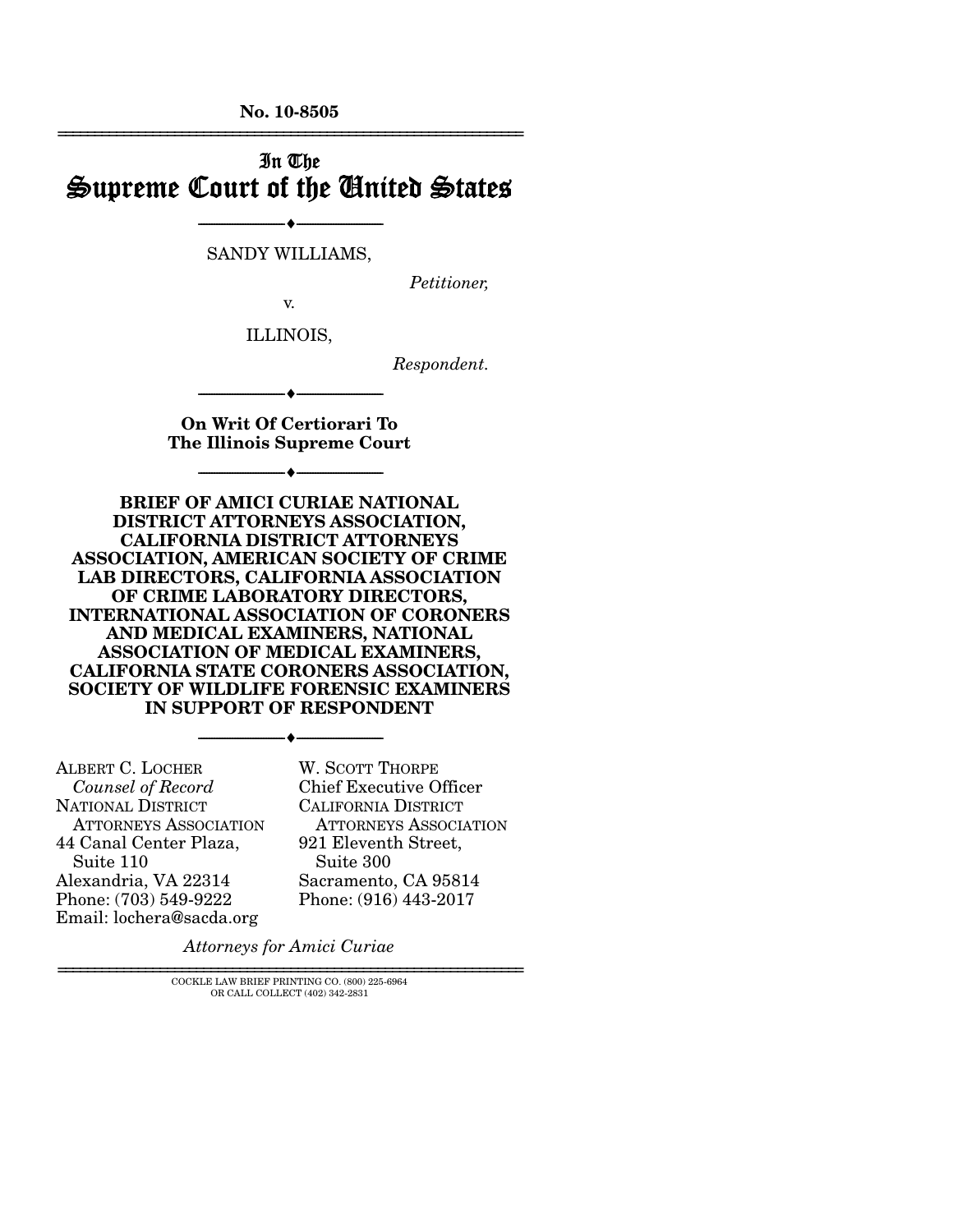### **QUESTION PRESENTED**

Whether the Confrontation Clause is violated when, in a criminal case, a qualified forensic scientist testifies for the prosecution, giving her own opinion which is based in part on reliable data and material prepared by other forensic scientists, of the type that scientists in the field ordinarily and reasonably rely on in reaching a forensic conclusion, when the scientists who prepared the underlying data and material are not called to testify.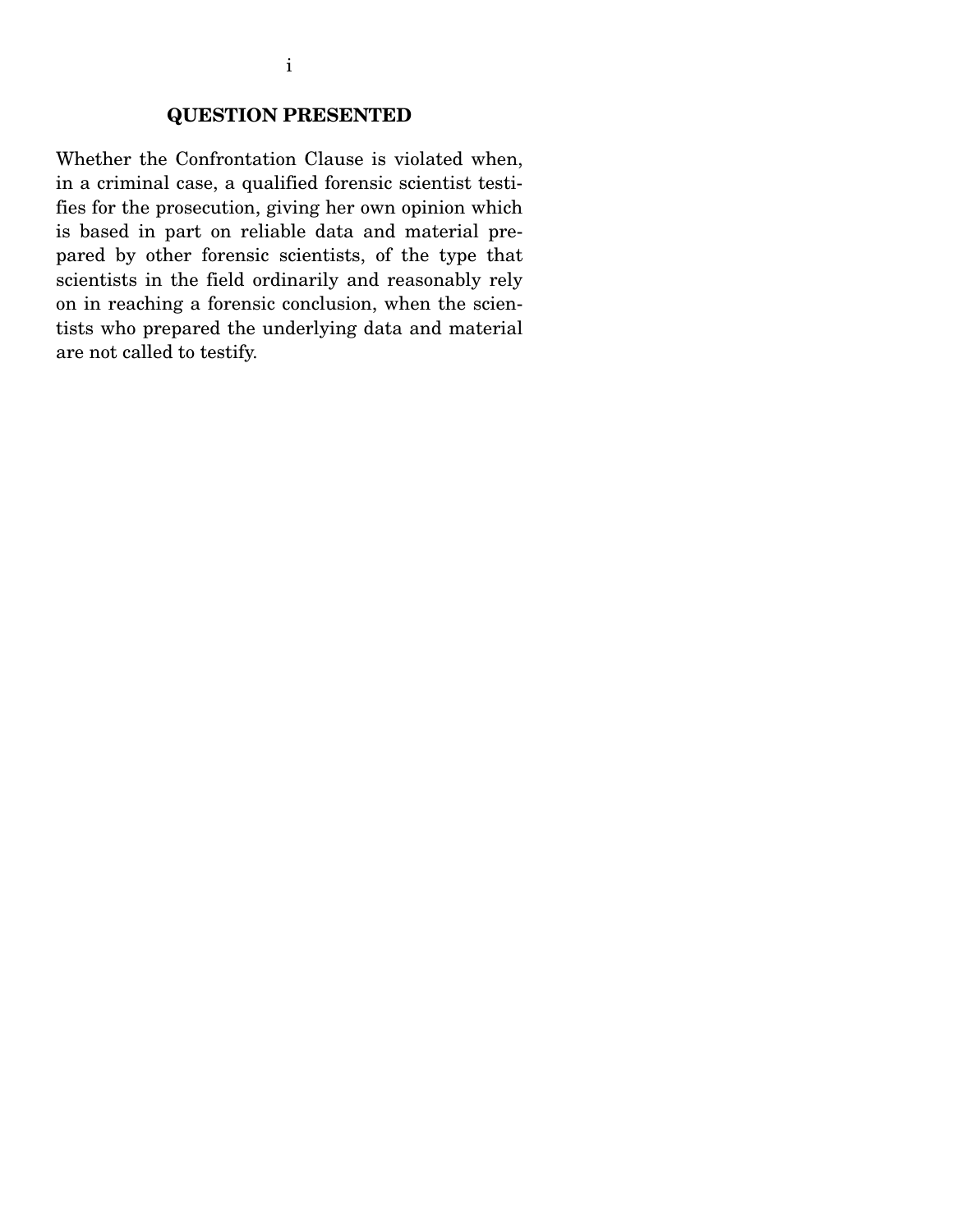# TABLE OF CONTENTS

# Page

|           |                                                                                                                                                                                                                                                                                                         | $\mathbf{i}$  |
|-----------|---------------------------------------------------------------------------------------------------------------------------------------------------------------------------------------------------------------------------------------------------------------------------------------------------------|---------------|
|           |                                                                                                                                                                                                                                                                                                         | $\mathbf{ii}$ |
|           |                                                                                                                                                                                                                                                                                                         | iv            |
|           | INTEREST OF AMICI CURIAE                                                                                                                                                                                                                                                                                | 1             |
|           | FACTS AND PROCEDURAL BACKGROUND                                                                                                                                                                                                                                                                         | 6             |
|           | SUMMARY OF ARGUMENT                                                                                                                                                                                                                                                                                     | 8             |
|           |                                                                                                                                                                                                                                                                                                         | 9             |
| I.<br>II. | THE CONFRONTATION CLAUSE DOES<br>NOT PROHIBIT TESTIMONY OF AN<br>EXPERT ANALYST THAT IS BASED ON<br>THE WORK OF ANOTHER ANALYST<br>THE UNDERLYING RATIONALES OF<br>MELENDEZ-DIAZ AND BULLCOMING,<br>THAT FORMALIZED TESTIMONIAL MA-<br>TERIAL REQUIRES CONFRONTATION,<br>DO NOT COMPEL EXCLUSION OF THE | 9             |
| III.      | TESTIMONY OF ANALYST LAMBATOS<br>TESTIMONY OF AN ANALYST SUCH<br>AS LAMBATOS PROVIDES A CRIMI-<br>NAL DEFENDANT CONSTITUTIONALLY<br>MEANINGFUL AND SUFFICIENT OPPOR-<br>TUNITY TO CONFRONT WITNESSES<br>AND TEST THE RELIABILITY OF MOD-<br>ERN FORENSIC DNA OPINION EVI-                               | 15<br>22      |
|           |                                                                                                                                                                                                                                                                                                         |               |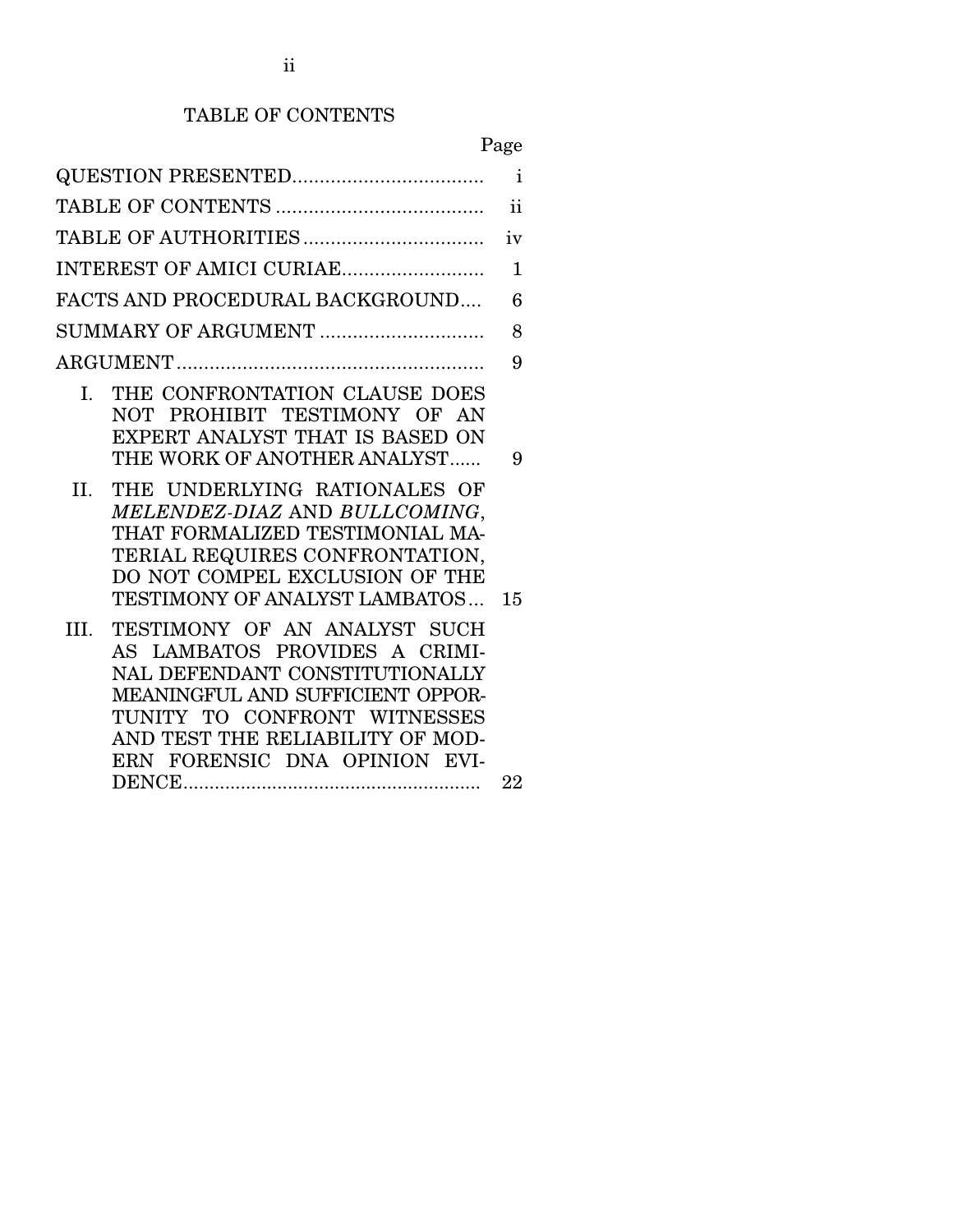#### TABLE OF CONTENTS – Continued

Page

- A. DNA Opinion Testimony by an Analyst Who Bases Her Opinion on Data from Other Scientists Is Both Consistent with Forensic Scientific Practice and Sufficient Under the Constitution ........ 22
- B. A Rule Requiring Direct Testimony by All Scientists Who Produce Data Relied on by the Testifying Scientist Is Not Consistent With Actual Scientific Practice, Constitutionally Unnecessary, and Will Result in Undue Restrictions on the Practice of Many Forensic Science Disciplines and the Admission of Scientific Evidence ................................ 28

|  |  | IV. ANECDOTAL EVIDENCE OF ISOLATED |  |
|--|--|------------------------------------|--|
|  |  | INSTANCES OF DNA TESTING ERRORS    |  |
|  |  | SHOULD NOT PROVIDE A BASIS FOR     |  |
|  |  | THE EXPANDED CONFRONTATION         |  |
|  |  |                                    |  |
|  |  |                                    |  |

iii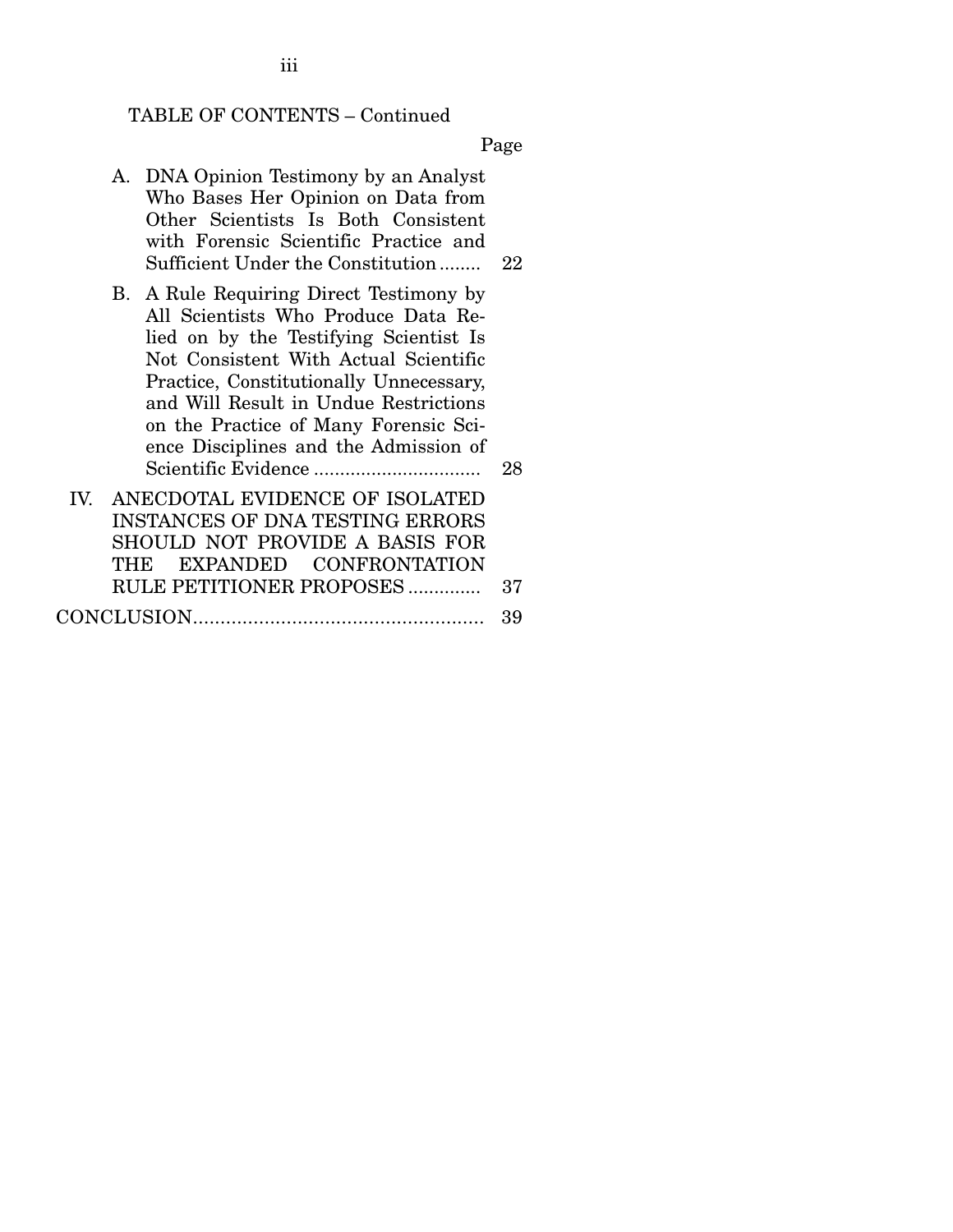TABLE OF AUTHORITIES

# Page

### CASES

| Bullcoming v. New Mexico, ___ U.S. __, 131                                          |
|-------------------------------------------------------------------------------------|
| Cobey v. State, 80 Md.App. 31, 599 A.2d 391                                         |
| <i>Crawford v. Washington,</i> 541 U.S. 36                                          |
| Davis v. Washington, 547 U.S. 813 (2006)17, 18, 19                                  |
| Daubert v. Merrell Dow Pharmaceuticals, 509                                         |
| District Attorney's Office v. Osborne, 557 U.S.                                     |
| Frye v. United States, 293 F. 1013 (D.C. Cir.                                       |
| Marks v. United States, 430 U.S. 188 (1977)18                                       |
| Melendez-Diaz v. Massachusetts, 557 U.S. __,                                        |
| Pendergrass v. State, 913 N.E.2d 703 (Supreme                                       |
| People v. Angelo, 88 N.Y.2d 217, 644 N.Y.S.2d                                       |
| People v. Beltran, 2011 WL 1167916, 2011<br>Cal.App. Unpub. Lexis 2425 (2011)31, 32 |
| People v. Leach, 405 Ill.App.3d 297 939 N.E.2d                                      |
| People v. Nelson, 43 Cal.4th 1242 (2008)30                                          |

iv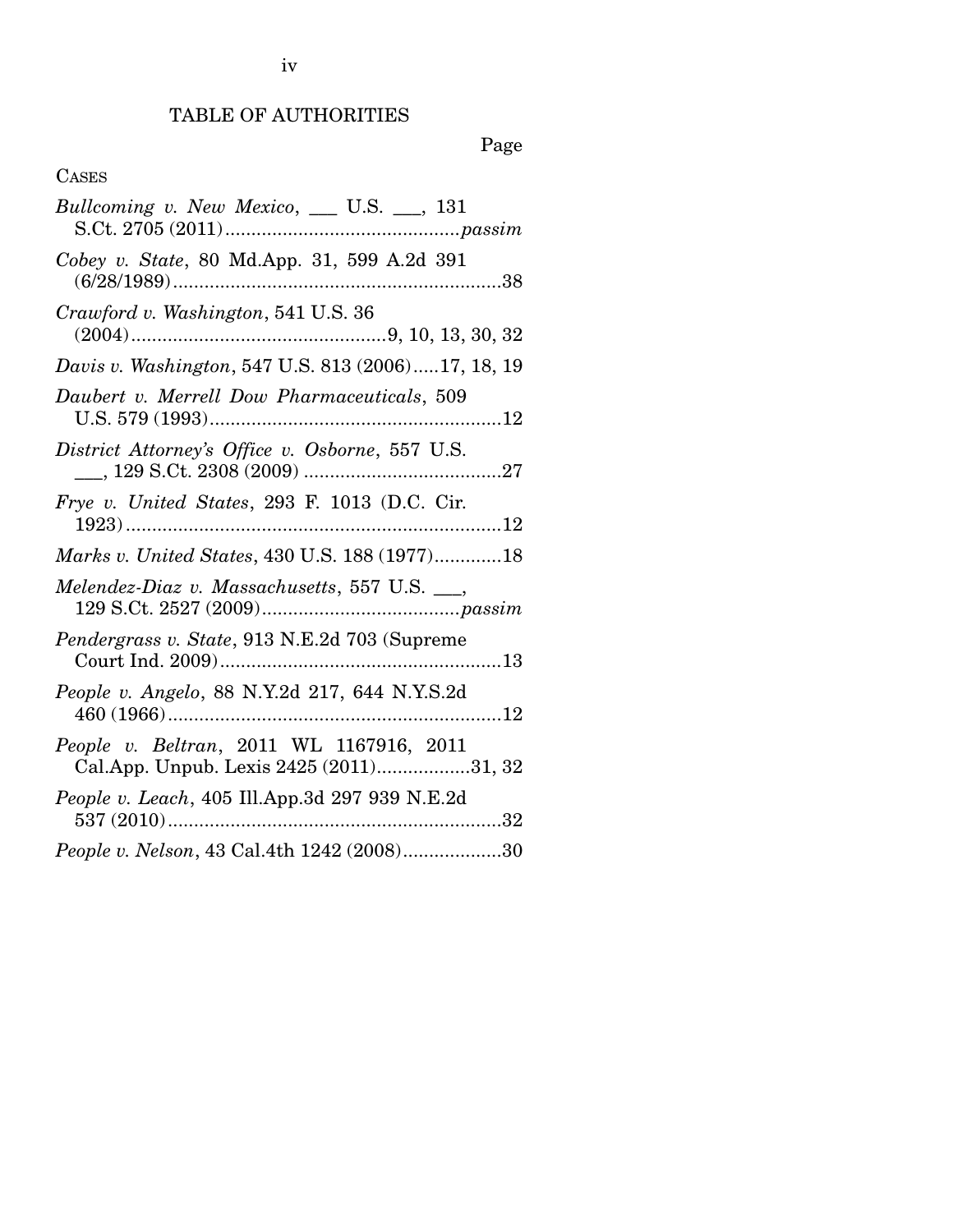### TABLE OF AUTHORITIES – Continued

|                                                                                           | Page |
|-------------------------------------------------------------------------------------------|------|
| People v. Nugen, 399 Ill.App.3d 575, 926 N.E.2d                                           |      |
| People v. Pitchford, 401 Ill.App.3d 826, 929<br>N.E.2d 655 (2010), cert. den. __ U.S. __, |      |
| People v. Radesi, 11 A.D.3d 1007, 782 N.Y.S.2d                                            |      |
| People v. Williams, 385 Ill.App.3d 359, 895                                               |      |
| People v. Williams, 238 Ill.2d 125, 939 N.E.2d                                            |      |
| <i>State v. Delaney</i> , 171 N.C.App. 141, 613 S.E.2d                                    |      |
| State v. Lewis, 235 S.W.2d 136 (Supreme Court                                             |      |
| United States v. Henry, 472 F.3d 910 (D.C. Cir.                                           |      |
| United States v. Williams, 447 F.2d 1285 (5th                                             |      |
| Wilson v. Clark, 84 Ill.2d 186, 417 N.E.2d 1322                                           |      |

CONSTITUTIONAL PROVISIONS

| U.S. Constitution, Sixth Amendment Confron- |  |  |  |  |
|---------------------------------------------|--|--|--|--|
|                                             |  |  |  |  |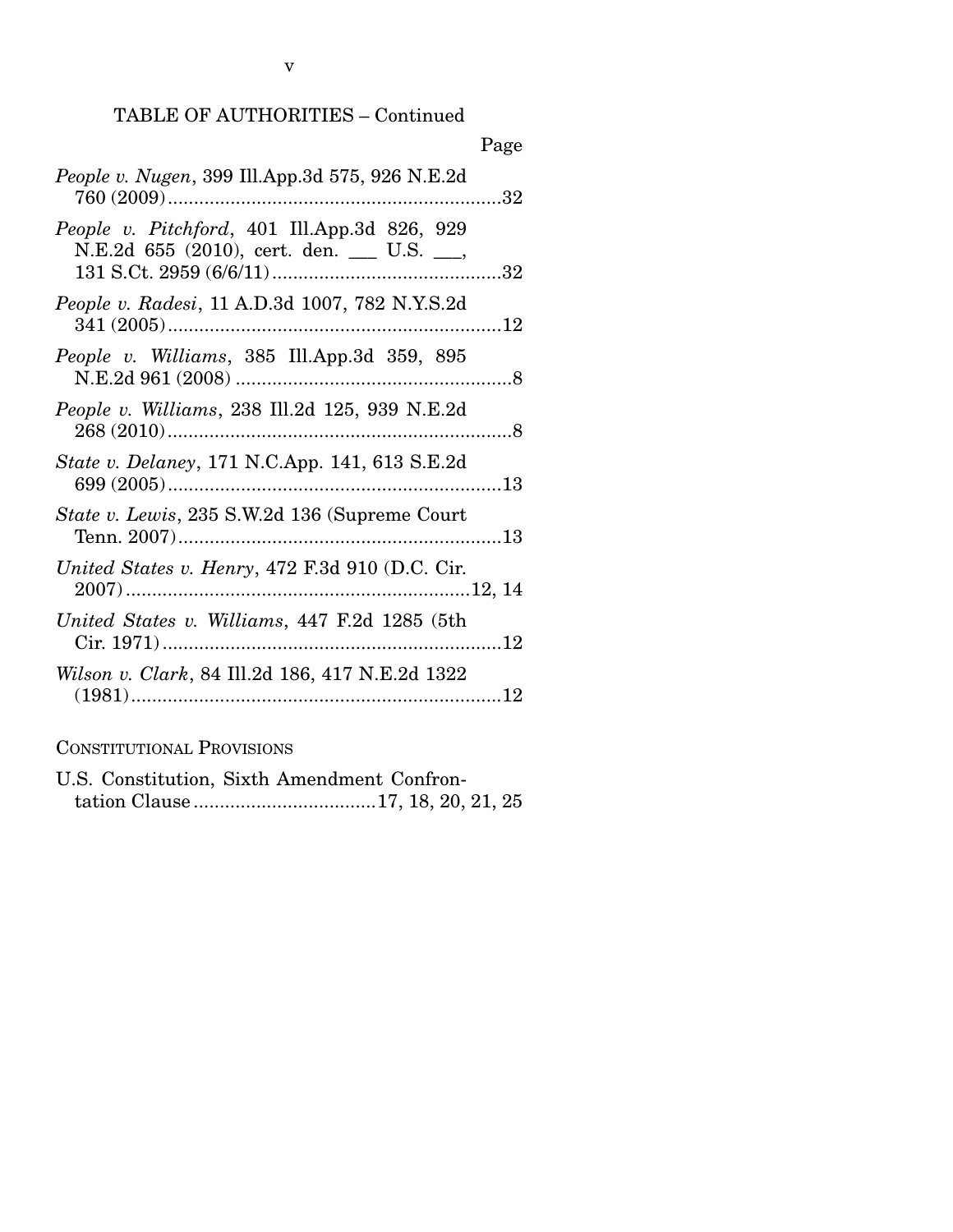# TABLE OF AUTHORITIES – Continued

# Page

| <b>STATUTES</b>                                                                                                                             |
|---------------------------------------------------------------------------------------------------------------------------------------------|
| California Evidence Code § 801 12, 14                                                                                                       |
| California Evidence Code § 802 14                                                                                                           |
| <b>OTHER AUTHORITIES</b>                                                                                                                    |
| Adelson, The Pathology of Homicide, Charles C.                                                                                              |
| Arkansas State Crime Laboratory website,<br>State Medical Examiner page 33                                                                  |
| Butler, Forensic DNA Typing: Biology, Technol-<br>ogy and Genetics of STR Markers, Elsevier                                                 |
| California Crime Laboratory Review Task<br>Force, An Examination of Forensic Science in                                                     |
| Chamberlain, "A Simplified Overview of Foren-<br>sic DNA Testing," The Journal of the Institute<br>for the Advancement of Criminal Justice, |
| Chief Medical Examiner for New York City                                                                                                    |
| Crime Lab Report, December 2007 (available<br>at http://www.crimelabreport.com/monthly_                                                     |
| DiMaio, et al., Forensic Pathology, 2d ed., CRC                                                                                             |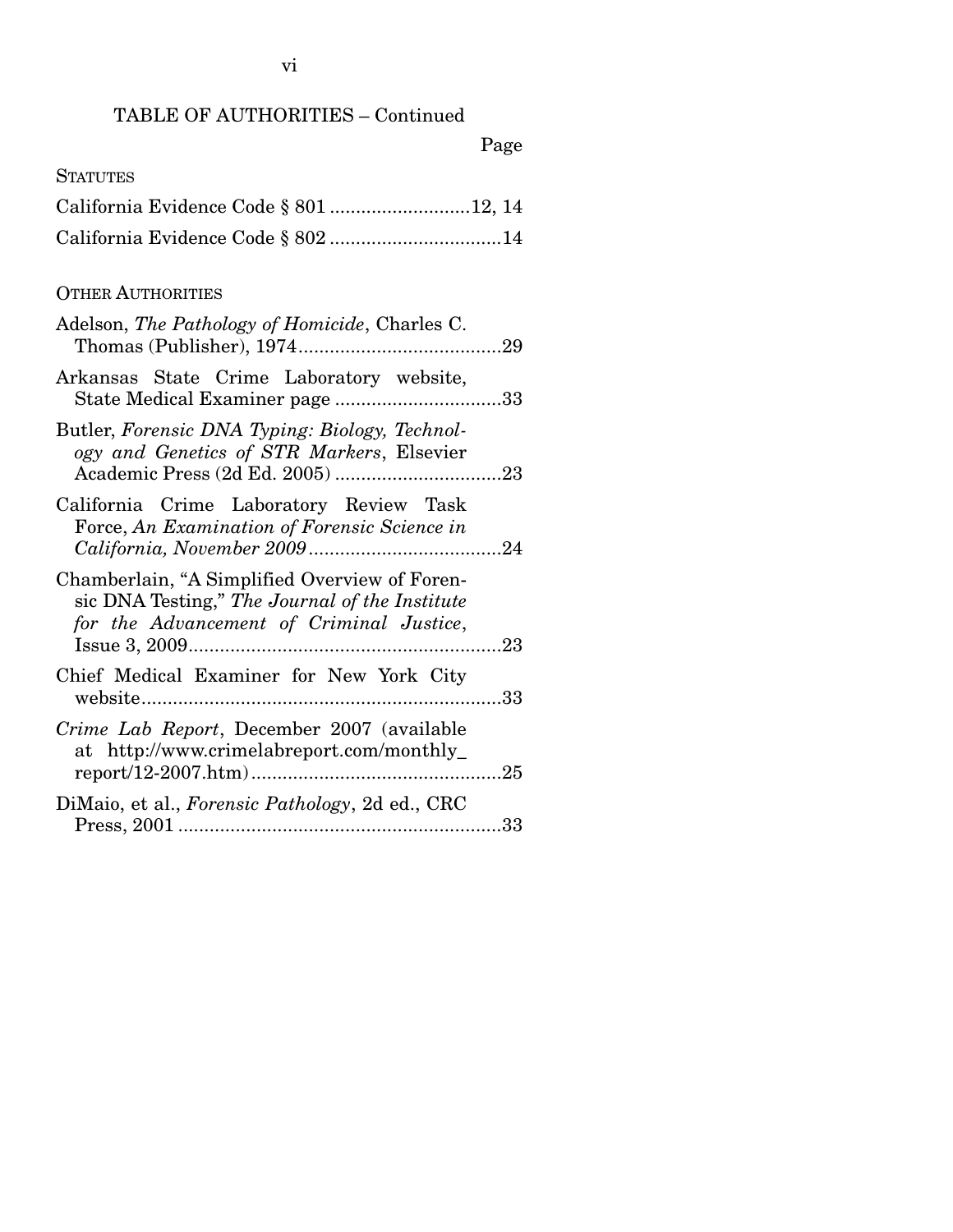TABLE OF AUTHORITIES – Continued

|--|

| Hibbert, "DNA Databanks: Law Enforcement's<br>Greatest Surveillance Tool?" 34 Wake Forest                                                                                                |
|------------------------------------------------------------------------------------------------------------------------------------------------------------------------------------------|
| King County Medical Examiner's Office 2008                                                                                                                                               |
| National Association of Medical Examiners<br>(NAME) Accreditation Checklist, pub. 11/3/09 33                                                                                             |
| Orchid Cellmark website, Forensic DNA page,<br>at http://www.orchidcellmark.com/forensicdna.                                                                                             |
| Samples, et al., "The Rotating Analyst - The<br>NYC OCME Casework System," Progress in<br>Forensic Genetics 8, Proceedings of the 18th<br>International ISFH Congress, Sensabaugh,<br>23 |
| Saukko and Knight, Knight's Forensic Pathol-<br>ogy, Edward Arnold (Publisher), 2004 29                                                                                                  |
| Strengthening Forensic Science in the United<br>States: A Path Forward, National Academies                                                                                               |
| U.S. Department of Justice, Office of the In-<br>spector General, "The FBI DNA Laboratory:<br>A Review of Protocol and Practice Vulnerabil-                                              |
| Weinstein's Federal Evidence, 2d ed11                                                                                                                                                    |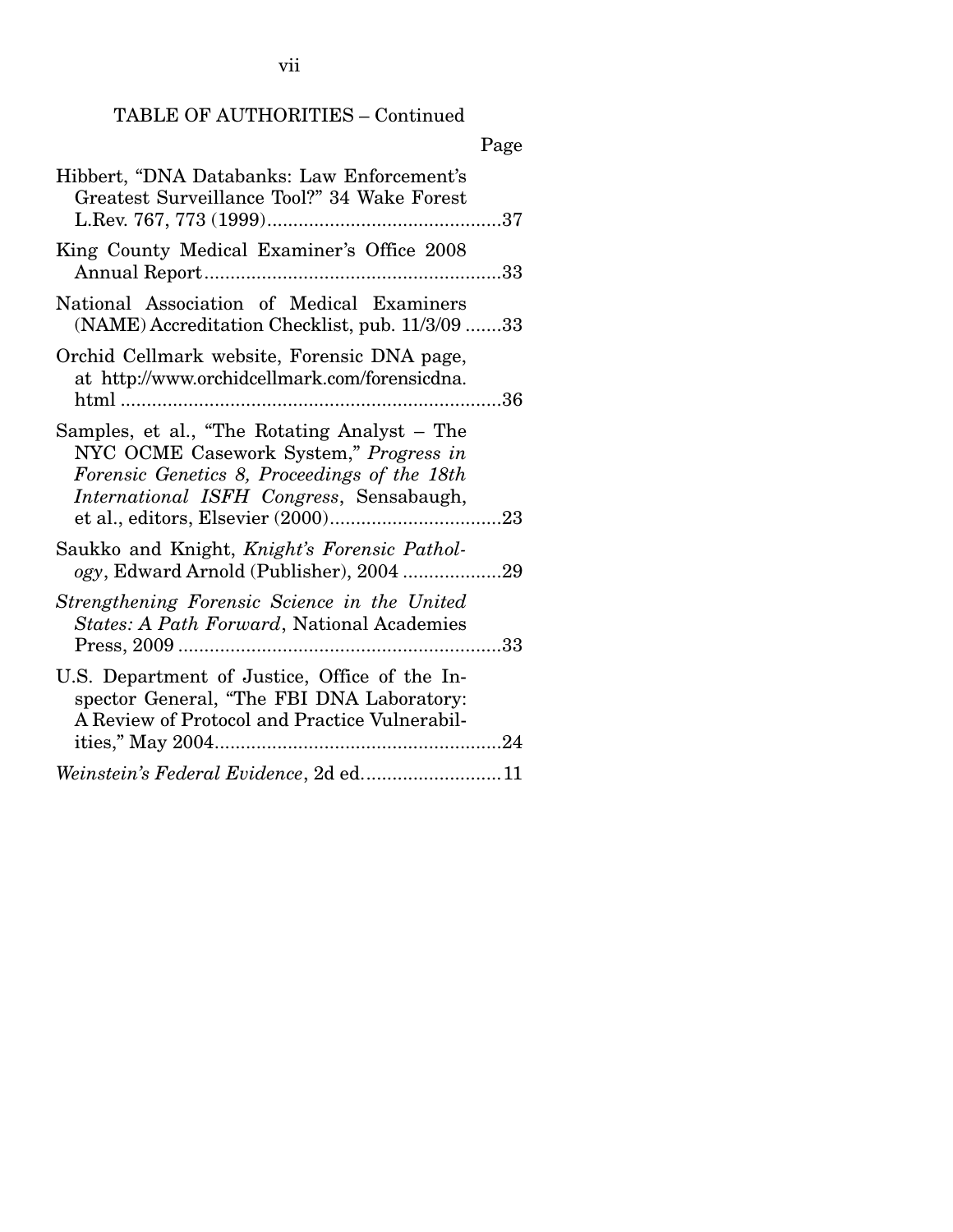viii

# TABLE OF AUTHORITIES – Continued

# Page

# RULES

| Federal Rule of Evidence 703 11, 12, 13, 14, 15 |  |
|-------------------------------------------------|--|
|                                                 |  |
|                                                 |  |
|                                                 |  |
|                                                 |  |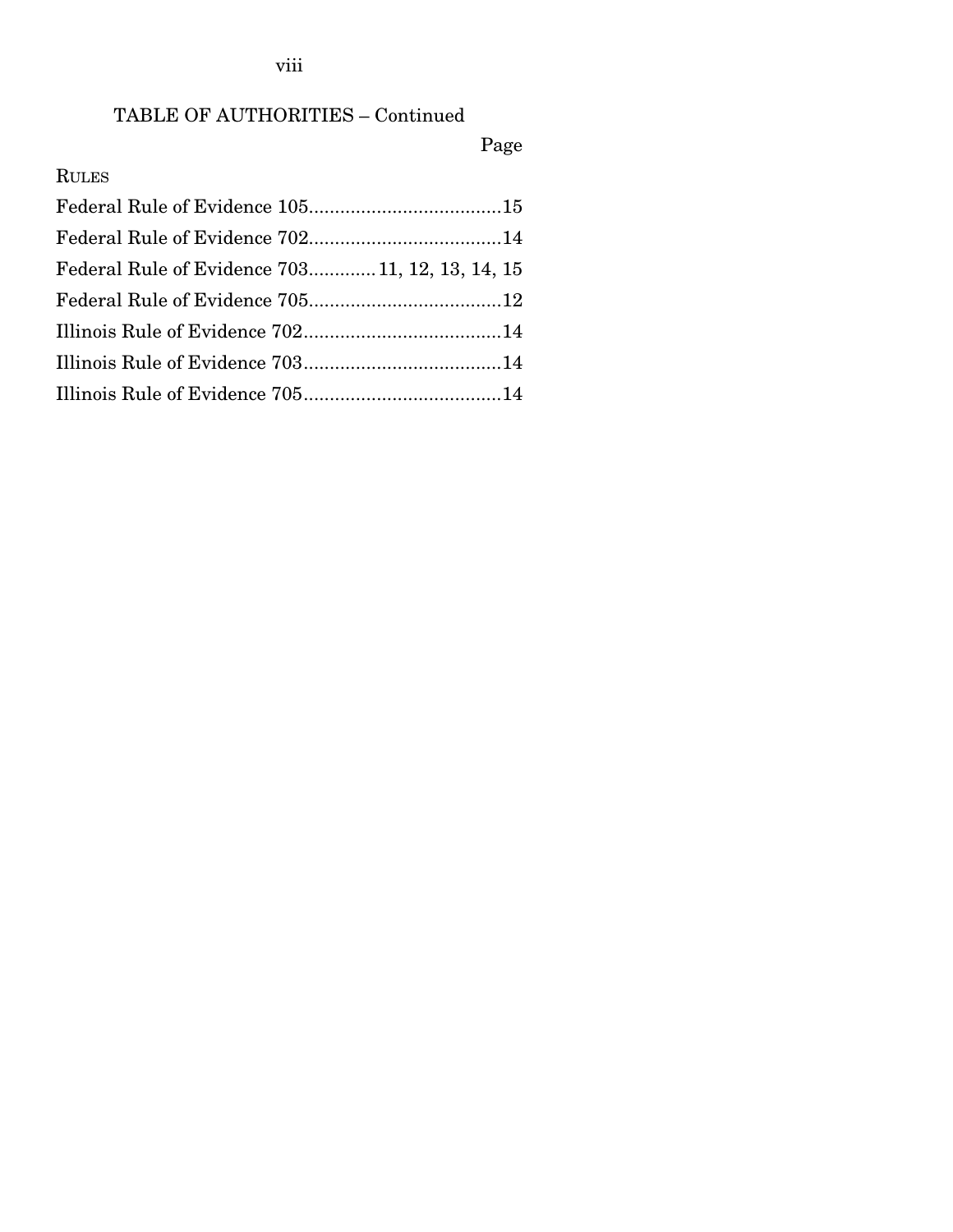### **INTEREST OF AMICI CURIAE**

 This brief is submitted by the National District Attorneys Association, the California District Attorneys Association, the American Society of Crime Lab Directors, the California Association of Crime Laboratory Directors, the International Association of Coroners and Medical Examiners, National Association of Medical Examiners, the California State Coroners Association, and the Society of Wildlife Forensic Science, as amici curiae in support of respondent the state of Illinois.<sup>1</sup>

 The National District Attorneys Association (NDAA) is the largest and primary professional association of prosecuting attorneys in the United States. The association has approximately 7,000 members, including most of the nation's local prosecutors, assistant prosecutors, investigators, victim witness advocates, and paralegals. The mission of the association is, "To be the voice of America's prosecutors and to support their efforts to protect the rights and safety of the people." NDAA provides professional guidance and support to its members, serves as a resource and

<sup>&</sup>lt;sup>1</sup> Pursuant to Supreme Court Rule 37.6, amici curiae state that no counsel for any party authored this brief in whole or in part, and that no entity or person, other than amici, their members, and their counsel, made any monetary contribution towards the preparation and submission of this brief. Pursuant to Supreme Court Rule 37.3, amici state that counsel of record for all parties have consented to the filing of this brief in letters on file with the Clerk's office.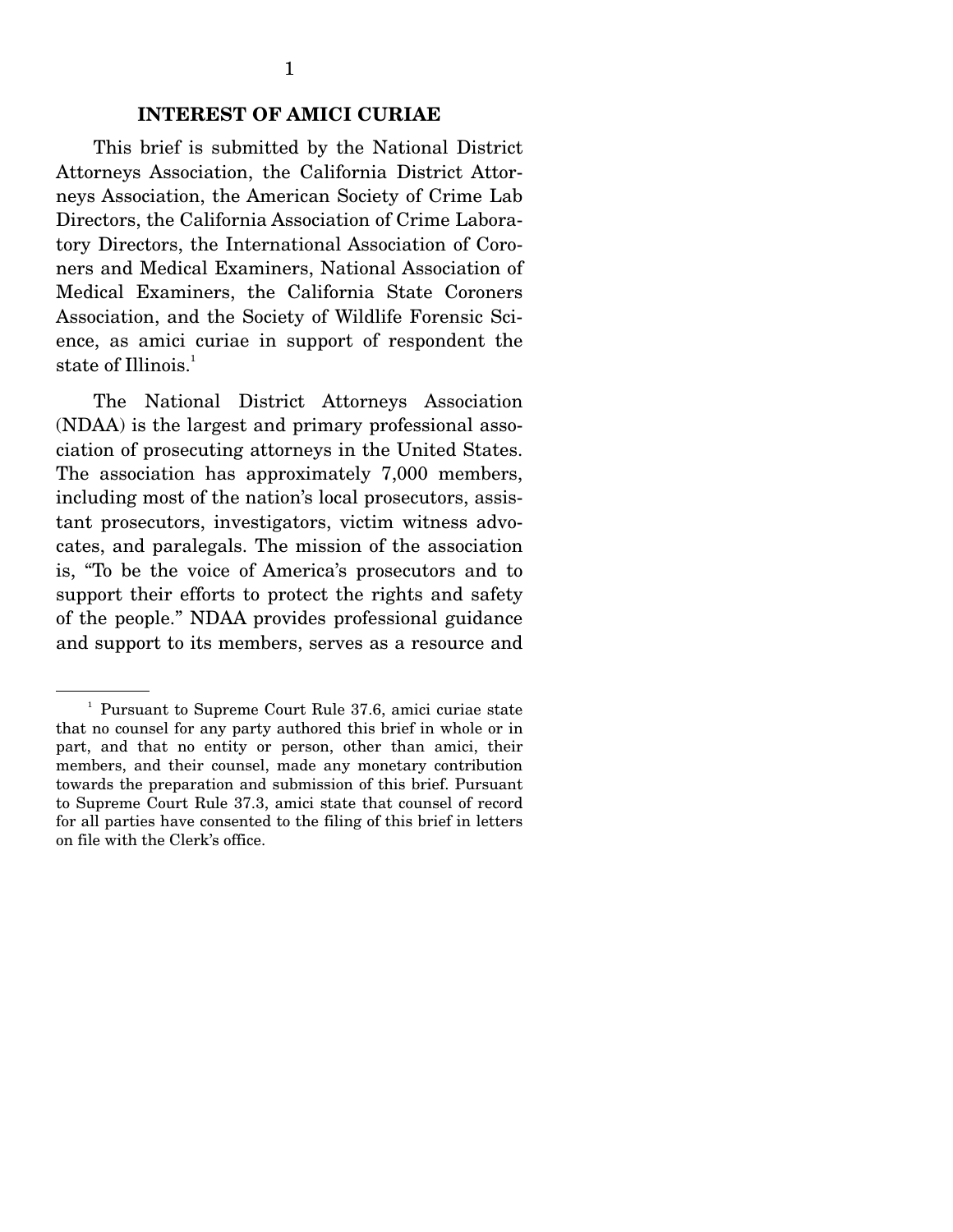education center, produces publications, and follows and addresses public policy issues involving criminal justice and law enforcement.

 The California District Attorneys Association (CDAA), the statewide organization of California prosecutors, is a professional organization incorporated as a non-profit public benefit corporation in 1974. CDAA has over 2,500 members, including elected and appointed district attorneys, the Attorney General of California, city attorneys principally engaged in the prosecution of criminal cases, and attorneys employed by these officials. CDAA presents prosecutors' views in significant appellate cases affecting the administration of criminal justice statewide.

 The American Society of Crime Lab Directors (ASCLD) is a non-profit professional society that was formed in 1974. The Society has over 600 members, composed of crime laboratory directors, managers, and supervisors from the United States, Canada, Puerto Rico, Virgin Islands, China, Costa Rica, Finland, Hong Kong, Ireland, Italy, England, Israel, Sweden, Switzerland, New Zealand, Singapore, Taiwan, Turkey, and Australia. The membership includes biologists, chemists, document examiners, physicists, toxicologists, educators, instructors, and law enforcement officers whose major function is the management of a crime laboratory. ASCLD's purposes include assisting the development of laboratory management, acquiring, preserving, and disseminating forensic based information, and promoting, encouraging, and maintaining the highest standards of practice.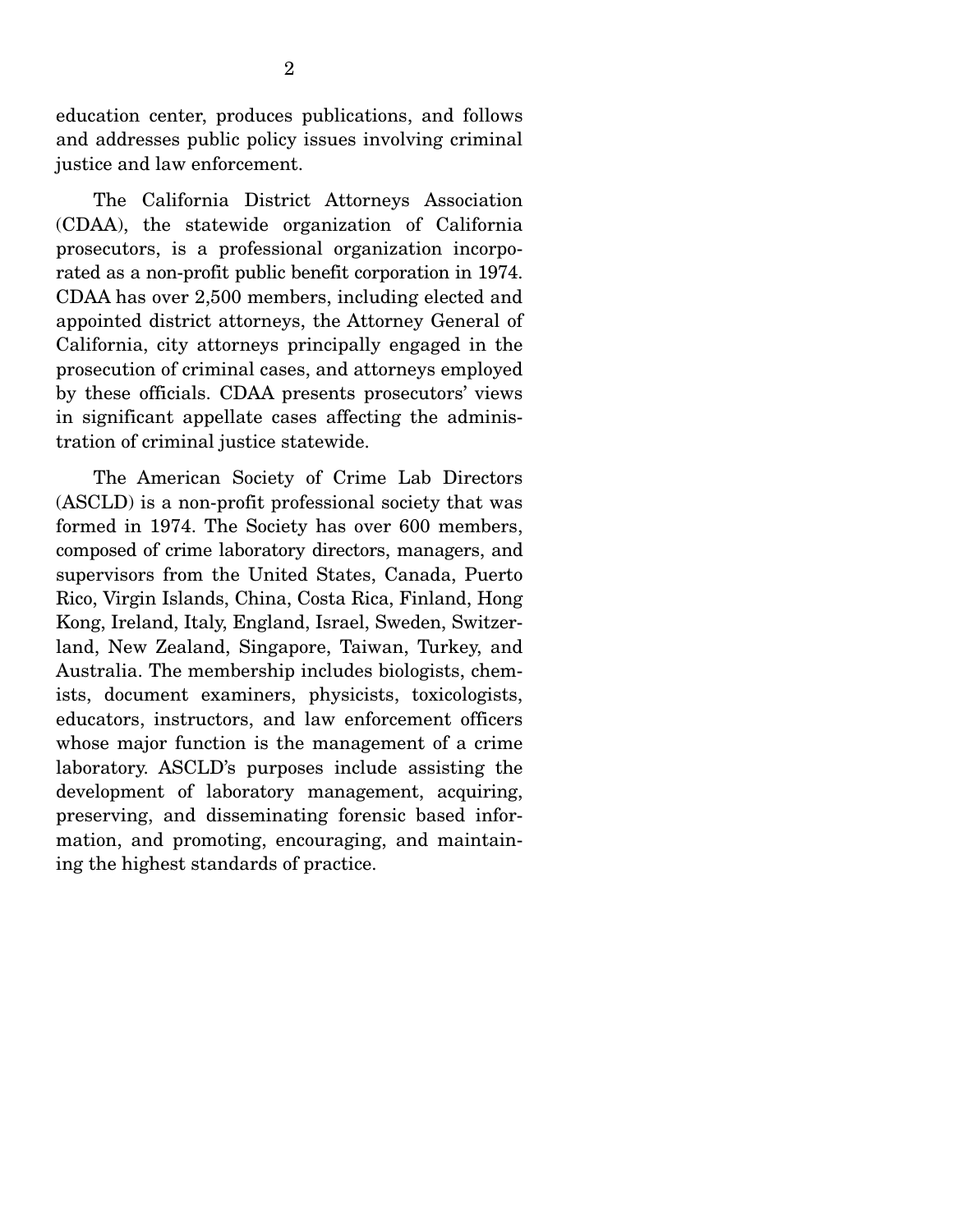The California Association of Crime Laboratory Directors (CACLD) has existed for over 40 years, and is a non-profit corporation. Its 140 members are managers, directors, and supervisors of both public and private sector forensic science laboratories, including two federal laboratories administered by the Drug Enforcement Administration and the Bureau of Alcohol, Tobacco and Firearms, 13 laboratories operated by the California State Department of Justice, Bureau of Forensic Services, and 19 public laboratories administered by city and county agencies. All but one of these laboratories are accredited by the American Society of Crime Laboratory Directors/Laboratory Accreditation Board (ASCLD/LAB), the largest forensic science accrediting body in the world. CACLD's purposes include improvement of management in forensic science laboratories, effective exchange of forensic science information, assisting in the preparation of regulatory matters affecting forensic science laboratories, and promoting, encouraging and maintaining the highest professional and ethical standards in forensic science laboratory services.

 The International Association of Coroners and Medical Examiners (IACME) was founded in 1927, and includes members from the United States, Mexico, Canada, Georgia, the Philippines, Belgium, Saudi Arabia, Morocco, the Netherlands, and Australia. IACME conducts an accreditation program, and has over 70 years experience in the presentation of educational seminars to assist Coroners and Medical Examiners in performing their duties. This commitment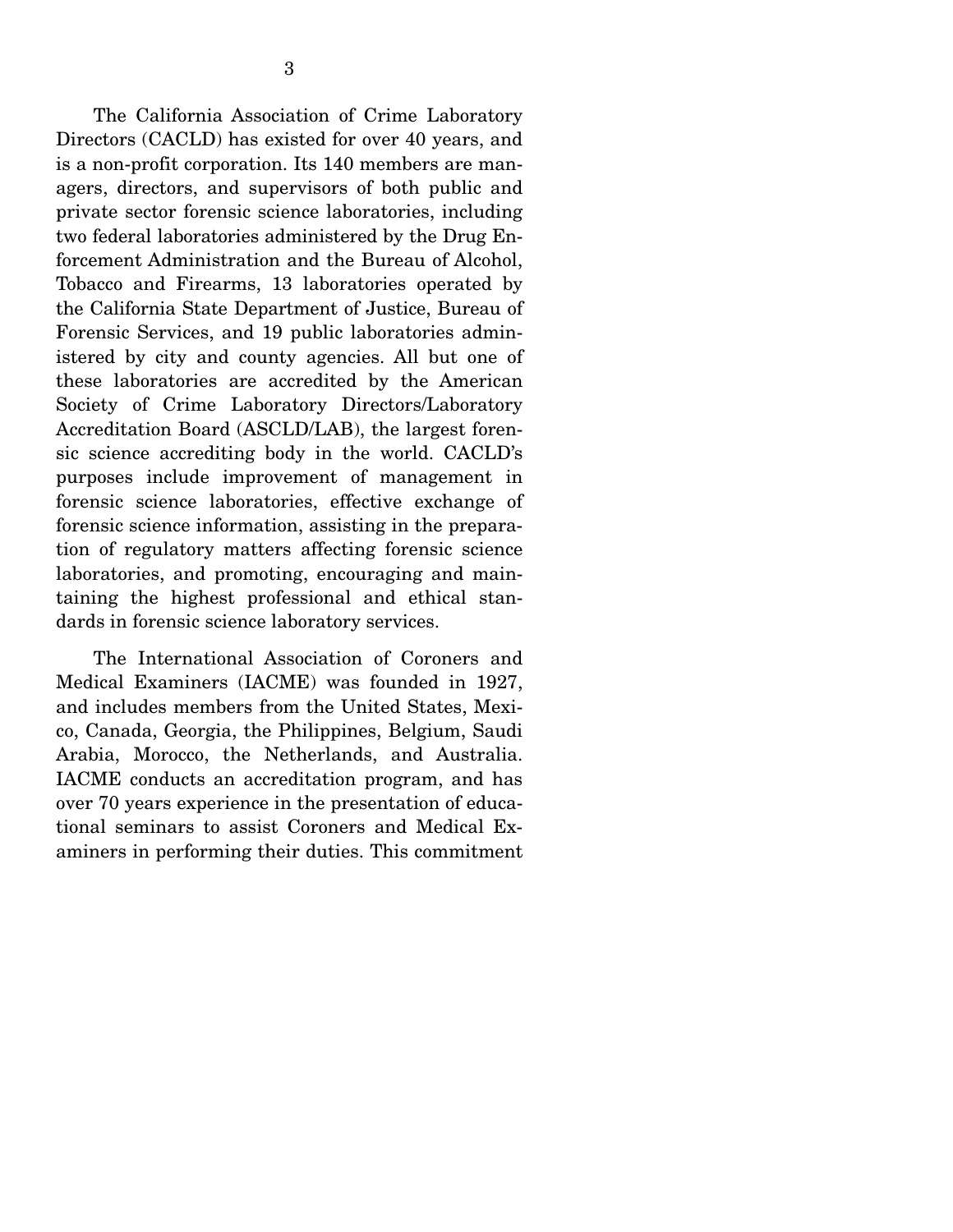is enshrined in the Association's Mission Statement: "The International Association of Coroners and Medical Examiners is committed to advancing the accurate determination of the cause and the manner of death through the utilization of science, medicine and the law."

 The National Association of Medical Examiners (NAME) is the national professional organization of physician medical examiners, medical death investigators and death investigation system administrators who perform the official duties of the medicolegal investigation of deaths. It was founded in 1966 and has over 1,000 members in the United States and internationally. Membership is open to all physicians, investigators, and administrators who are active in medicolegal death investigation. NAME's purposes include fostering the professional growth of physician death investigators, disseminating professional and technical information vital to the continuing improvement of the medical investigation of violent, suspicious and unusual deaths, promoting excellence in medicolegal death investigation, and the highest practice of ethical conduct.

 The California State Coroners Association (CSCA) is a non-profit organization founded in 1968 to promote and protect the interests of all Coroner and Medical Examiner professionals throughout California. Coroners, Sheriff-Coroners, and Medical Examiners have the mandated mission to determine the circumstances, manner, and cause of all violent, sudden or unusual deaths. The Association promotes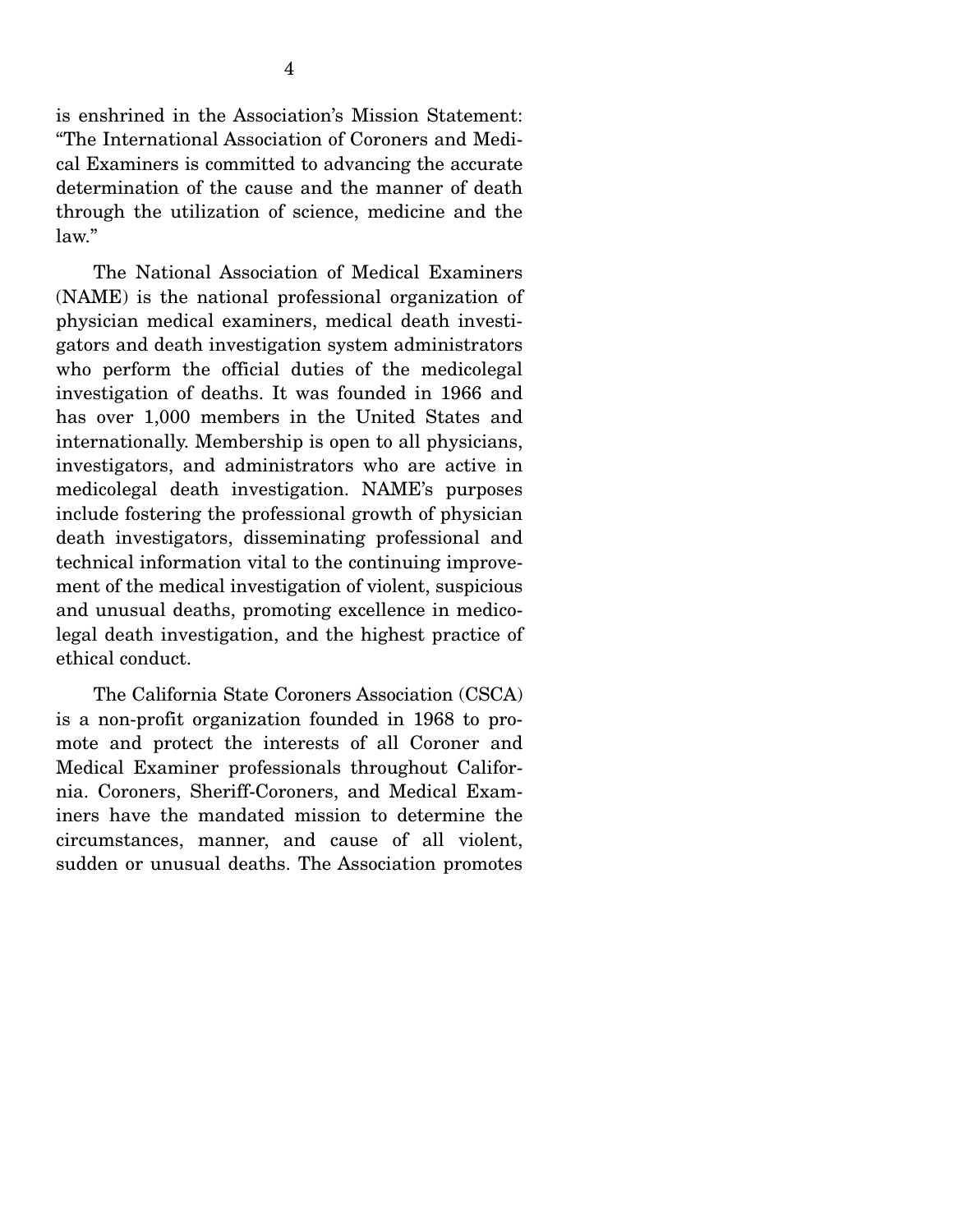professionalism and expertise in the field of medicolegal death investigation. CSCA is committed to communicating its members' concerns to government and regulatory bodies, advocating for sound public policies that affect coroners and medical examiners, promoting professional standards that enhance the effectiveness of medicolegal death investigation service to their communities, and providing excellence in training and education.

 The Society for Wildlife Forensic Science was formed in 2009, and has 52 member laboratories, including federal, state, and private labs in this country, as well as laboratories from around the world. The member laboratories conduct forensic analysis and provide testimony for non-human forensic science matters such as poaching, endangered species violations, import violations, animal cruelty, illegal timber harvesting, sea food fraud, ecological disasters, and the analysis of animal material transferred during human crimes. The society includes among its goals the exchange of knowledge and the promotion of accreditation and certification of wildlife forensic scientists.

 This case raises matters of concern to prosecutors and forensic science professionals. The decision by this Court will affect how crime labs examine and process evidence, and provide testimony in court. It will also affect how prosecutors prepare for and prove cases with DNA evidence and other types of forensic science evidence. The decision here may also affect what evidence can be proved in court, and even what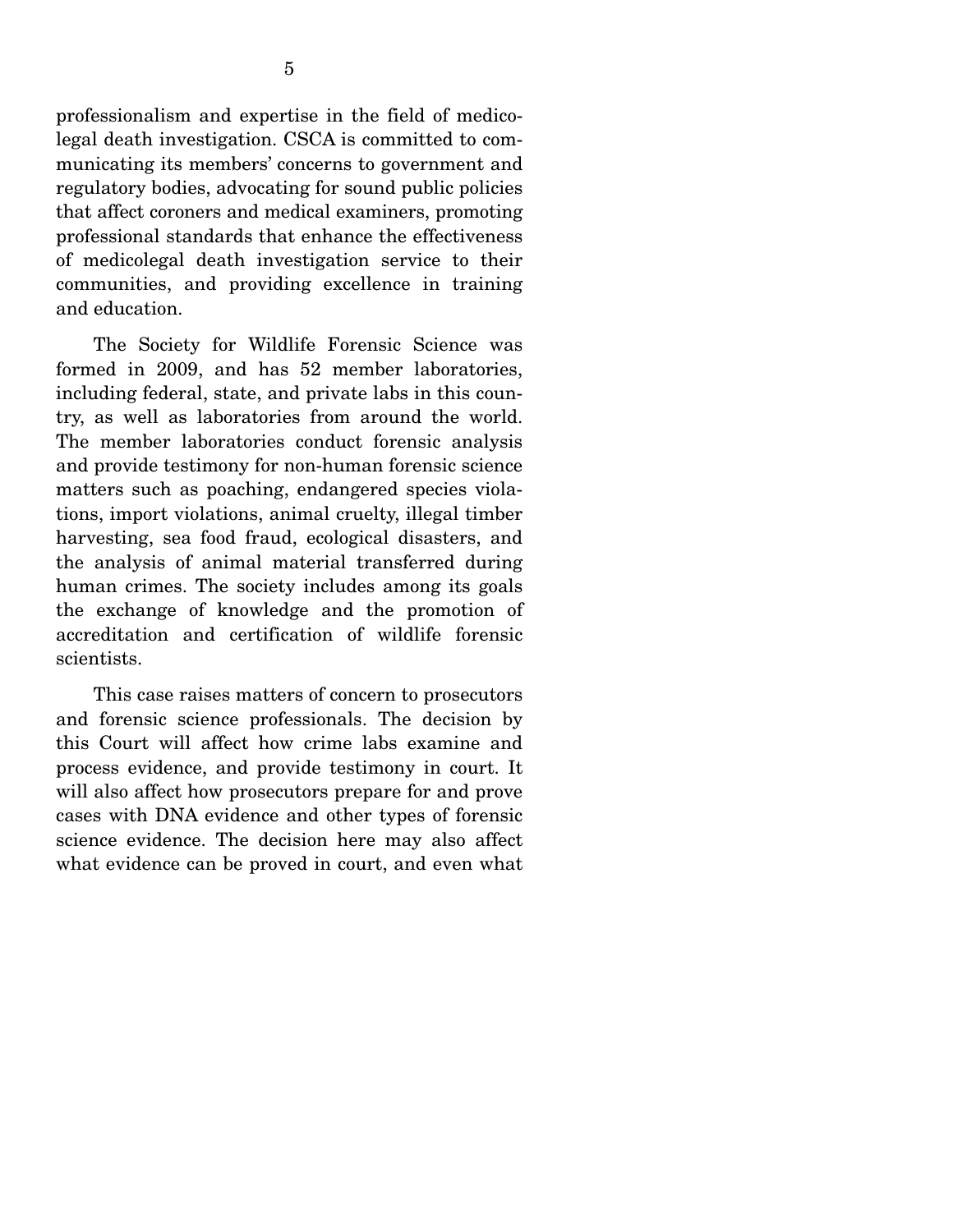cases may be barred from prosecution, depending on rules of Constitutional dimension this Court may announce.

 Amici have expertise in the matters pending before the Court in this case, and believe that their brief will be helpful to this Court in its consideration of these matters.



#### **FACTS AND PROCEDURAL BACKGROUND**

 On the evening of February 10, 2000, while going home from work, L.J. was accosted on the streets of Chicago and raped by a stranger. She ran home, where her mother promptly called police. L.J. was transported to a hospital where Dr. Nancy Schubert examined her and collected vaginal evidence swabs. On February 15, a screening test at the Illinois State Police (ISP) Crime Lab confirmed the presence of semen. The ISP Crime Lab sent the vaginal sample and a reference sample of L.J.'s blood to Cellmark Diagnostic Laboratories in Maryland, a private accredited DNA lab, on November 29, 2000. On April 3, 2001, Cellmark returned the sample to the ISP lab, together with certain data tables of their findings as to L.J.'s reference sample and the rape sample, and an electropherogram graph, showing the DNA profile of the rapist's sperm.

 In the interim, in August 2000, Sandy Williams had been arrested for an unrelated offense, which led to taking a blood sample for DNA testing. The DNA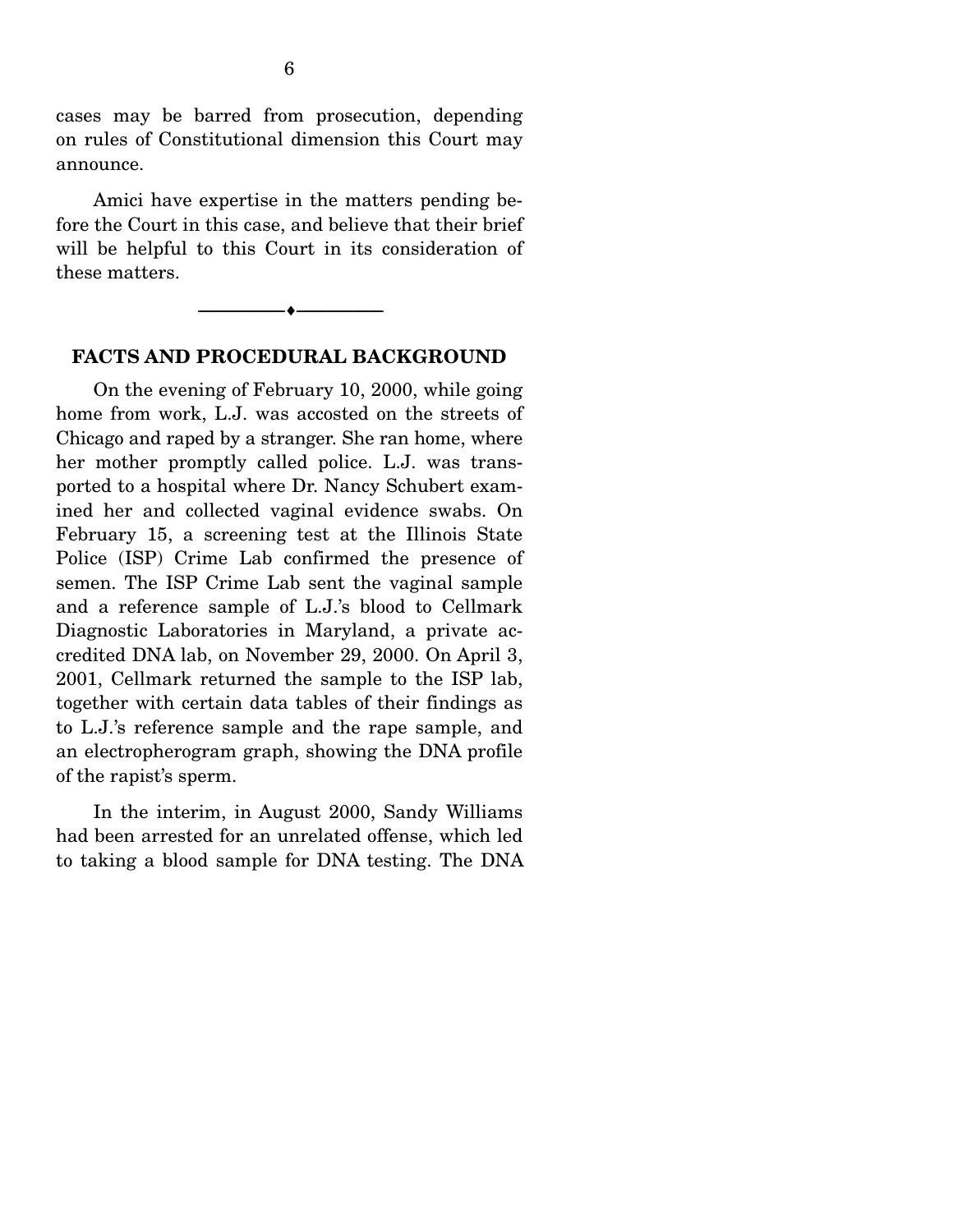profile from that sample was entered into the ISP Crime Lab database. When the result from the Cellmark analysis of the sperm from L.J.'s rapist was entered into the database, a match was found to Sandy Williams.

 ISP analyst Sandra Lambatos then reviewed the data from the DNA profile of Williams from his blood sample, as well as the underlying data and electropherogram graph from Cellmark, and concluded that the rapist's DNA matched Williams. She determined through her own analysis of the specific alleles in both samples that the chance of a random match for the same DNA profile in the general population was one in 8.7 quadrillion (or even less, depending upon the ethnic population group).

 On April 17, 2001, L.J. identified Williams in a lineup. On May 1, 2001, an indictment was filed charging Williams with several counts of aggravated sexual assault, aggravated kidnapping, and aggravated robbery.

 The case went to trial before the court, sitting without a jury, on April 24, 2006. Analyst Lambatos testified to her opinion on the DNA match, based in part on the data and material from Cellmark. Defendant's objection that the opinion violated the Confrontation Clause was overruled. The court found defendant guilty on April 26.

 On appeal, the Illinois First District Appellate Court and the Illinois Supreme Court affirmed the admission of the DNA opinion evidence from Lambatos,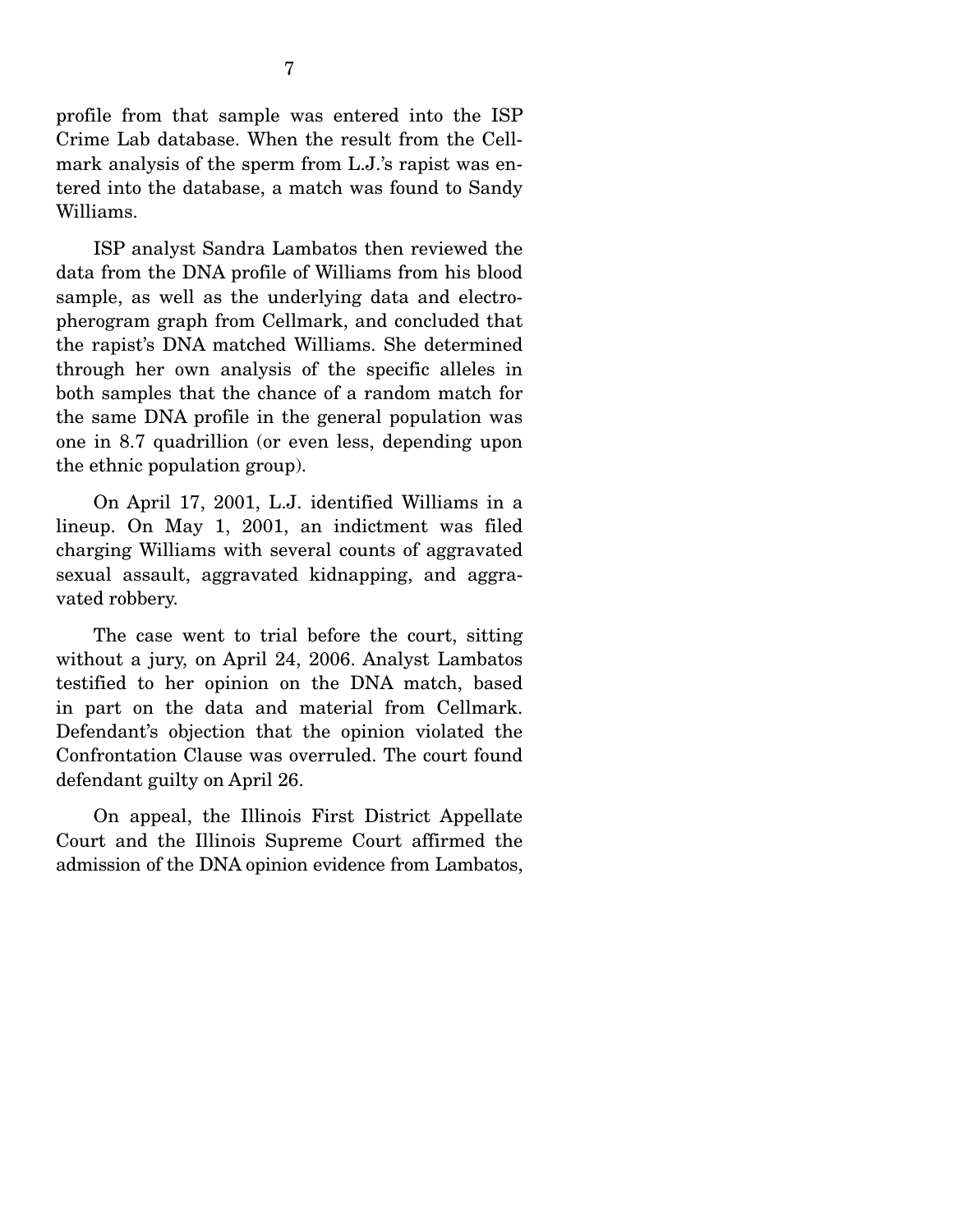and the conviction. The Appellate Court reversed a portion of the sentence, but the Illinois Supreme Court reversed the Appellate Court on the sentencing issue. *People v. Williams*, 385 Ill.App.3d 359, 895 N.E.2d 961 (2008); *People v. Williams*, 238 Ill.2d 125, 939 N.E.2d 268 (2010).

 This Court issued a writ of certiorari to consider the application of the Confrontation Clause to these facts, in light of *Melendez-Diaz v. Massachusetts*, 557 U.S. \_\_\_, 129 S.Ct. 2527 (2009), and *Bullcoming v. New Mexico*, \_\_\_ U.S. \_\_\_, 131 S.Ct. 2705 (2011).

#### **SUMMARY OF ARGUMENT**

 $\overbrace{\hspace{2.5cm}}$   $\overbrace{\hspace{2.5cm}}$ 

*Melendez-Diaz* addressed a situation where the prosecution at trial presented no live witness to testify to the forensic expert opinion, submitting merely a written drug analysis report. *Bullcoming* did not take the matter much further. A written lab analysis report was admitted into evidence without the testimony of the analyst who authored the report. A live witness from the lab did testify about lab procedures, but he had not participated in analysis of the sample in question, there was no indication he had reviewed any of the underlying data and material to arrive at his own opinion, and he did not testify to any forensic opinion, either of his own or that of the original analyst – the opinion only came into evidence through the written report of the original analyst.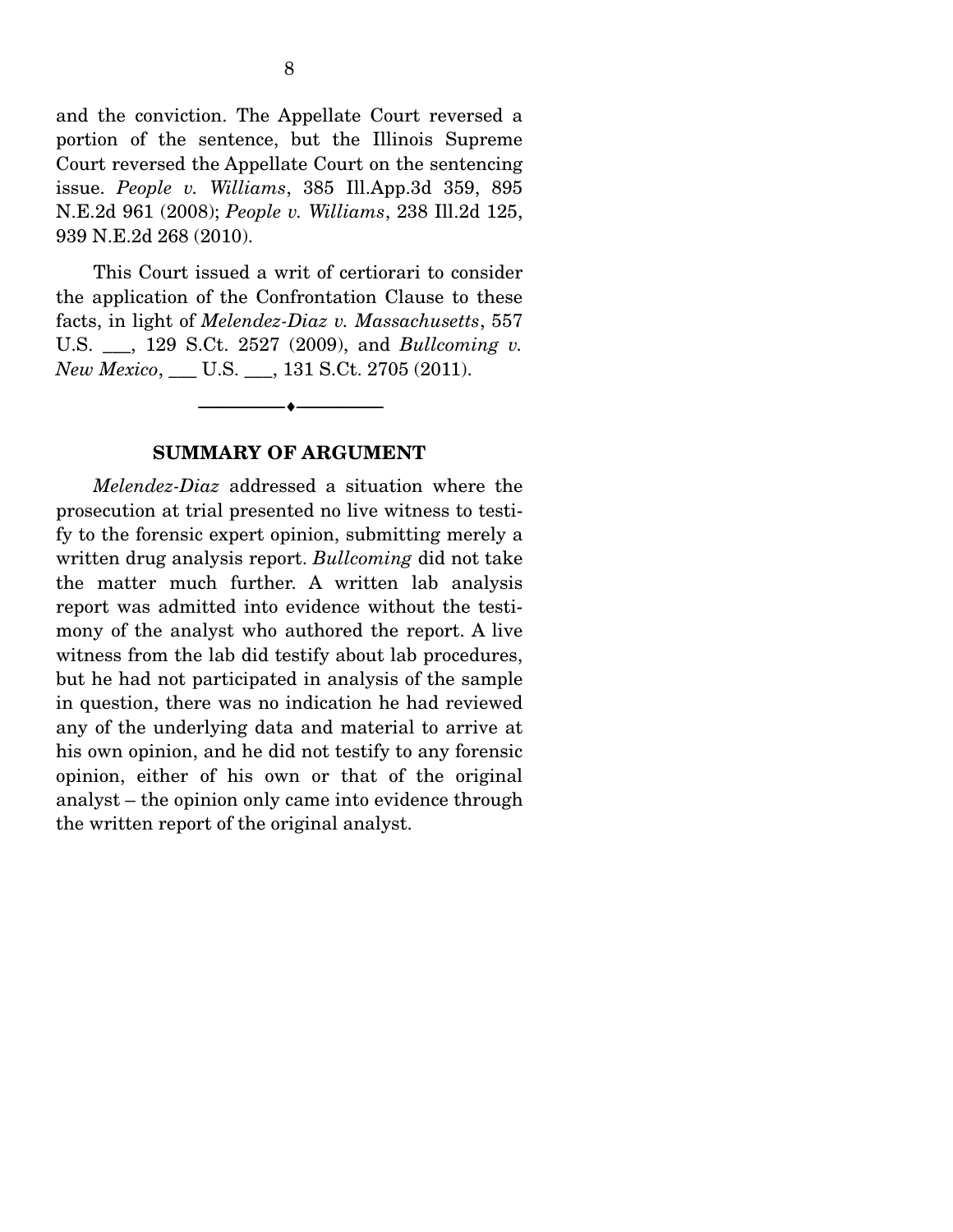Neither the holdings of *Melendez-Diaz* and *Bullcoming*, nor their underlying rationales, provide the basis for concluding that a qualified expert who has reviewed the work, records, and data produced by other experts, reaches her own opinion based in part on data from other experts, then testifies to that opinion, offends the Confrontation Clause. In light of the realities of forensic science practice, the testimony of a qualified expert who is familiar with the applicable science, who reviews the underlying lab data and material from other scientists, and then arrives at her own forensic opinion to which she testifies, provides constitutionally meaningful and adequate confrontation. Anecdotal evidence of a small number of cases where DNA analysis errors were made does not provide grounds for reaching a different result.

#### **ARGUMENT**

--------------------------------- ♦ ---------------------------------

### **I. THE CONFRONTATION CLAUSE DOES NOT PROHIBIT TESTIMONY OF AN EX-PERT ANALYST THAT IS BASED ON THE WORK OF ANOTHER ANALYST**

 Appellant asserts error based on a claimed violation of the Confrontation Clause, citing *Crawford v. Washington*, 541 U.S. 36 (2004), *Melendez-Diaz v. Massachusetts*, 557 U.S. \_\_\_, 129 S.Ct. 2527 (2009) and *Bullcoming v. New Mexico*, \_\_\_ U.S. \_\_\_, 131 S.Ct. 2705 (2011). The Illinois Supreme Court concluded the Confrontation Clause was not violated in this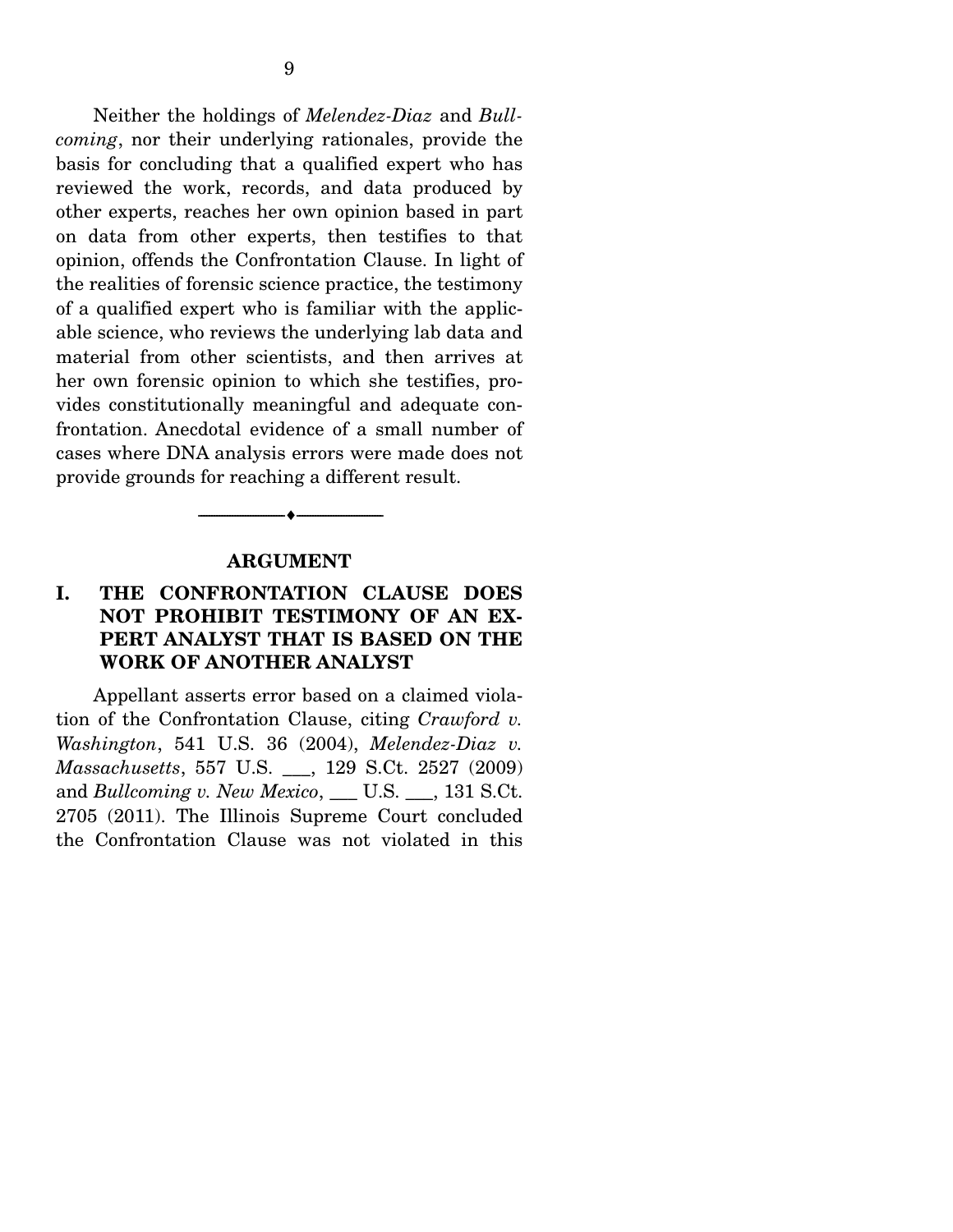case. The Illinois Supreme Court correctly decided this issue.

 In *Melendez-Diaz*, police initially found several plastic bags containing a white substance linked to the defendant. At trial on drug charges, following a procedure then available in Massachusetts, the prosecution presented three "certificates of analysis" attesting to the crime lab results (cocaine), without the testimony of any witness. See 557 U.S. at \_\_\_, 129 S.Ct. at 2530-2531. Applying *Crawford*, this Court ruled 5-4 that such a procedure denied the defendant the right to confrontation of witnesses under the Sixth Amendment.

*Bullcoming* involved a driving under the influence case, where the original analyst of the defendant's blood sample (Caylor) did not testify, and a lab supervisor (Razatos) did testify. Razatos explained the general lab procedures, practices, and forms, but there was no evidence he had taken any part in the preparation of the report, reviewed Caylor's underlying lab data in the specific case, nor reached his own opinion as to the defendant's blood alcohol level. He was not asked to give his own forensic opinion based on any material he may have reviewed. Instead, after Razatos's explanation of the general process, the state moved Caylor's report into evidence, and that report provided the only forensic opinion evidence as to the defendant's blood alcohol level. In short, *Bullcoming* was nothing more than *Melendez-Diaz* with the addition of Razatos giving a general overview of lab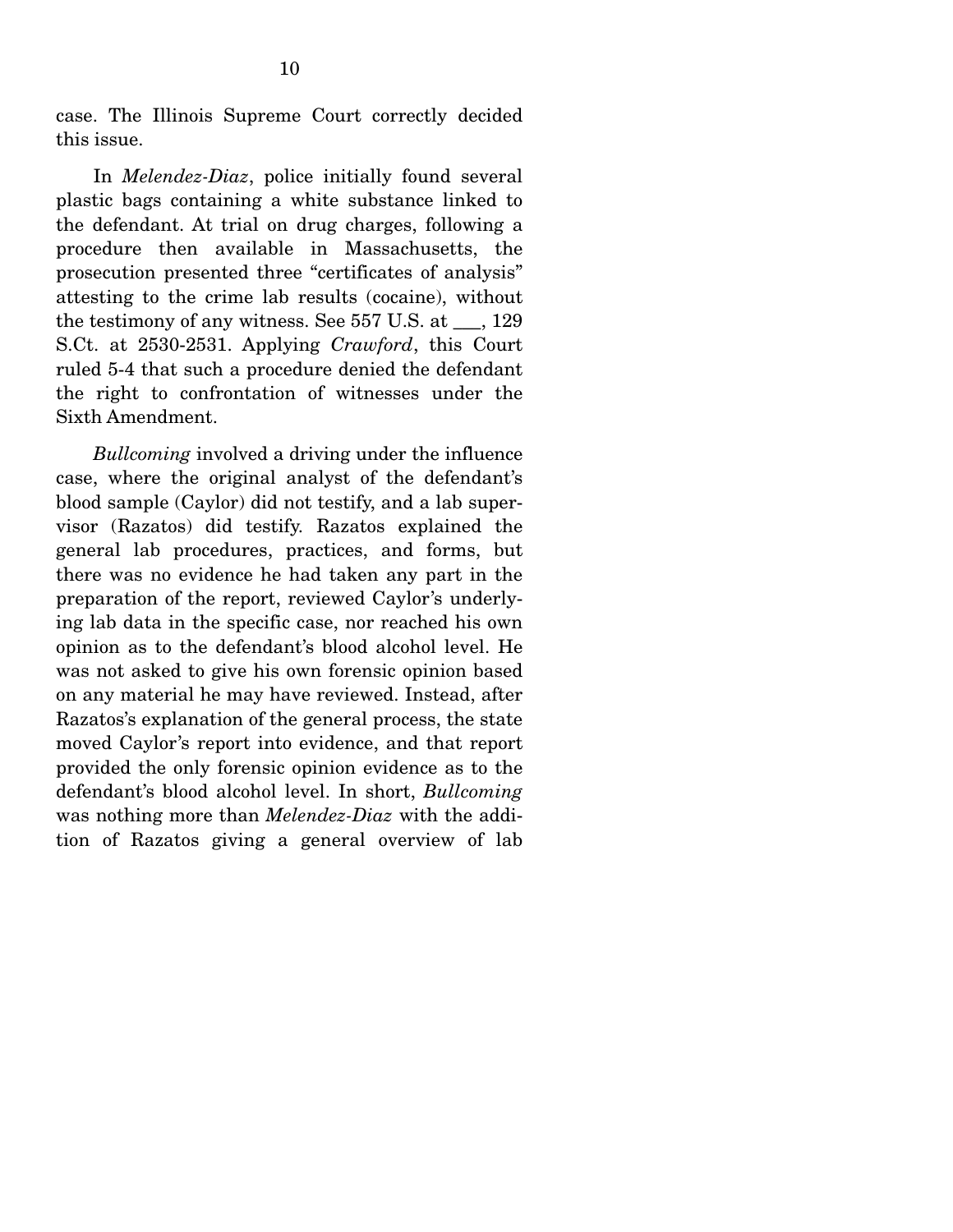procedures, without any case-specific review, analysis or opinion of his own.

 The situation in the case at bar is materially different from those addressed in *Melendez-Diaz* and *Bullcoming*. First, unlike those cases, the underlying reports and data from the non-testifying experts from Cellmark were not submitted as evidence. Second, in this case, the testifying expert Sandra Lambatos personally reviewed and relied upon data and material from Cellmark, used it to arrive at her own opinion, then testified to her own opinion. The admission into evidence of Lambatos's own opinion is what petitioner challenges here.

 The *Melendez-Diaz* majority at no point held that an expert opinion could not be introduced through live testimony of an expert who based her opinion on non-admissible matter, including hearsay, of the type reasonably relied on by experts in the particular field. This, of course, is the modern rule for expert testimony in the vast majority of jurisdictions in this country. It is the rule in the Federal Rules of Evidence (FRE). Federal Rule of Evidence 703. Forty-three states have adopted the federal rules (in whole or with some modifications), as have Puerto Rico, Guam, and the military. *Weinstein's Federal Evidence*, 2d ed., vol. 6, pp. T-1 through  $T-9$ . Illinois had not fully adopted

<sup>&</sup>lt;sup>2</sup> Seven states have not adopted the federal rules: California, Georgia, Kansas, Massachusetts, Missouri, New York and Virginia. *Weinstein's Federal Evidence*, supra, vol. 6, pp. T-1 through T-9.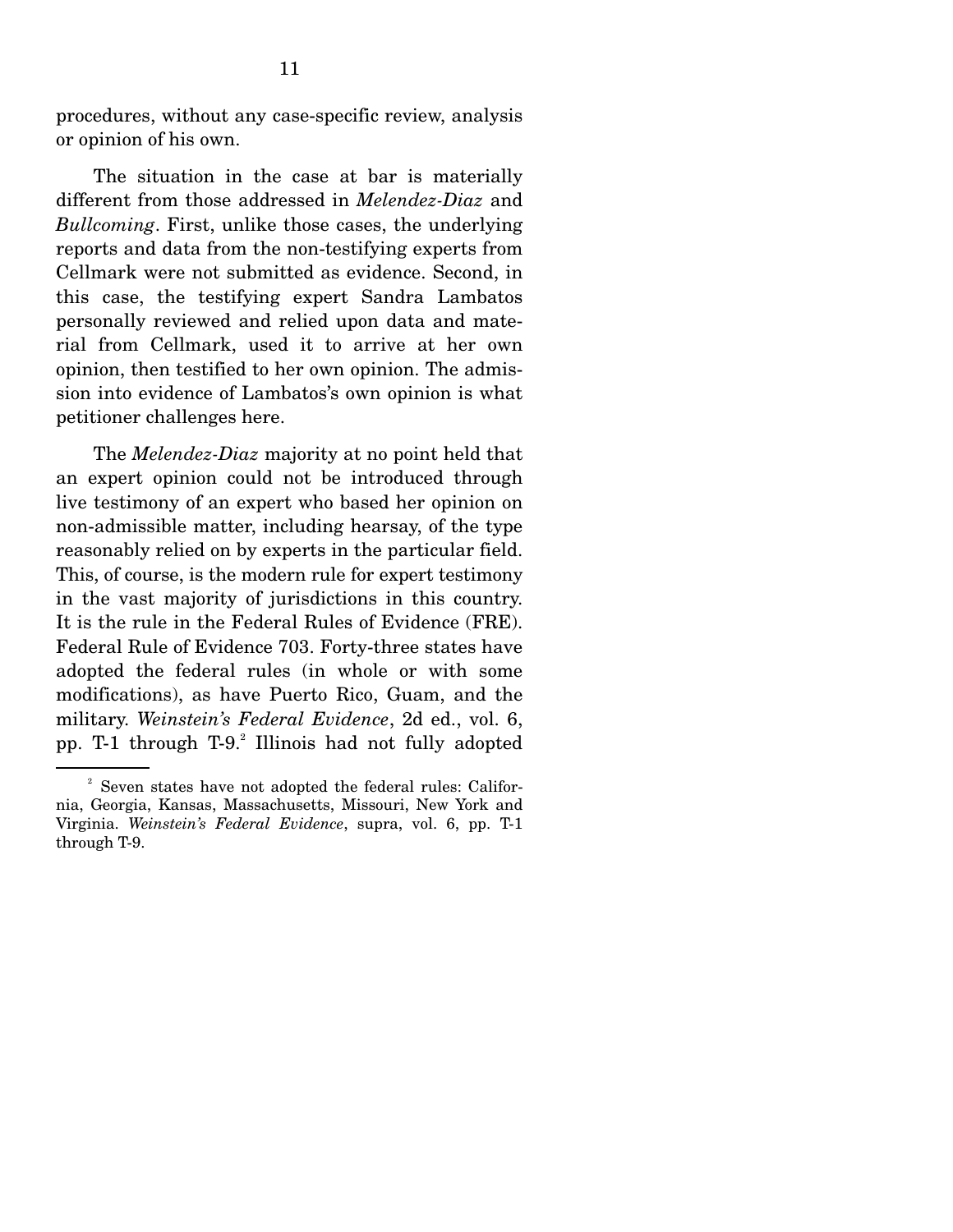the federal rules at the time of the trial in the instant case; the Illinois Supreme Court adopted the Illinois version of the rules in September 2010, effective January 1,  $2011.^\circ$  However, twenty years ago, as to expert evidence, the Illinois Supreme Court adopted Federal Rules 703 and 705 in *Wilson v. Clark*, 84 Ill.2d 186, 417 N.E.2d 1322 (1981).

 Jurisdictions which have not adopted the federal rules generally have a counterpart to Rule 703 which reaches the same result. See e.g. *People v. Angelo*, 88 N.Y.2d 217, 222, 644 N.Y.S.2d 460 (1966), and *People v. Radesi*, 11 A.D.3d 1007, 1008, 782 N.Y.S.2d 341 (2005); California Evidence Code § 801(b).4

*Melendez-Diaz* at no point suggested its holding was intended to undercut this longstanding and widespread rule. As the Fifth Circuit explained in *United States v. Williams*, 447 F.2d 1285, at 1290 (5th Cir. 1971, en banc) " . . . when the expert witness has consulted numerous sources, and uses that information, together with his own professional knowledge and experience, to arrive at his opinion, that opinion is regarded as evidence in its own right and not as hearsay in disguise." See also *United States v. Henry*, 472

<sup>3</sup> The Illinois version of Rule 702 makes it clear Illinois continues its adherence to the *Frye* test (*Frye v. United States*, 293 F. 1013 (D.C. Cir. 1923)), rather than adopting the standard of *Daubert v. Merrell Dow Pharmaceuticals*, 509 U.S. 579 (1993).

<sup>4</sup> In fact, California Evidence Code § 801, enacted in 1965, was cited in the Advisory Committee Notes to FRE 703, which was adopted ten years later in 1975.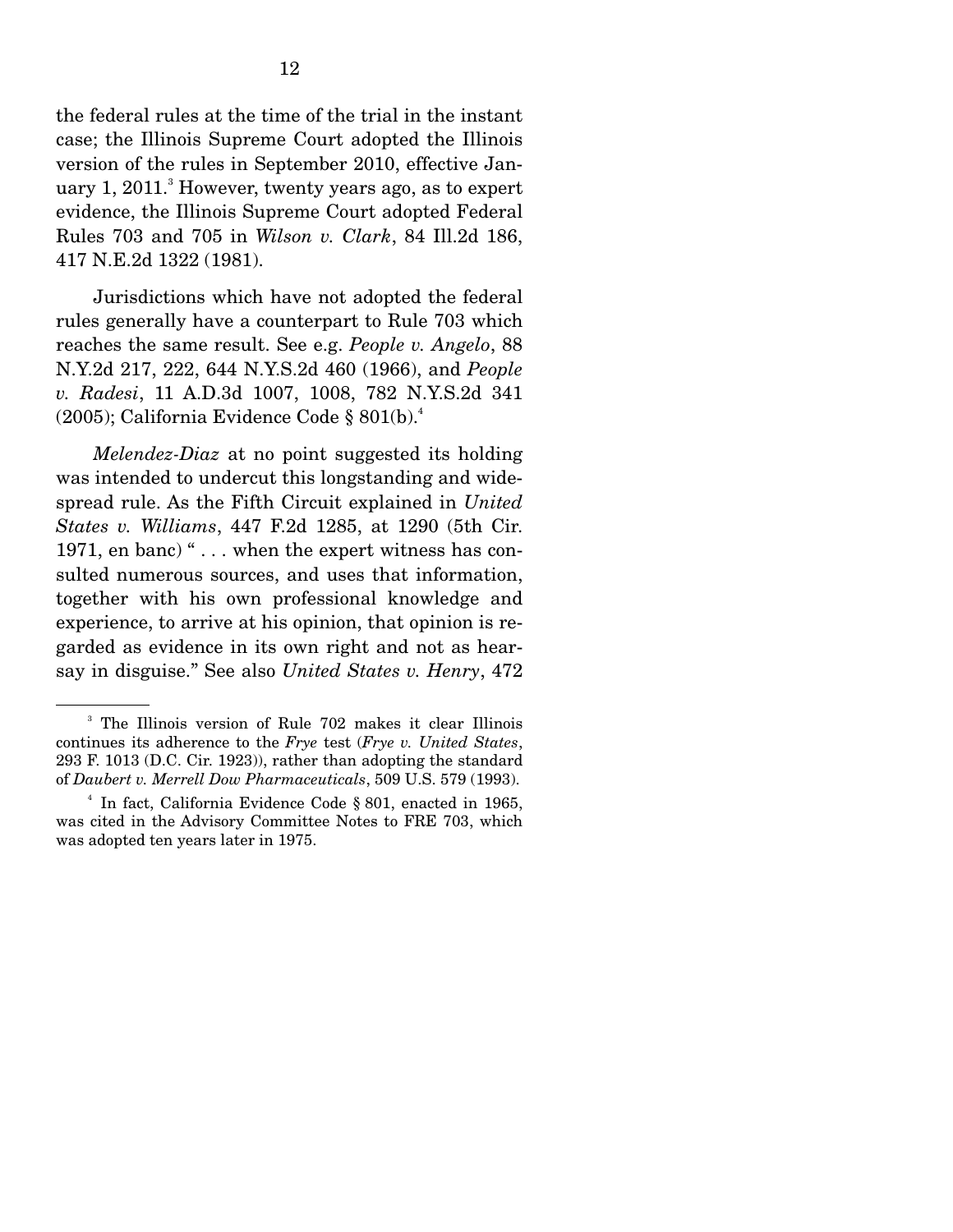F.3d 910, 914 (D.C. Cir. 2007); *State v. Delaney*, 171 N.C.App. 141, 143, 613 S.E.2d 699, 700 (2005); *Pendergrass v. State*, 913 N.E.2d 703, 708-09 (Supreme Court Ind. 2009); *State v. Lewis*, 235 S.W.2d 136, 151 (Supreme Court Tenn. 2007). To the extent petitioner would have this Court exclude the testimony of analyst Lambatos, it would abrogate this longstanding rule when neither the text nor reasoning of *Melendez-Diaz* provide any basis for doing so.

 Nor did *Bullcoming* give cause to believe this rule regarding expert opinion testimony based on the work of others was abandoned. Indeed, the opinion of this Court in *Bullcoming* specifically noted the prosecution in that case did not assert that the witness Razatos had any independent opinion concerning the defendant's blood alcohol level. \_\_\_ U.S. at \_\_\_, 131 S.Ct. at 2716; see also concurring opinion of Justice Sotomayor, \_\_\_ U.S. at \_\_\_, 131 S.Ct. at 2722.

 There is good reason why *Melendez-Diaz* and *Bullcoming* do not serve as a basis for rejecting the admissibility of expert testimony based on reliable hearsay of the type normally considered by experts in the field. Both cases are based on the rule of *Crawford* as to the meaning of the Sixth Amendment Confrontation Clause. But *Crawford* only applies to hearsay admitted for the truth of the matter. It does not apply to statements that are not admitted for the truth of the matter. *Crawford*, supra, 541 U.S. at 59, fn. 9. Hearsay material relied on by an expert, when it is admitted at all during the testimony of the expert, is *not* admitted for the truth of the matter. See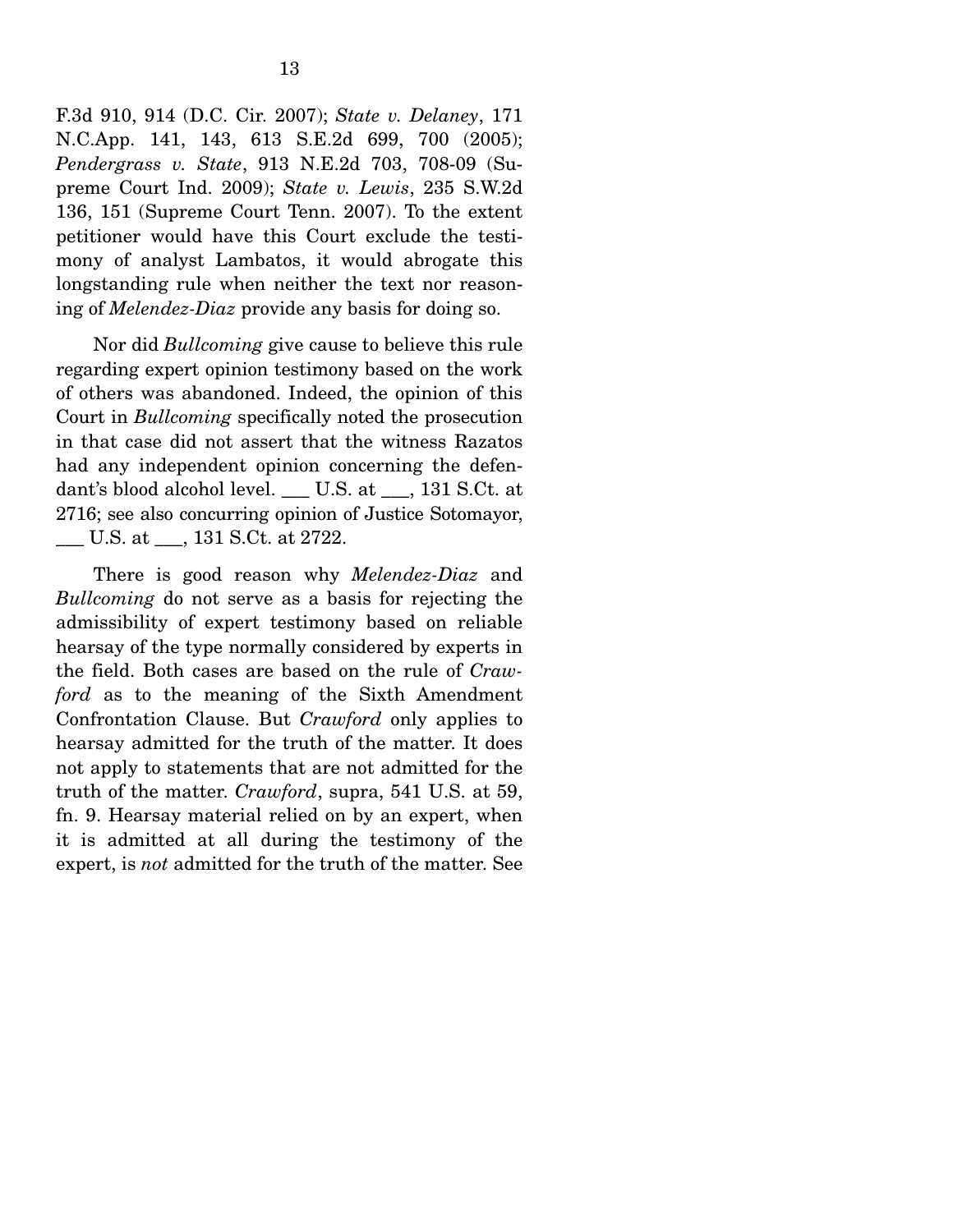FRE 703, and comment to 2000 revision; see also *United States v. Henry*, supra, 472 F.3d at 914.

 Supporting this argument is the fact that the evidentiary rules concerning hearsay used as the basis for expert opinion are not codified as hearsay exceptions, nor are they in the part of the Evidence Rules dealing with hearsay. Rules 702, 703, and 705, dealing with the basis of expert testimony, is in Article VII of the federal rules, entitled "Opinions and Expert Testimony." The evidence rules defining hearsay and hearsay exceptions are in Article VIII. While Illinois did not adopt its full version of the evidence rules until 2010, it follows this same structure. Jurisdictions not using the federal rules approach the issue in a similar way. California, for instance, deals with material that is the basis for expert opinion in California Evidence Code §§ 801 and 802, which are in Division 7 of the California Evidence Code (entitled "Opinion Testimony and Scientific Evidence"), not in Division 10 of that code, dealing with hearsay.

 One should also note that an expert who has relied on hearsay matter will not always, or even usually, be allowed to testify over objection on direct examination as to the details of the underlying hearsay. FRE 703, comment to 2000 revision; *United States v. Henry*, supra, 472 F.3d at 914. In this regard, it is noteworthy that in the case at bar, the details of the Cellmark report on which Lambatos relied were not elicited on direct examination by the prosecution. Joint Appendix (hereafter J.A.), at pp. 49- 58. Rather, it was the defense on cross-examination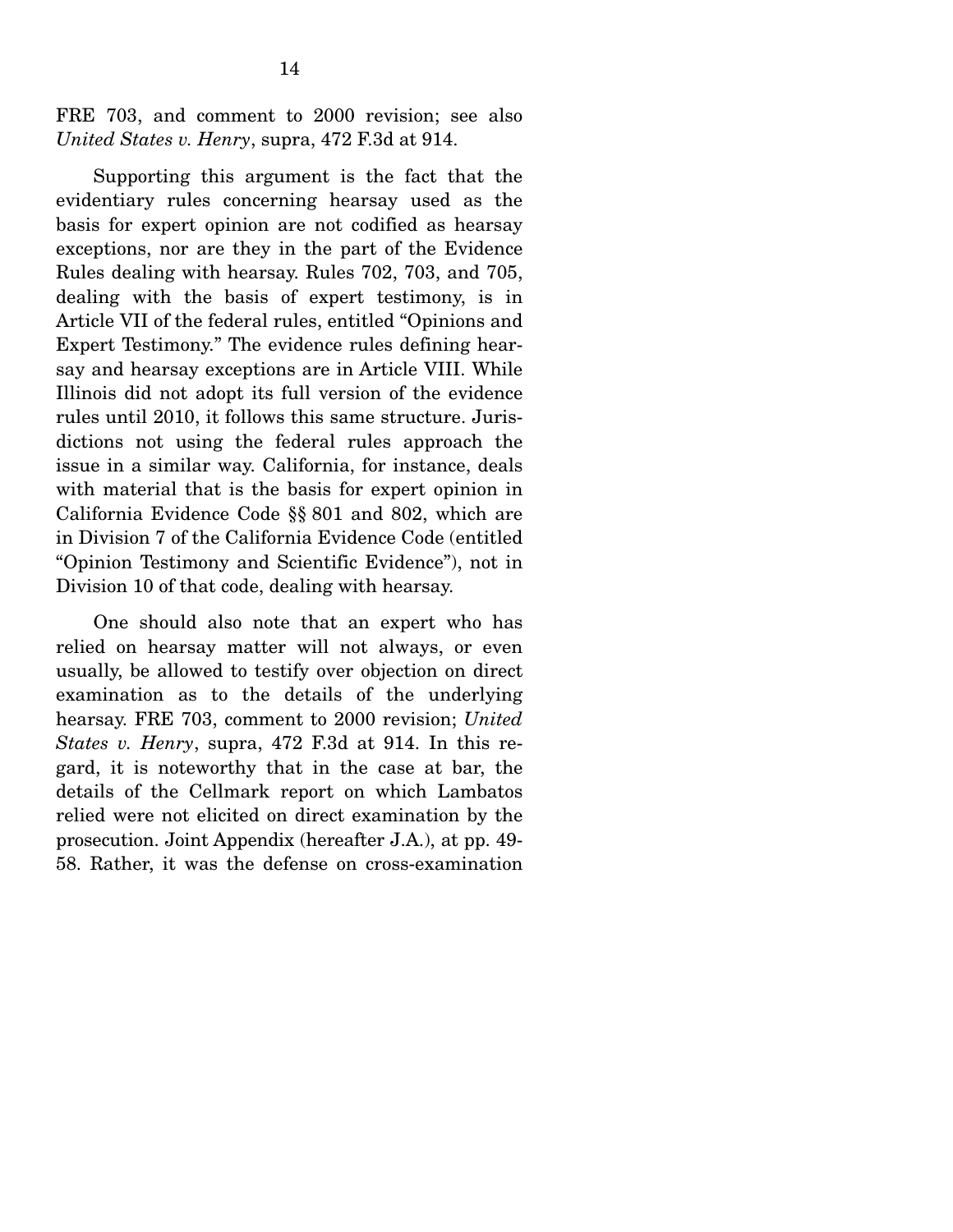which brought into evidence the details of the Cellmark data and report. J.A. pp. 62-85.

 When the prosecution feels the need to reference the underlying details of the hearsay material for the jury to fully understand the opinion of the testifying expert, the trial court may in its discretion permit the testimony, with a limiting instruction, directing the trier of fact not to consider the evidence for the truth of the matter. FRE 105, 703. Enforcement of these rules can protect the rights of a criminal defendant while still permitting the admission of the expert opinion.

 Based on the foregoing, there is no reason to conclude *Melendez-Diaz* or *Bullcoming* prohibit the admissibility of the testimony of an expert such as Lambatos, when her testimony is based on data from an underlying expert of the type reasonably relied on by experts in the field.

### **II. THE UNDERLYING RATIONALES OF**  *MELENDEZ-DIAZ* **AND** *BULLCOMING***, THAT FORMALIZED TESTIMONIAL MATERIAL REQUIRES CONFRONTATION, DO NOT COMPEL EXCLUSION OF THE TESTI-MONY OF ANALYST LAMBATOS**

 Analysis of the confrontation basis for *Melendez-Diaz* and *Bullcoming*, as those precedents apply to this case, reveals that the underlying legal principles do not compel the exclusion of the testimony of analyst Lambatos here.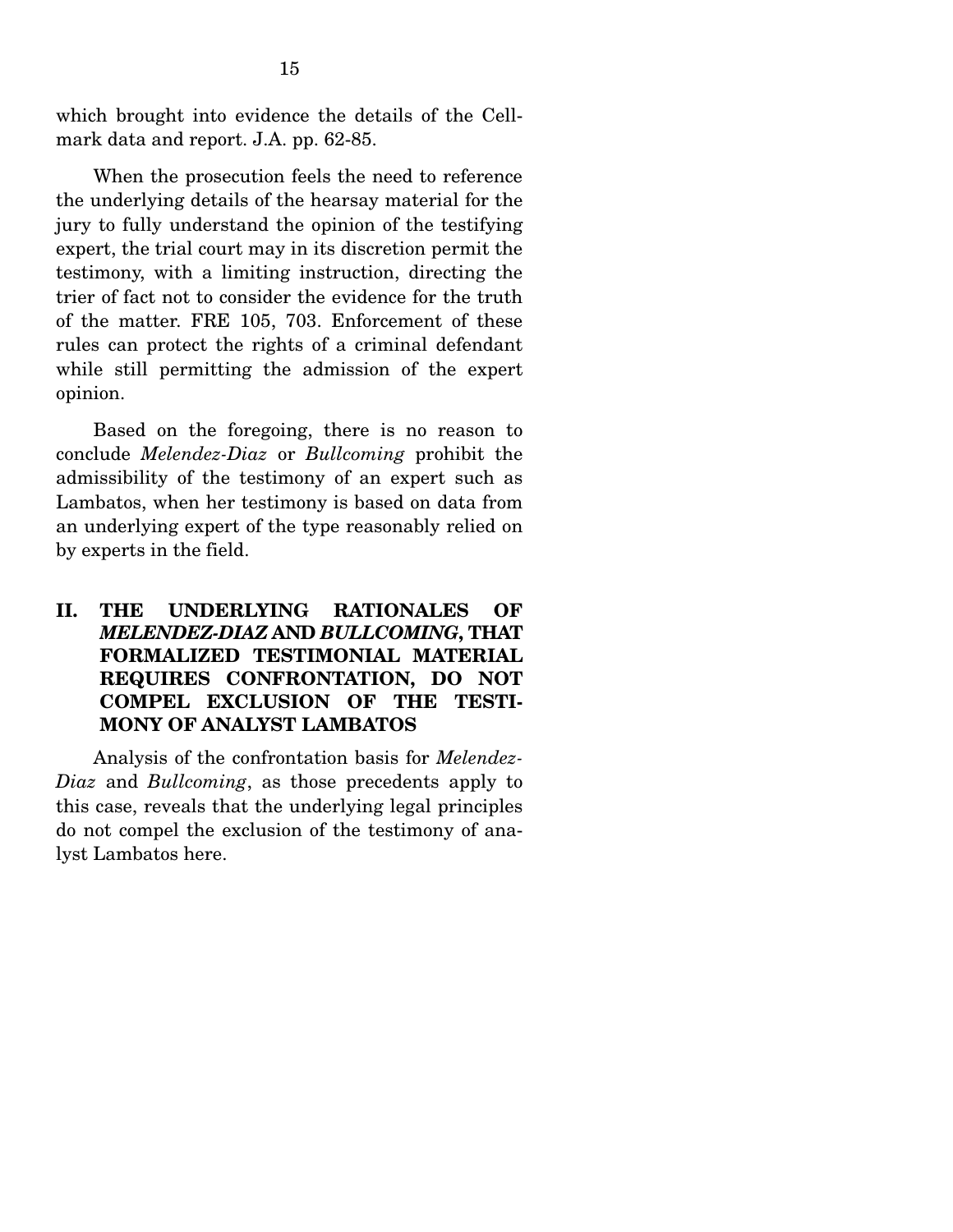As the record in this case illustrates, scientific analysis in the modern forensic laboratory may involve work by a number of individuals. The forensic rape exam sample from the victim L.J. passed through the hands of Dr. Schubert who took the sample; the ISP officer who booked the sample into evidence; ISP forensic biologist Bruce Hapack who tested for and confirmed the presence of semen; the ISP employees who batch packaged several sealed case samples, including this one, for shipment; the FedEx employees who transported the package to Cellmark Diagnostic Laboratory in Maryland; and the scientists at Cellmark who examined the sample and derived a genetic profile of the sperm. However, the key evidence was the forensic opinion of forensic biologist Sandra Lambatos, who examined and relied on the data and records of the Cellmark scientists, including the electropherogram of the genetic content (DNA profile) of the semen sample. J.A. p. 62. Lambatos concluded the genetic profile of the rapist's semen matched the genetic profile of petitioner Williams, with the chance that the same genetic profile would occur at random in the general population being in the quadrillions. Lambatos, the witness who arrived at this opinion, testified at petitioner's trial, and was subject to crossexamination. Petitioner objects that the scientists at Cellmark who produced part of the data that Lambatos relied on did not testify.

 In considering whether the testimony of Lambatos violated the confrontation precedents of this Court, one must look to the lowest common denominator of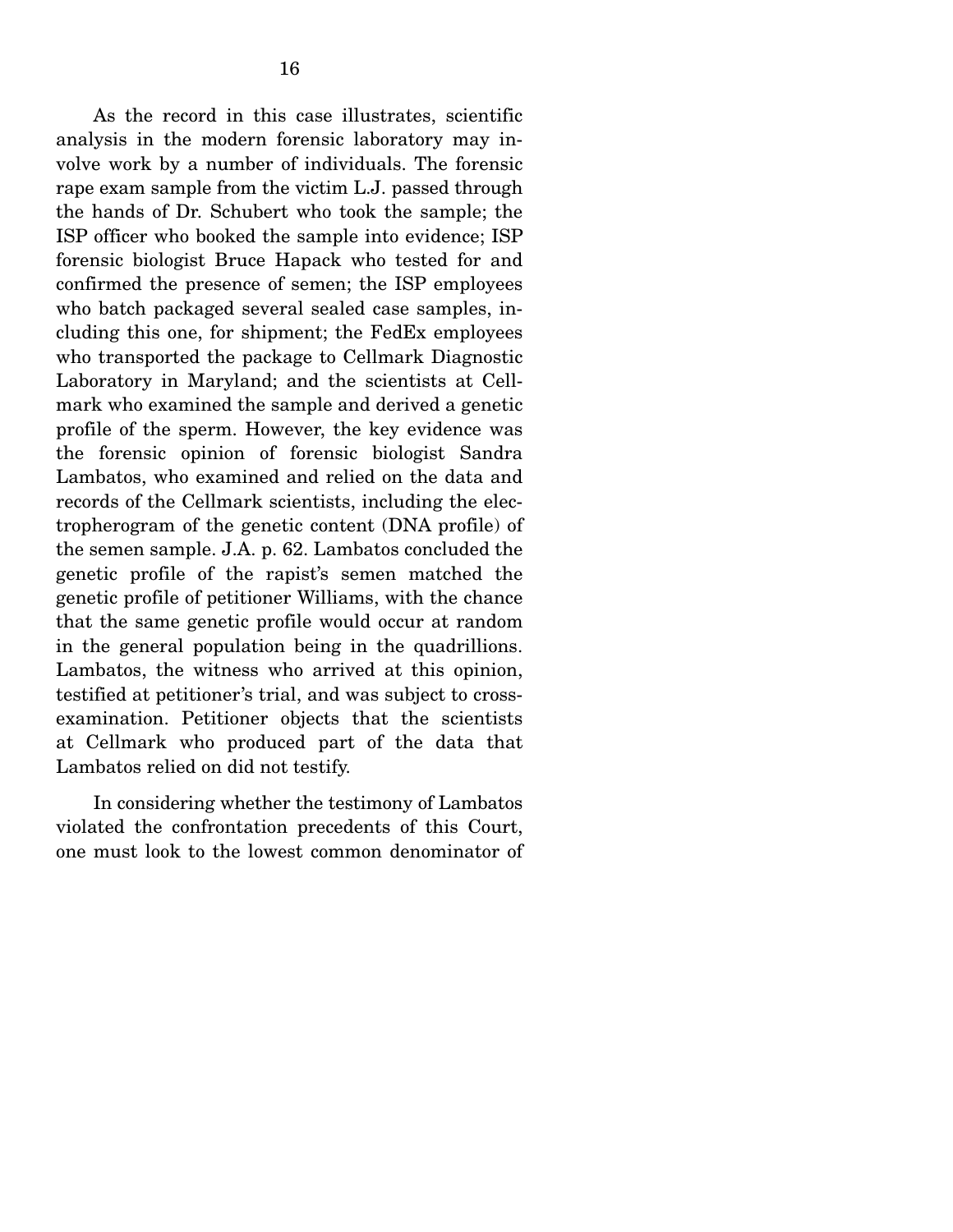the rationale accepted by the majority in *Melendez-Diaz* and *Bullcoming*, which requires focus on whether the evidence at issue amounts to "formalized testimonial materials" within the reach of the Confrontation Clause. See *Melendez-Diaz*, concurring opinion of Justice Thomas, 557 U.S. at \_\_\_, 129 S.Ct. at 2423. By declining in *Bullcoming* to join in footnote 6 of Justice Ginsberg's opinion, Justice Thomas affected the rationale of the majority in that case. Footnote 6 stated that in determining whether the evidence at issue was covered by the Confrontation Clause, one must look to whether the evidence statement or report had as a "primary purpose" the "establish[ing] or prov[ing] past events potentially relevant to later criminal prosecution." \_\_\_ U.S. at \_\_\_, 131 S.Ct. at 2714.

 Justice Thomas had previously dissented from the use of the "primary purpose" test for confrontation analysis in *Davis v. Washington*, 547 U.S. 813 (2006), proposing instead analysis based on whether the evidence was "formalized testimonial material." See concurring and dissenting opinion of Justice Thomas, 547 U.S. at 834-842. "Formalized testimonial material" may be viewed as a subset of "primary purpose" material. But the "primary purpose" view does not represent the opinion of the Court in *Bullcoming*, because it did not command five votes. Since only the "formalized testimonial materials" subset had the agreement of a majority of the Court, Justice Thomas's view establishes the high water mark for the reach of the Confrontation Clause in forensic lab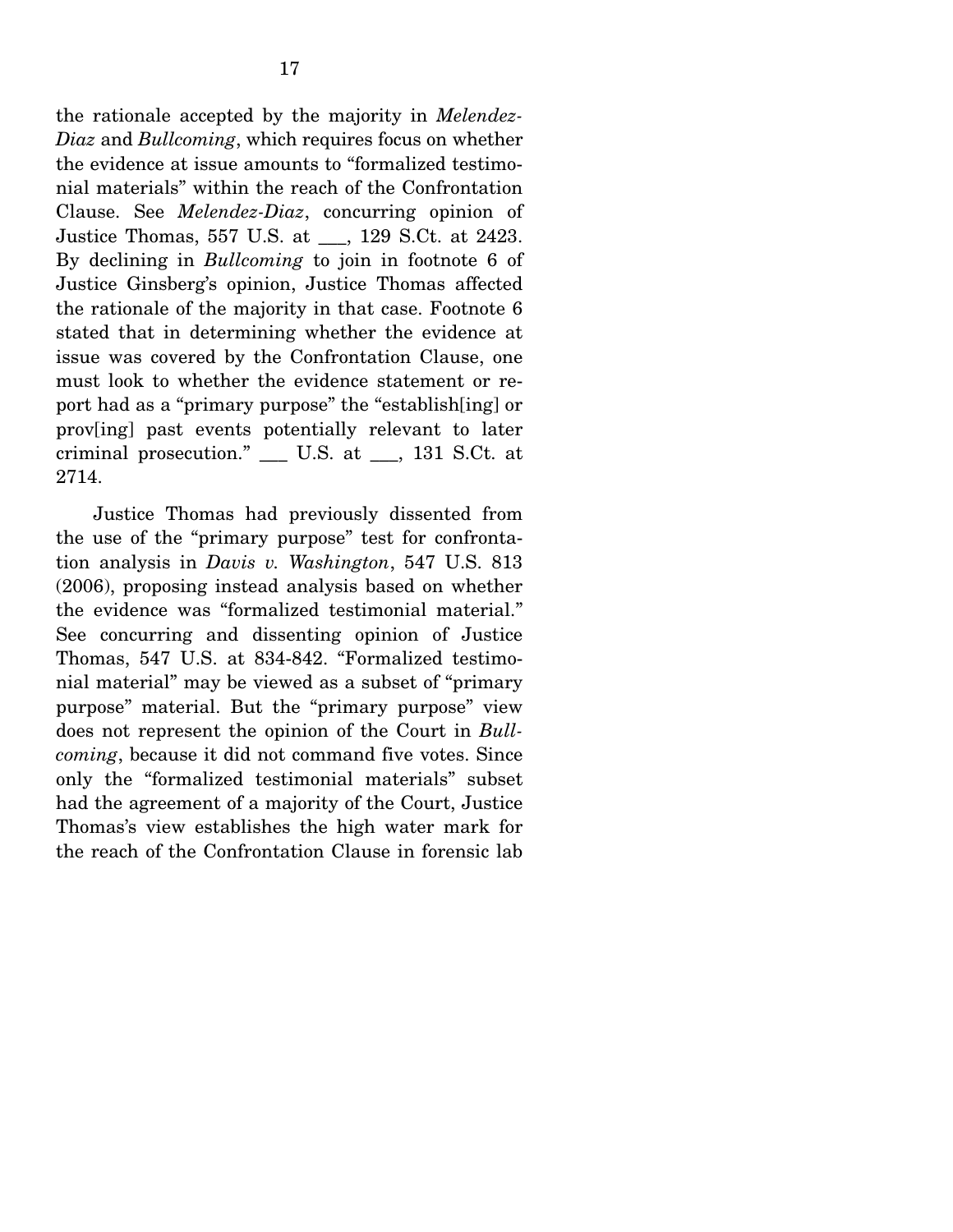evidence cases. See *Marks v. United States*, 430 U.S. 188, 193 (1977).

 An understanding of the meaning of "formalized testimonial materials" can be found in Justice Thomas's opinion in *Davis*. Justice Thomas explained the framers intended the Confrontation Clause to prevent the practice employed under the Marian statutes in 16th century England, when witnesses were examined outside the presence of the court, the examinations were transcribed, and the transcripts were then commonly submitted later to the court as part of the trial, without the witnesses testifying. 547 U.S. at 835-836. Based on this historical analysis of the Confrontation Clause, Justice Thomas concluded that the clause was directed only at "formalized testimonial materials, such as affidavits, depositions, prior testimony, or confessions." Id., at 836.

 In *Davis*, this Court considered two joined cases. In one, a police officer responding to a domestic violence call questioned a woman. The questioning was in the nature of a conversation, not a formalized dialogue, the woman was not Mirandized, she was not in custody, and there was no other indication of solemnity or formality in the taking of her statement. Justice Thomas concluded that this statement did not have the solemnized or formalized character of an affidavit, deposition, prior testimony, or confession, and thus was not covered by the Confrontation Clause.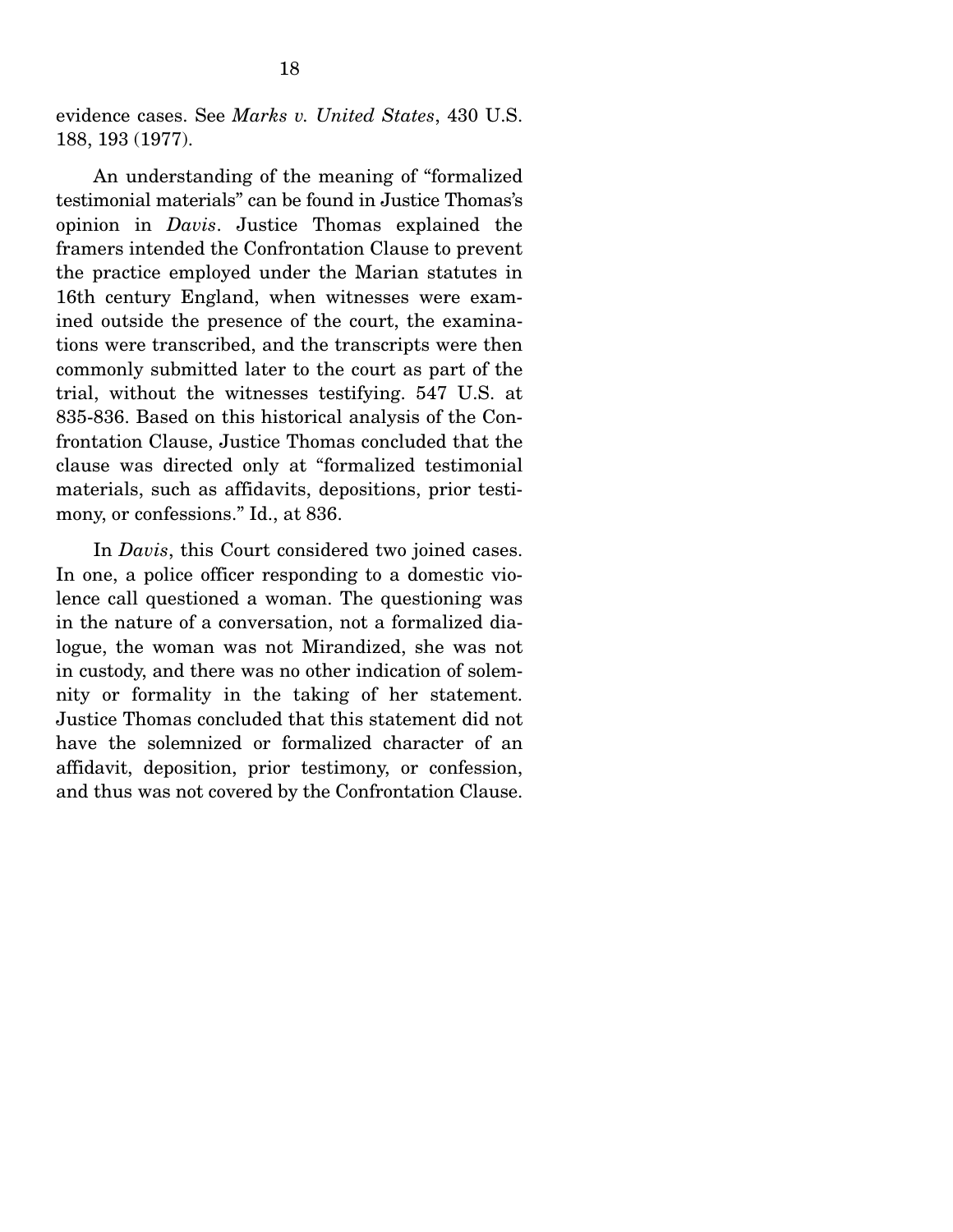547 U.S. at 835-842. Justice Thomas in explanation noted:

Affidavits, depositions, and prior testimony are, by their very nature, taken through a formalized process. Likewise, confessions, when extracted by police in a formal manner, carry sufficient indicia of solemnity to constitute formalized statements and, accordingly, bear a "striking resemblance," . . . to the examinations of the accused and accusers under the Marian statutes. 547 U.S. at 837.

He went on to observe that although many interactions between witnesses and law enforcement officials could have adverse legal consequences for the speaker who is dishonest, that " . . . does not, however, render those statements solemnized or formal in the ordinary meaning of those terms." 547 U.S. at 838, fn. 3.

 Justice Thomas concluded in *Melendez-Diaz* that the "certificates of analysis" as to the drugs admitted without any testimony were "quite plainly affidavits," and thus "formalized testimonial materials," (Thomas, J. concurring, 557 U.S. at \_\_\_, 129 S.Ct. at 2543). The lab report of the blood alcohol level admitted into evidence in *Bullcoming* was comparable to the *Melendez-Diaz* certificates.

 The same cannot be said for the Cellmark materials at issue in the case at bar. The underlying laboratory work by some scientists, which in turn is relied on by another scientist (Lambatos), who then testifies in court, does not amount to "formalized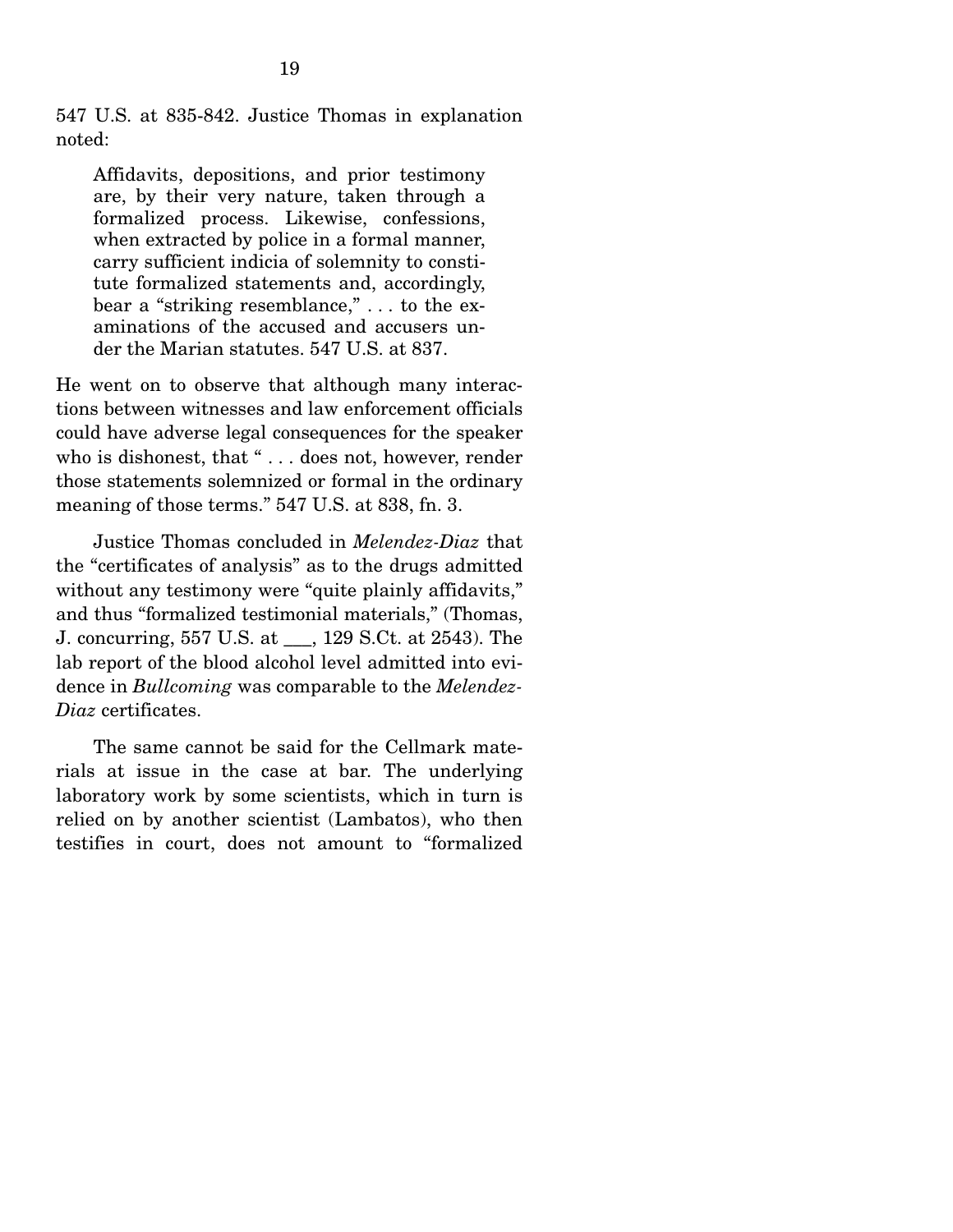testimonial materials" covered by the Sixth Amendment so as to exclude the testimony of the analyst Lambatos.

 First, the lab work by the Cellmark scientists was not offered by the state into evidence, one clear indication that the material was not used as, nor did it take on the character of, formalized testimonial material.

 Further, the Cellmark material included charts with the genetic profiles of both the victim and the sperm donor, and the output from the instrument which actually analyzed the amplified the DNA sample – a line graph, or eletropherogram, representing a visual depiction of genetic material in the rapist's sperm sample. Such materials are not affidavits, depositions, prior testimony or confessions. Indeed, they are not solemnized, formalized or prepared in a fashion so that a court or jury could look at them and understand or interpret them to incriminate the petitioner, or anyone else, either alone or in combination with other evidence. Neither an electropherogram line graph, nor a chart with a list of alleles at specified loci, becomes incriminating in character until an expert like Lambatos reviews the data, interprets it, concludes from the electropherogram that certain specific alleles are attributable to the sperm donor, compares and matches those to the alleles found in the analysis of the petitioner's DNA sample taken at his unrelated arrest, and then, relying on population genetic studies of the frequency of the alleles in the general population, makes a probability calculation for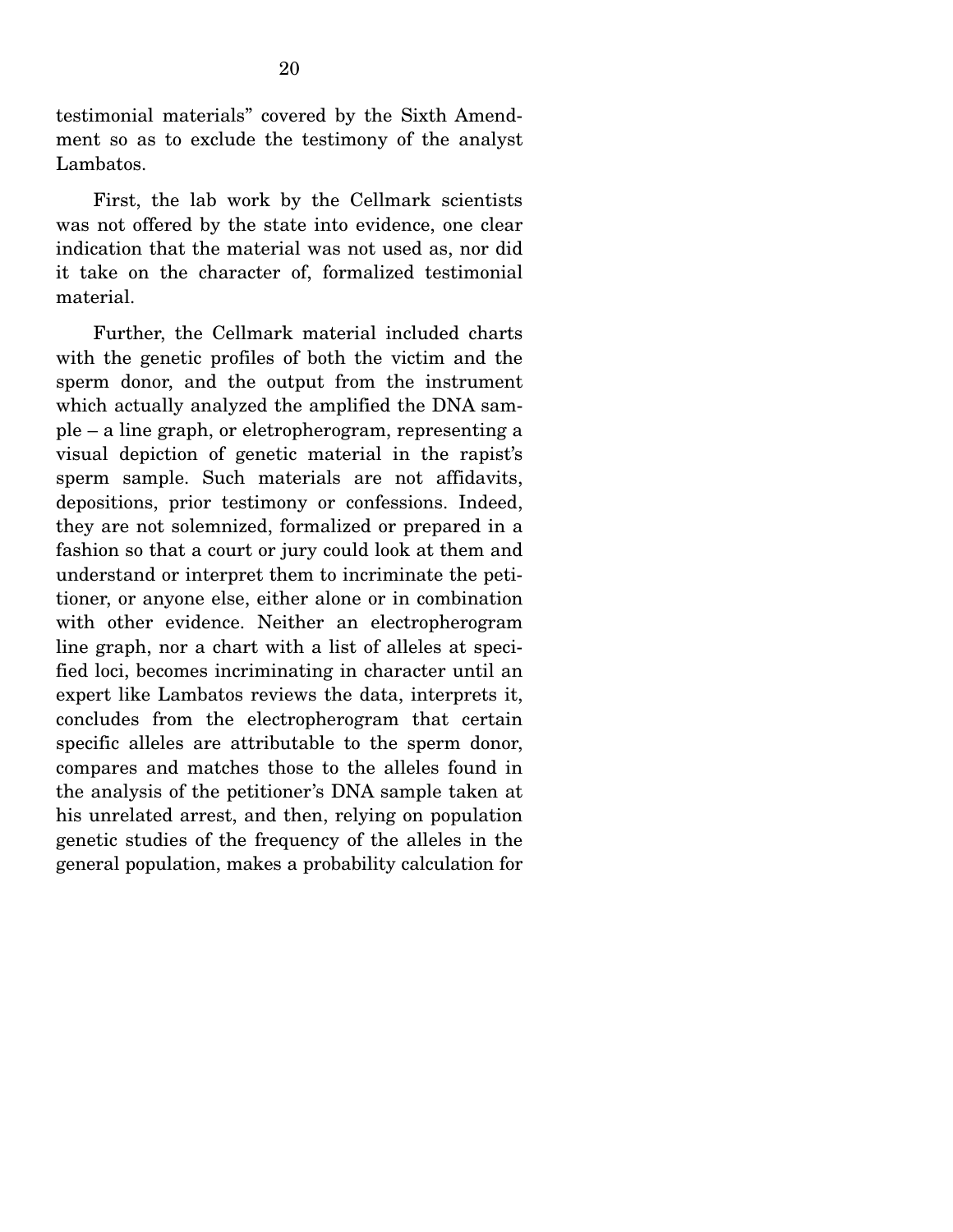that combination of alleles (or DNA profile) occurring in a single person. Lambatos explained in her testimony how she did all of that, reviewing, analyzing and interpreting the data itself, to arrive at her opinion. J.A. pp. 62-85.

 It is significant to note that Lambatos did not simply parrot back a report from Cellmark. On crossexamination, she explained how she interpreted one of the electropherogram graph peaks differently than had been reported out by Cellmark, although her final conclusion as to the genetic profile of the rapist's sperm was the same. J.A. pp. 78-79. In addition, her review of the electropherogram allowed her to reach an opinion as to whether or not the forensic sample suffered from degradation, which could have affected the interpretation. J.A. pp. 81-82.

 The underlying data from Cellmark does not have the character of formalized testimonial materials when, as here, the data and lab material cannot be understood by the trier of fact without the analysis and interpretation of the expert Lambatos, the raw data was not even offered in evidence by the state, and neither the Cellmark data charts nor the electropherogram graphs were admitted into evidence. As used to provide a basis for the analysis and opinion of Lambatos, the materials are not formalized testimonial materials under the Confrontation Clause, *Melendez-Diaz* and *Bullcoming*.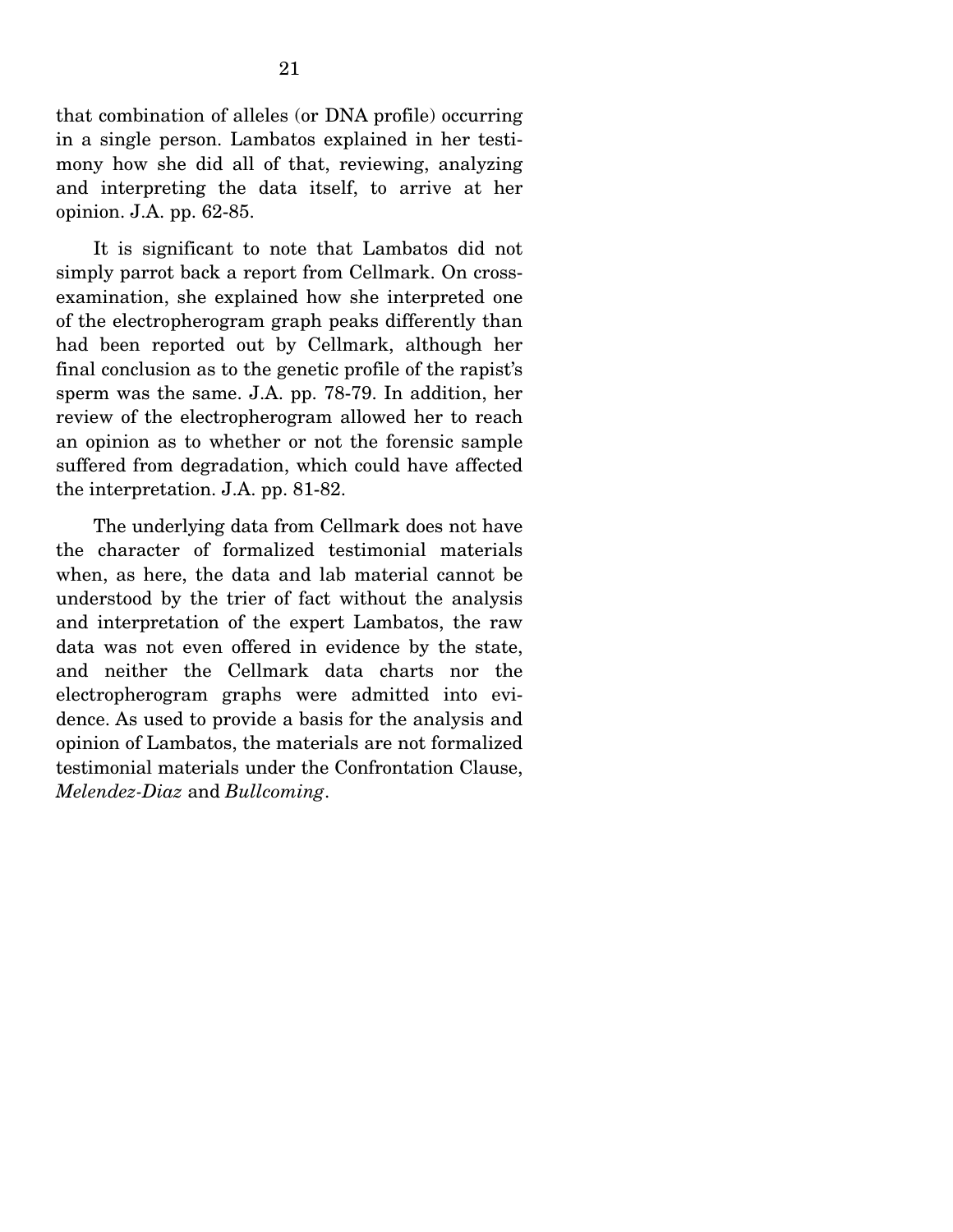### **III. TESTIMONY OF AN ANALYST SUCH AS LAMBATOS PROVIDES A CRIMINAL DE-FENDANT CONSTITUTIONALLY MEAN-INGFUL AND SUFFICIENT OPPORTUNITY TO CONFRONT WITNESSES AND TEST THE RELIABILITY OF MODERN FOREN-SIC DNA OPINION EVIDENCE**

**A. DNA Opinion Testimony by an Analyst Who Bases Her Opinion on Data from Other Scientists Is Both Consistent with Forensic Scientific Practice and Sufficient Under the Constitution** 

 Another point reflects on the propriety of the expert testimony by analyst Lambatos, or any similarly situated expert. It relates to the reality of scientific work as it takes place in the modern forensic laboratory and as it was described in the record of this case.

DNA analysis involves many steps or processes:

- screening for the presence of biological material that may be of interest;
- extraction of DNA;
- quantification of DNA;
- amplification (copying) of DNA through PCR (polymerase chain reaction);
- analysis of the DNA to separate and detect alleles, using a machine which produces a graph, called an electropherogram, which presents a visual depiction of the genetic material, which can then be interpreted to give a DNA profile;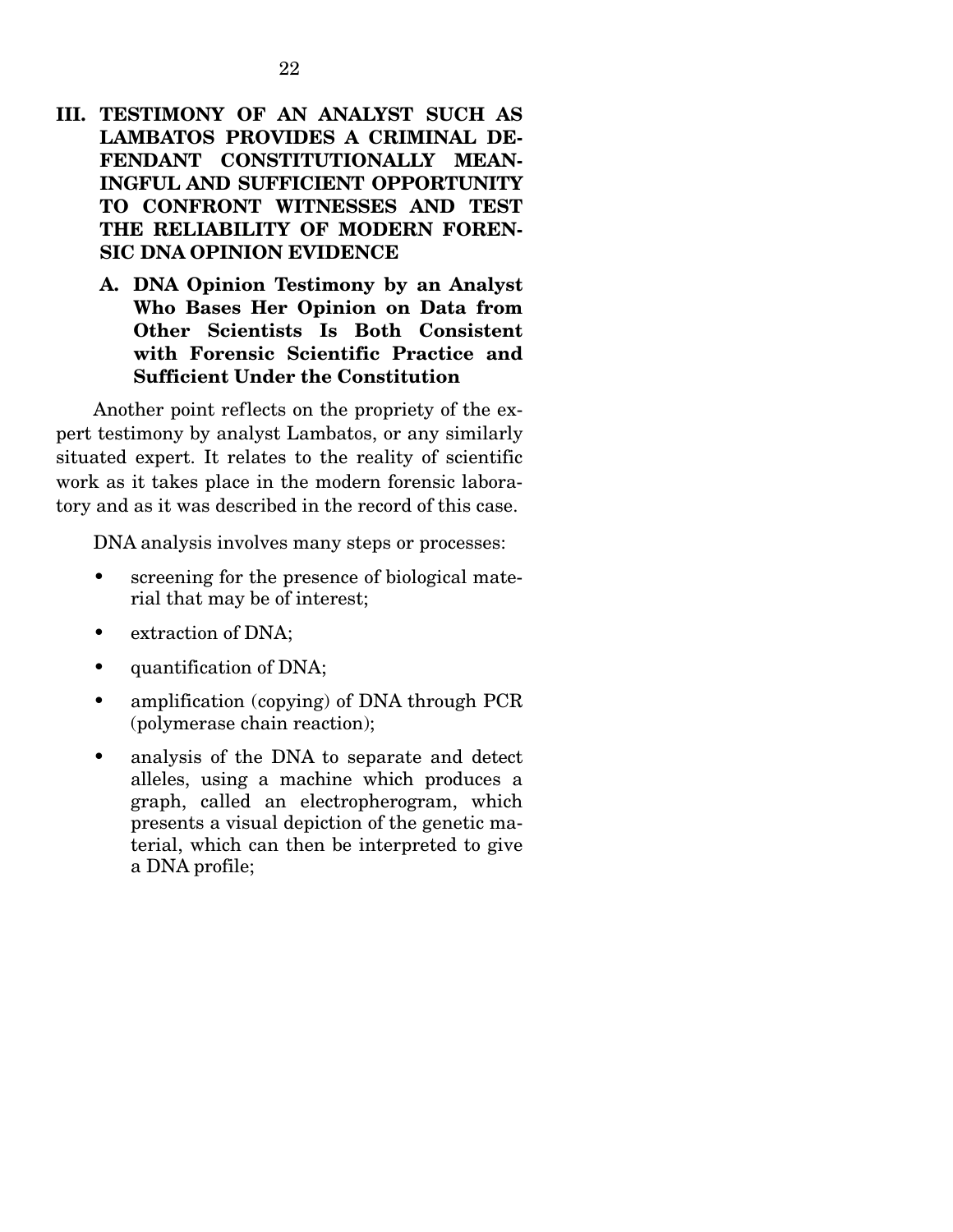- comparison of the DNA profile results to other samples (i.e. comparison of the electropherogram charts and profile from an unknown rapist to the known DNA profile of a suspect);
- when there is a match, calculating the likelihood of a random match for the same genetic profile within the general population.

See Butler, *Forensic DNA Typing: Biology, Technology and Genetics of STR Markers*, Elsevier Academic Press (2d Ed. 2005), pp. 5-8; Chamberlain, "A Simplified Overview of Forensic DNA Testing," *The Journal of the Institute for the Advancement of Criminal Justice*, Issue 3, 2009, pp. 5-6.

 While some DNA laboratories assign a single analyst to conduct all of these steps on a given sample or case, others employ a batch process using teams of analysts. With this method, each separate step of the process will be assigned to a different analyst, in an assembly-line fashion. Samples, et al., "The Rotating Analyst – The NYC OCME Casework System," *Progress in Forensic Genetics 8, Proceedings of the 18th International ISFH Congress*, Sensabaugh, et al., editors, Elsevier (2000), pp. 619-621. Individual labs may rotate the analysts from station to station on a regular basis (i.e., weekly). According to its proponents, "[t]he batch processing method allows high throughput without sacrificing quality." Id., p. 620. Both the New York City Office of the Chief Medical Examiner DNA lab and the FBI DNA lab use an assembly-line batch processing system. Id., p. 619;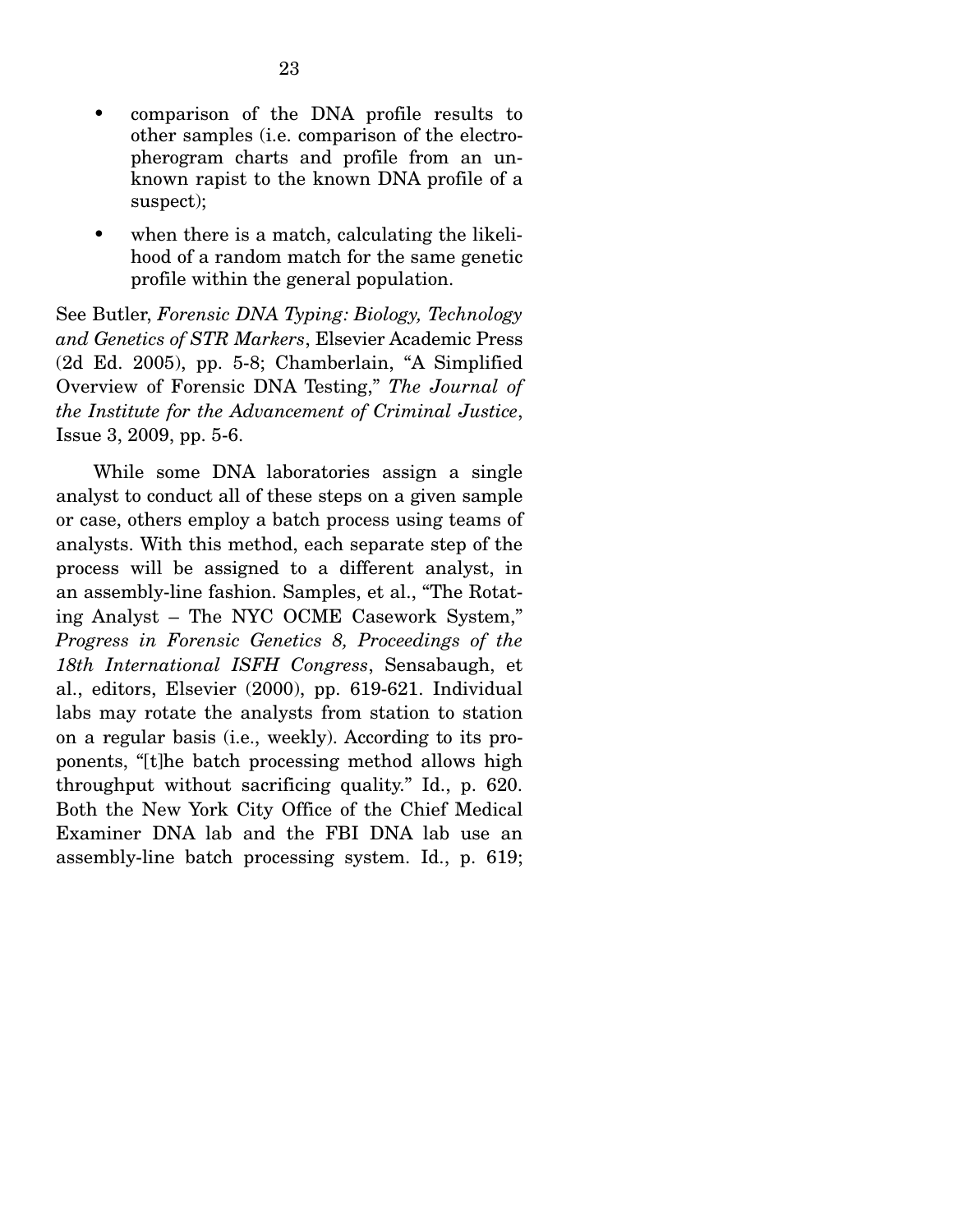U.S. Department of Justice, Office of the Inspector General, "The FBI DNA Laboratory: A Review of Protocol and Practice Vulnerabilities," May 2004, Chapter 3, I, B, 1.

 High throughput is significant to many DNA labs. The New York City Office of the Chief Medical Examiner reported more than a decade ago that it was performing DNA testing on approximately 3000 cases per year. Samples, supra, p. 619. The California Crime Laboratory Review Task Force reported that state has 27 public crime labs accredited in biology (DNA) analysis, with a backlog of 15,779 DNA case requests as of December 31, 2007. California Crime Laboratory Review Task Force, *An Examination of Forensic Science in California, November 2009*, pp. 66, 77-78. With this type of caseload pressure, the ability to accurately process a large volume of samples takes on greater importance.

 A batch, assembly-line procedure was apparently used in the instant case. While analyst Lambatos did not personally travel from Illinois to Maryland to view the DNA testing of the forensic rape sample, she testified to being aware that Cellmark used the batch processing system, rather than having a single analyst perform all of the steps. She also testified that to her knowledge, Cellmark is an accredited DNA laboratory, which would be one cause for her to conclude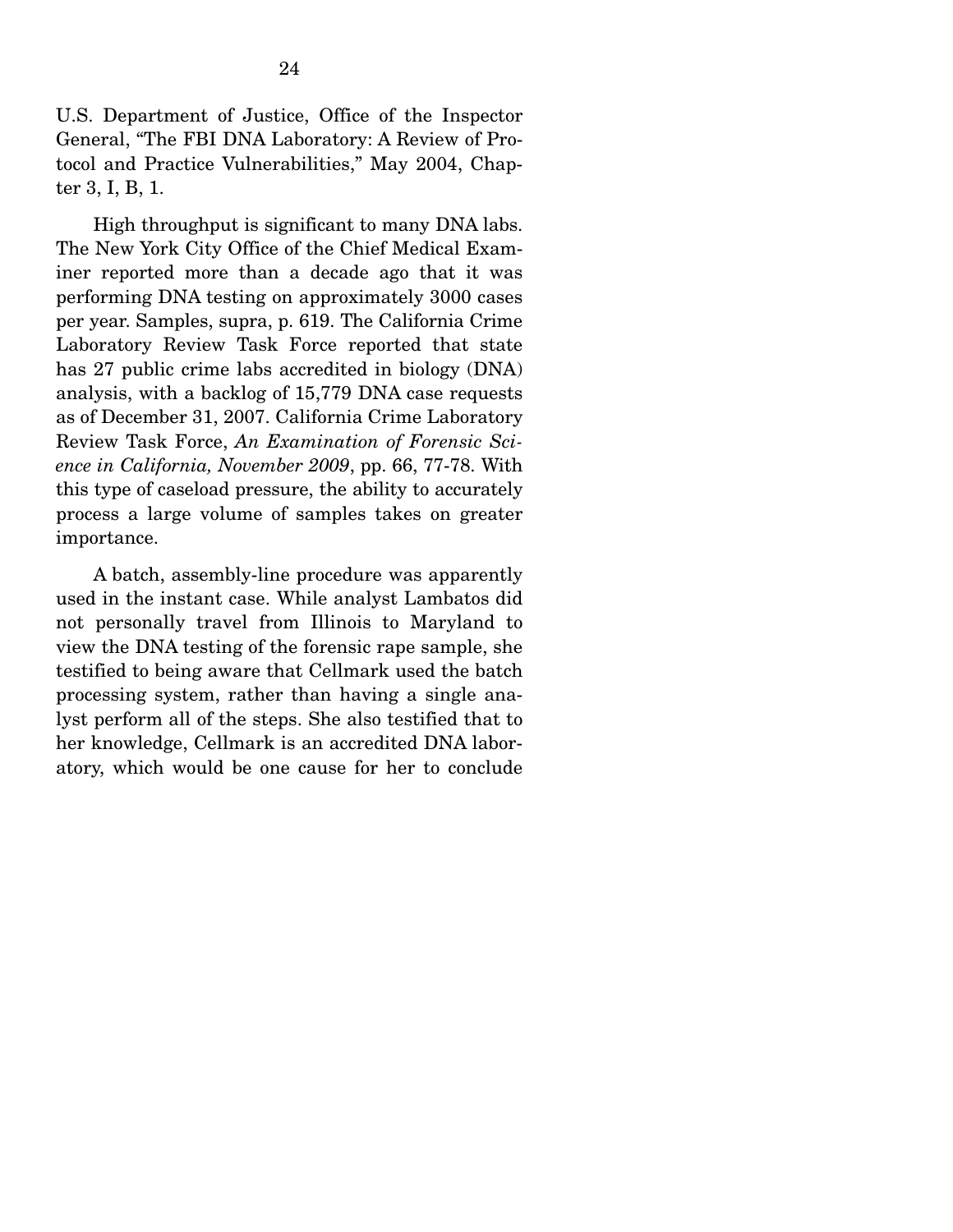that she could reasonably rely on the data she received from that  $lab.^5$  J.A. pp. 49, 74.

 Given this accepted scientific practice, if the rule petitioner seeks were adopted, one should consider which or how many analysts must testify to satisfy the Confrontation Clause. Different steps in the analysis involve handling the sample, putting it through physical, chemical, or machine operated processes, then analyzing the results, before moving the sample on to the next step. Thus, it is not (as amicus curiae the Innocence Project suggests) a matter of having a single scientist from Cellmark testify. One sample may be processed by as many as seven or eight individuals, depending on the organization of the assemblyline. When the assembly-line uses the sample (and not the case) as the individual unit, if a case has more than one sample (i.e., a vaginal swab, a clothing stain, and a bedding stain), each sample will move through the assembly-line(s) separately, so it is conceivable the number of analysts involved in the case will multiply. It is neither practicable nor consistent with scientific practice to expect that in such a system, a single analyst will have witnessed, much less conducted, all of the steps in the process for any particular sample, since to do so would increase the number

<sup>&</sup>lt;sup>5</sup> Forensic laboratory accreditation programs to develop and ensure quality assurance compliance date back to 1981. See *Crime Lab Report*, December 2007 (available at http://www.crimelabreport. com/monthly\_report/12-2007.htm, last viewed 10/18/11). The evidence in this case was tested in 2000.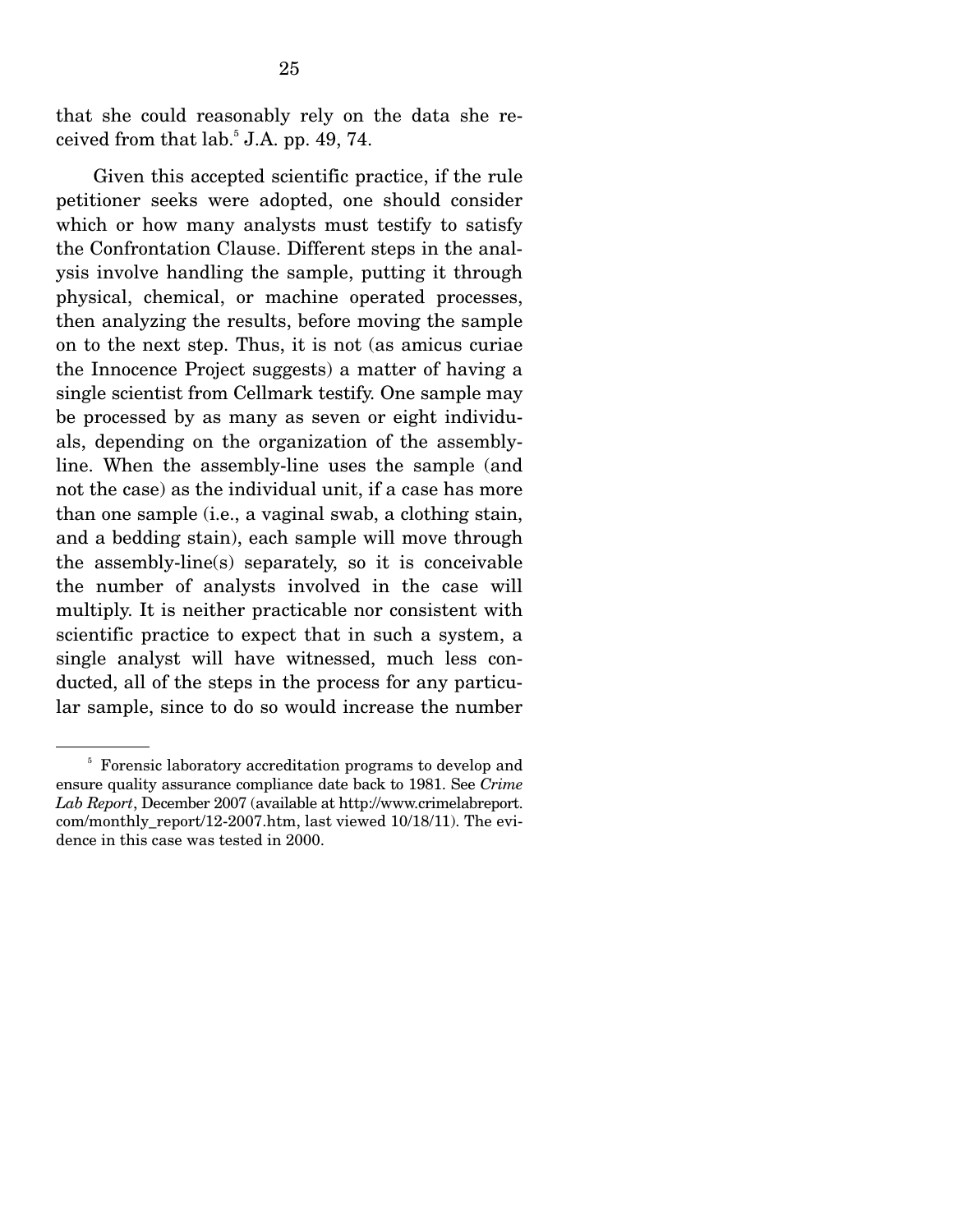of analysts whose time was occupied by a particular sample, watching over the shoulder of others throughout all of the procedures, when the purpose of the batch system is to streamline the process.

 The rule petitioner proposes would require each of the analysts who individually process the sample in each separate step to testify. Such a result would have a serious, negative impact on forensic science work. The time lost by multiple analysts traveling to court and testifying would impact the amount of work that could be done in the laboratory. Faced with this prospect, some crime labs might abandon, or not consider using, the efficiencies allowed by the batch processing system, which in turn would impact crime lab capacity, and case backlogs.<sup>6</sup>

 Any rule that inhibits or discourages the ability of a DNA lab to accurately and efficiently process the volume of cases it must deal with will impact not only the guilty whose apprehension and prosecution may be delayed. It will impact victims who will suffer at the hands of repeat offenders until they are identified and apprehended. It will also impact the innocent who may wait to be cleared from suspicion or exonerated from mistaken conviction, since, as this Court has noted, DNA testing has an unparalleled ability not only to identify the guilty, but also to exonerate

<sup>6</sup> The reason the Illinois State Police Crime Lab employed Cellmark to do DNA analysis on forensic samples was to reduce its backlog. J.A. pp. 49-50.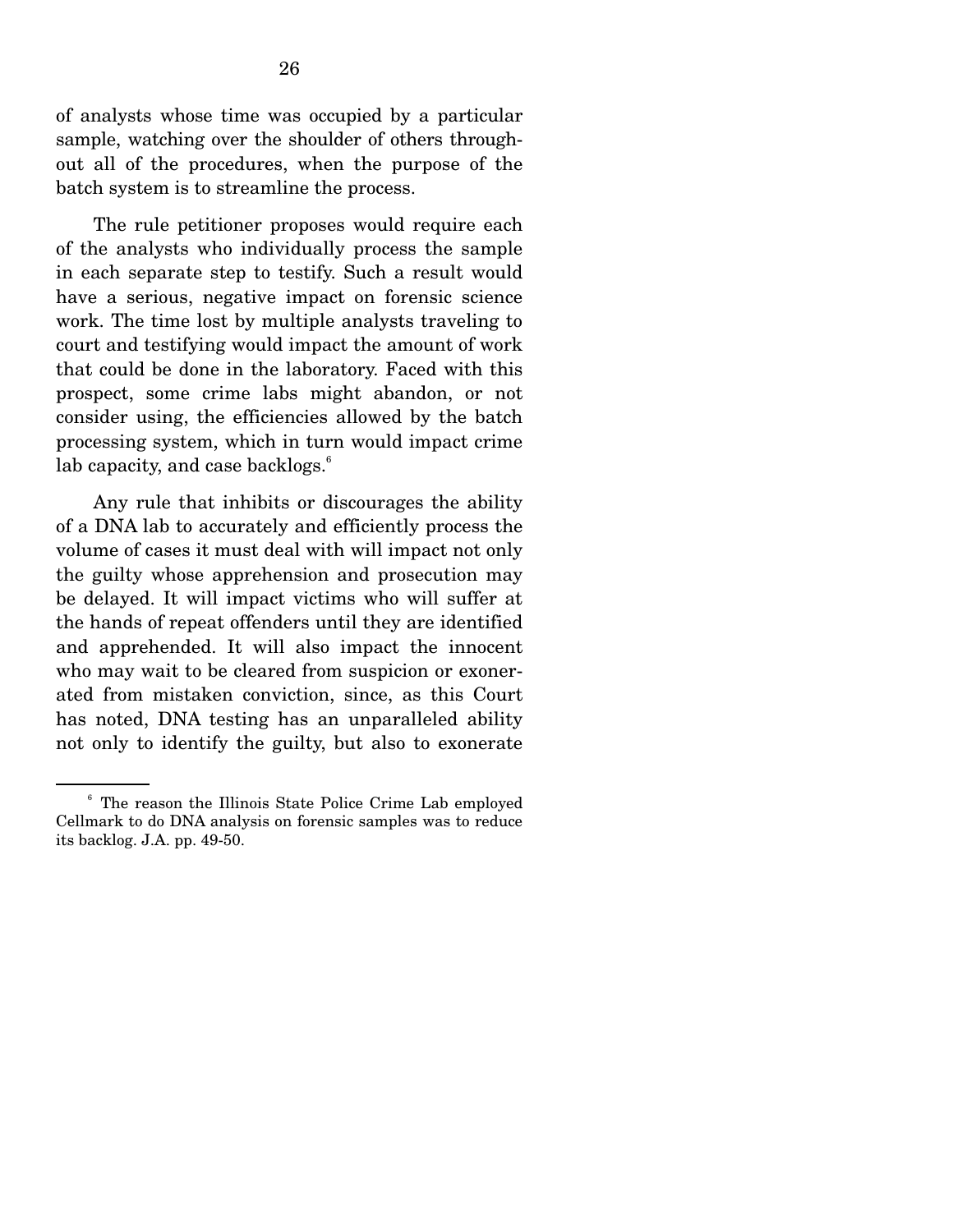the innocent. *District Attorney's Office v. Osborne*, 557 U.S. \_\_\_, 129 S.Ct. 2308, at 2310 (2009). In times of limited resources, the adoption of procedures which reduce the ability of DNA labs to perform this important work in a timely fashion makes little sense from a practical or Constitutional point of view, particularly when the witness who rendered the key forensic opinion – in this case Sandra Lambatos – did in fact testify and submit to cross-examination.

 It is not a sufficient answer to say that few cases go to trial, so the impact of such a rule will be limited. For laboratories employing the batch processing method, sending seven or more analysts to court for testimony on every case that does go to trial will be highly disruptive to overall lab operations. Also, since DNA evidence tends to be used in serious cases (murders, sex assaults, crimes of violence) with significant penalties, and because DNA evidence is so powerful, a defendant facing a substantial prison sentence will be motivated to demand that all necessary witnesses appear to authenticate each step of the analysis, hoping that at least one of the seven or more analysts necessary will be unable to testify at the time scheduled for trial, stalling the case in its tracks.

 Nor, in a case such as this, can the fear that chance contamination led to a false positive result be a driving force to insist on confrontation of the bench analysts who worked on the rape sample. Cellmark did not receive or test a reference sample of petitioner Williams's blood or other DNA (Williams was not a suspect at the time Cellmark did its testing). Any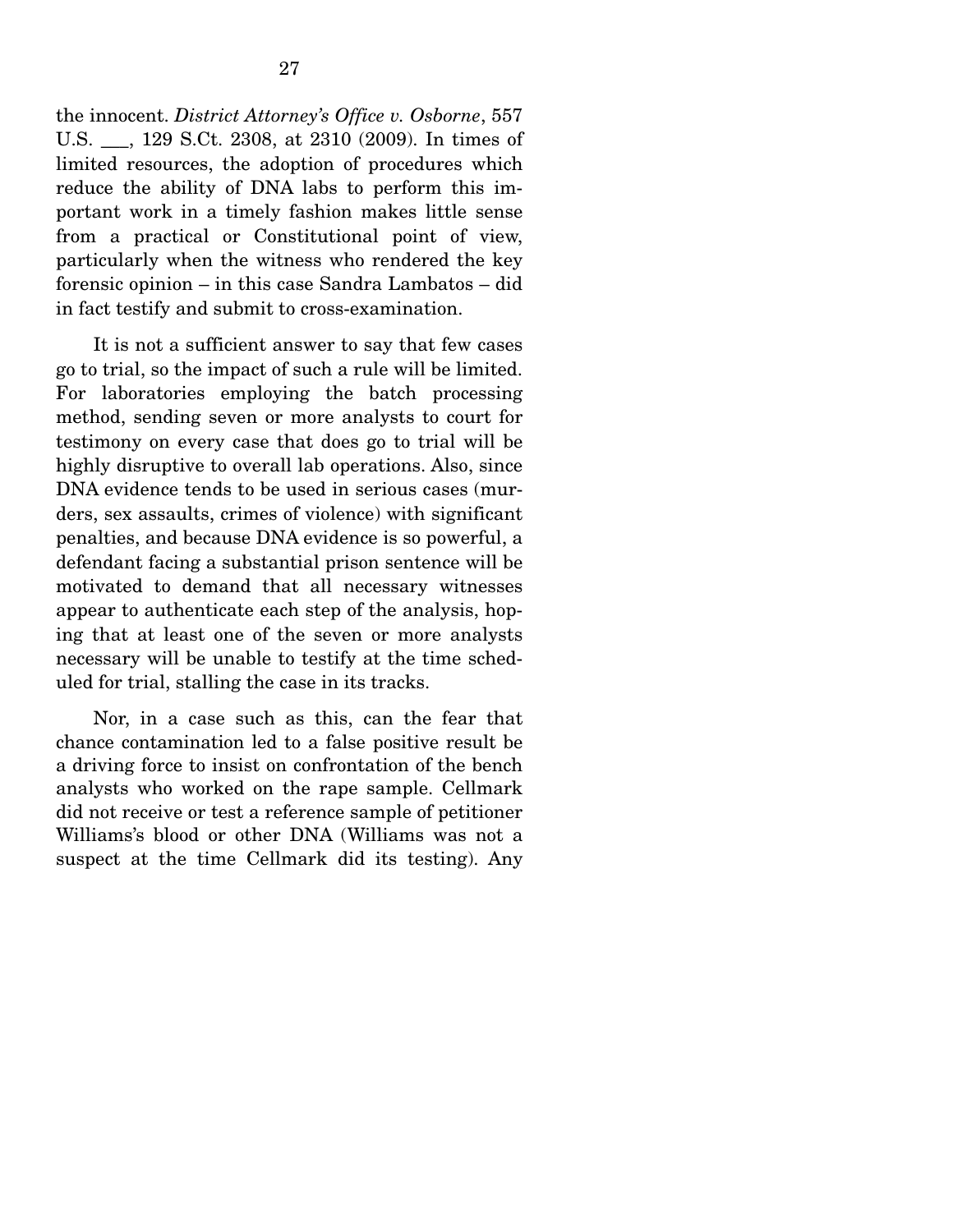contamination would have to come from some source other than Williams, and that contamination must have been such that it produced, through a chance occurrence, a genetic profile that occurs less than one out of eight quadrillion times in the general population.

 Nor can DNA testing be equated to the blood alcohol analysis discussed in *Bullcoming*, where Justice Ginsburg (in section IV of her opinion, a section which was not the opinion of the Court) noted that New Mexico, which preserves sufficient blood sample for retesting, could have done so with a new analyst, and presented the testimony of that analyst live. \_\_\_ U.S. at \_\_\_, 131 S.Ct. at 2718. First, the number of steps involved in DNA testing, and the complicated nature of those steps, necessarily lead to a much longer retesting process. More importantly, in many DNA cases, the forensic sample is so small that it is entirely consumed in the initial testing process, making retesting impossible.

**B. A Rule Requiring Direct Testimony by All Scientists Who Produce Data Relied on by the Testifying Scientist Is Not Consistent With Actual Scientific Practice, Constitutionally Unnecessary, and Will Result in Undue Restrictions on the Practice of Many Forensic Science Disciplines and the Admission of Scientific Evidence** 

 Petitioner's proposed rule would have an effect on more than just the processing and courtroom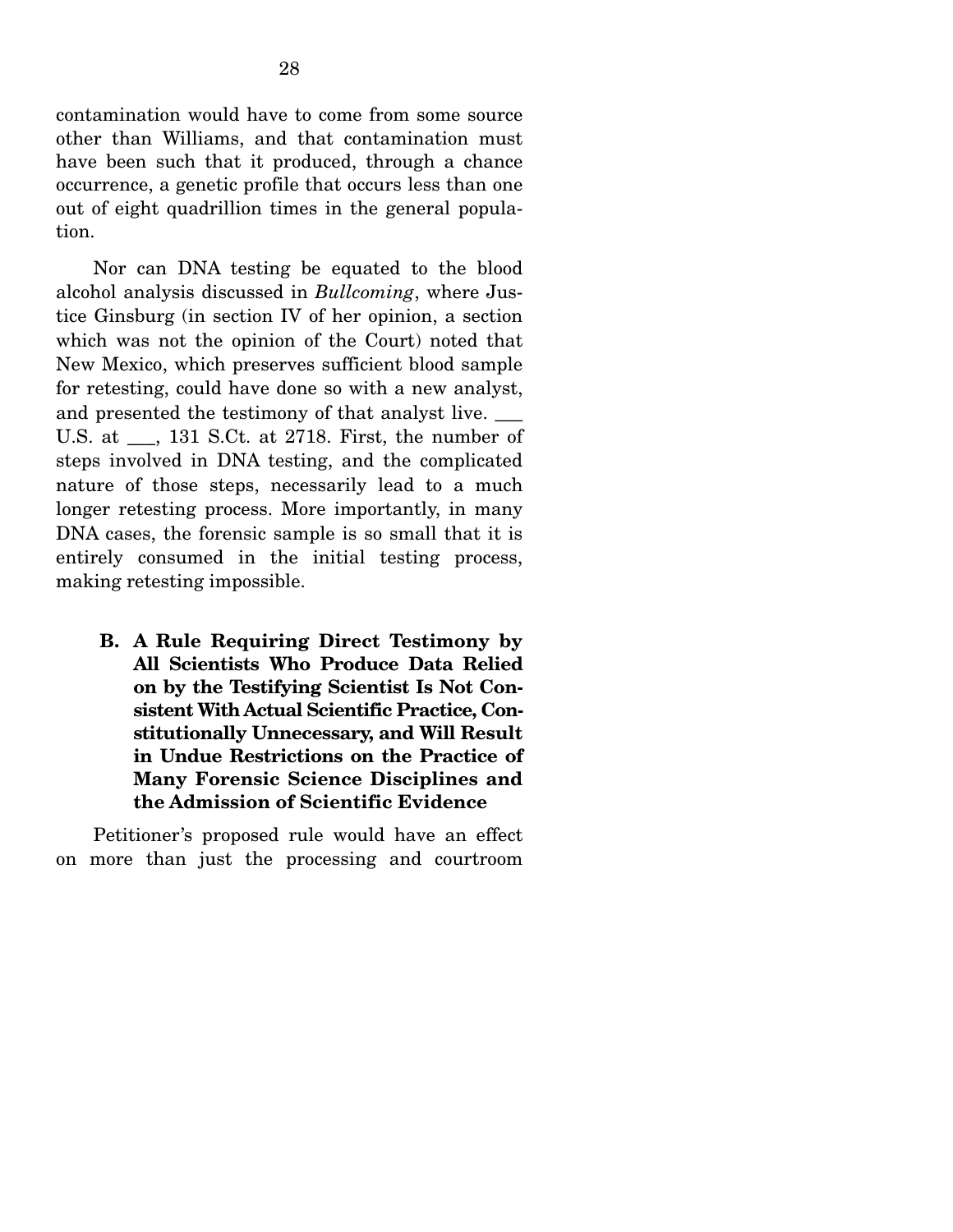presentation of DNA evidence. Other forensic disciplines will be affected as well. Certainly one is forensic pathology.

 An autopsy will involve the examination and dissection of the body, with the pathologist's observations recorded at or near the time they are made, the taking of photographs, x-rays, body fluid samples for toxicology examination, and tissue slide samples for microscopic examination. See Saukko and Knight, *Knight's Forensic Pathology*, Edward Arnold (Publisher), 2004, pp. 29-32, 35; Adelson, *The Pathology of Homicide*, Charles C. Thomas (Publisher), 1974, pp. 63-65, 68, 70-101. These materials serve not only in the immediate examination, study, and conclusions at the time the autopsy is pending, but also for future reference in the event of later investigation, or in cases of homicide, a future criminal trial. However, it is not always the case that the autopsy pathologist personally examines all the material, or conducts all the tests. A blood sample may be tested for alcohol or drugs by a toxicologist. An x-ray may be reviewed and the results reported by a radiologist. Tissue slide samples may be prepared by a histologist. As in any branch of medicine, the doctor will rely on these testing procedures, conducted by others, in making his/ her diagnosis. The rule proposed by petitioner would operate contrary to actual medical and scientific practice by requiring that each of the underlying specialists on whom the autopsy pathologist relied in reaching his/her opinion must come to court and testify.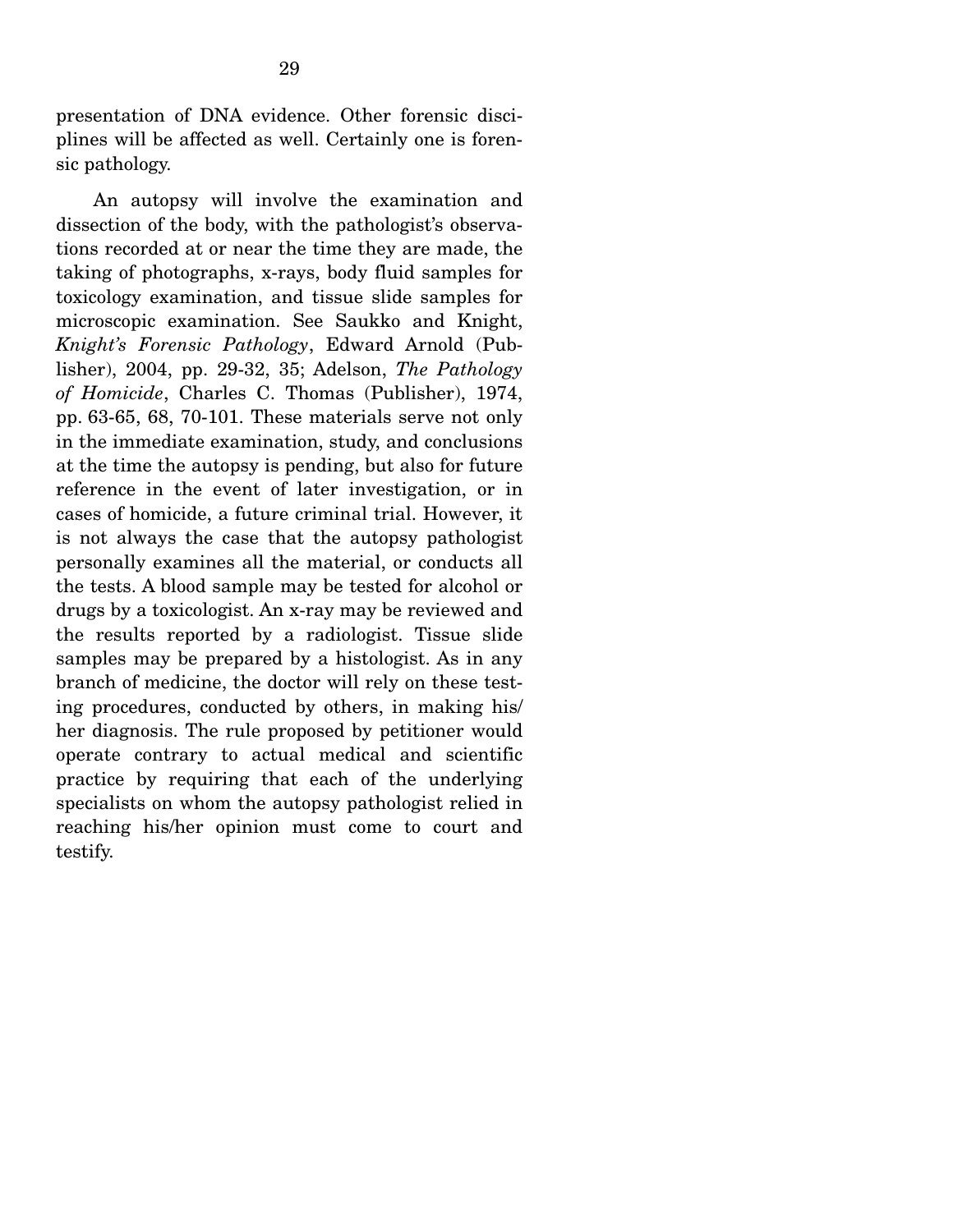Another aspect of how petitioner's proposed rule would affect autopsy evidence should also be considered. With modern investigative techniques, it has been possible to re-examine unsolved cases that are many years old, and conclusively identify the perpetrator. See e.g. *People v. Nelson*, 43 Cal.4th 1242 (2008), in which the 1976 rape murder of a 19 year old college student was solved 26 years later in 2002 through DNA analysis.

 It does not take a geriatric specialist, or a mortality rate actuary, to recognize that in many of these cases, the original pathologist will no longer be available when the crime is solved and the case brought to trial. But availability or unavailability has no constitutional significance if the Confrontation Clause applies to the evidence at issue, and the defendant has not had a prior chance to cross-examine the witness. *Crawford* and *Melendez-Diaz* point out that, "absent a showing that [the witnesses covered by the Confrontation Clause] were unavailable to testify at trial *and* that petitioner had a prior opportunity to crossexamine them, petitioner was entitled to 'be confronted with' the [witnesses] at trial." *Crawford*, supra, 541 U.S. at 54; *Melendez-Diaz*, supra, 557 U.S. at \_\_\_, 129 S.Ct. at 2532 (emphasis in the original).

 Should the Court in the case at bar set out a rule so broad it would bar the testimony of a substitute pathologist who had reached his/her own opinion after reviewing the autopsy report, records, notes, photos, and x-rays of the original pathologist, the result would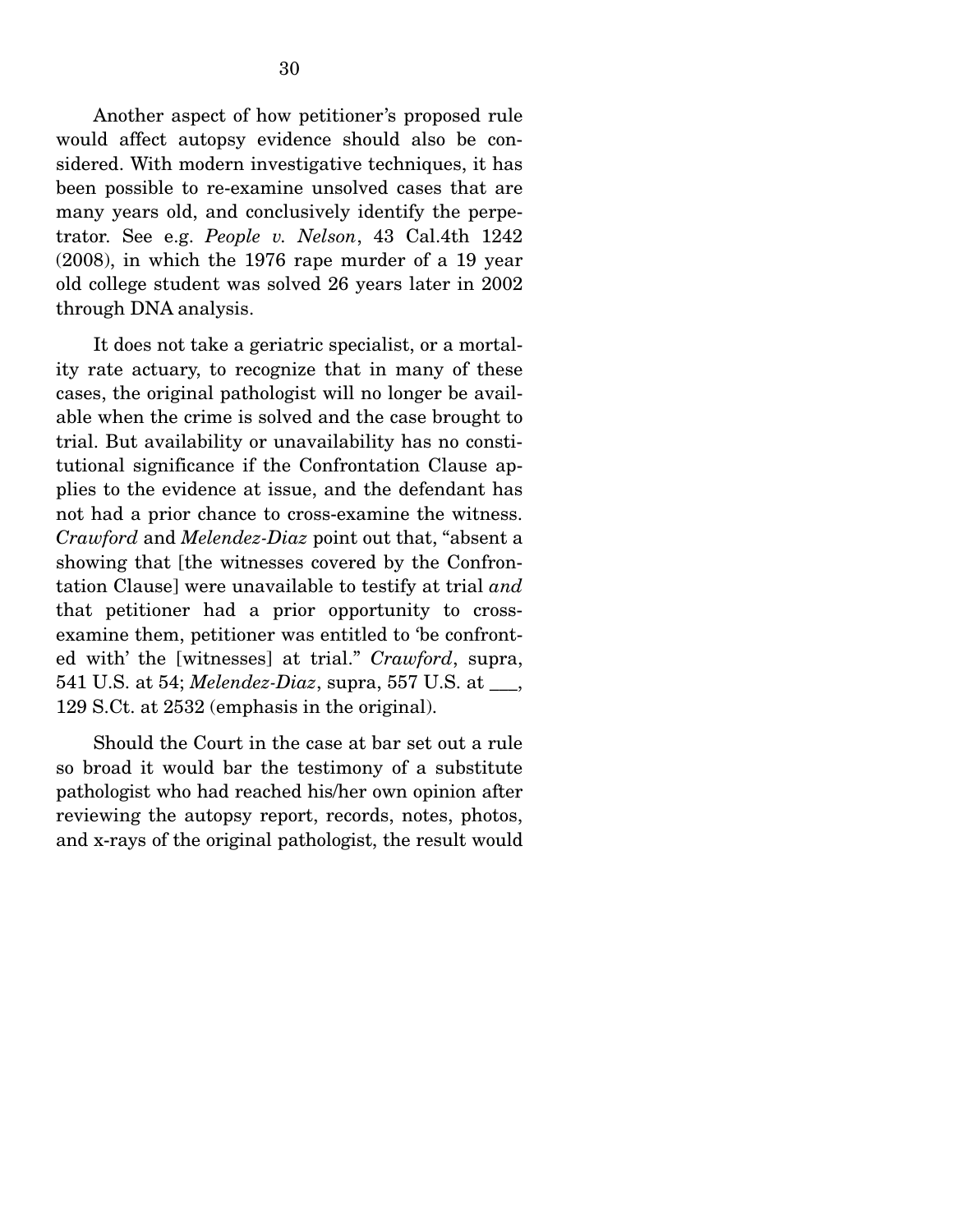be that in many murder cases, the prosecution would be left without the means of proving the manner and cause of death, or authenticating post-mortem samples important for forensic analysis. Given that there is no statute of limitations for murder, and that modern DNA technology now permits conclusive identification of many homicide perpetrators years, even decades after the crime, this is a shocking result.

 This is not just a hypothetical matter. The situation in *People v. Beltran*, 2011 WL 1167916, 2011 Cal.App. Unpub. Lexis  $2425$   $(2011)^7$  illustrates the point. The defendant was charged with a murder, committed in San Francisco on October 22, 2000. After the crime, he fled to Mexico. He was apprehended there in June 2006, and returned for prosecution in 2007. While the defendant was a fugitive, Dr. Boyd Stephens, the Chief Medical Examiner of San Francisco who conducted the autopsy, had died in 2005. Dr. Amy Hart, who was Dr. Stephens's successor, reviewed Dr. Stephens's autopsy notes and autopsy report, and reached her own opinion as to the cause of death, to which she testified at trial. Dr. Stephens's

<sup>7</sup> The opinion by the California First District Court of Appeal in this case of March 30, 2011, was not certified for publication under California Rule of Court 8.1105. The California Supreme Court granted a hearing to review the case on June 15, 2011; the matter is still pending in that court. The case is not cited here for any principle of law, but rather for its factual circumstances, set out in the trial court record and described in the opinion of the Court of Appeal.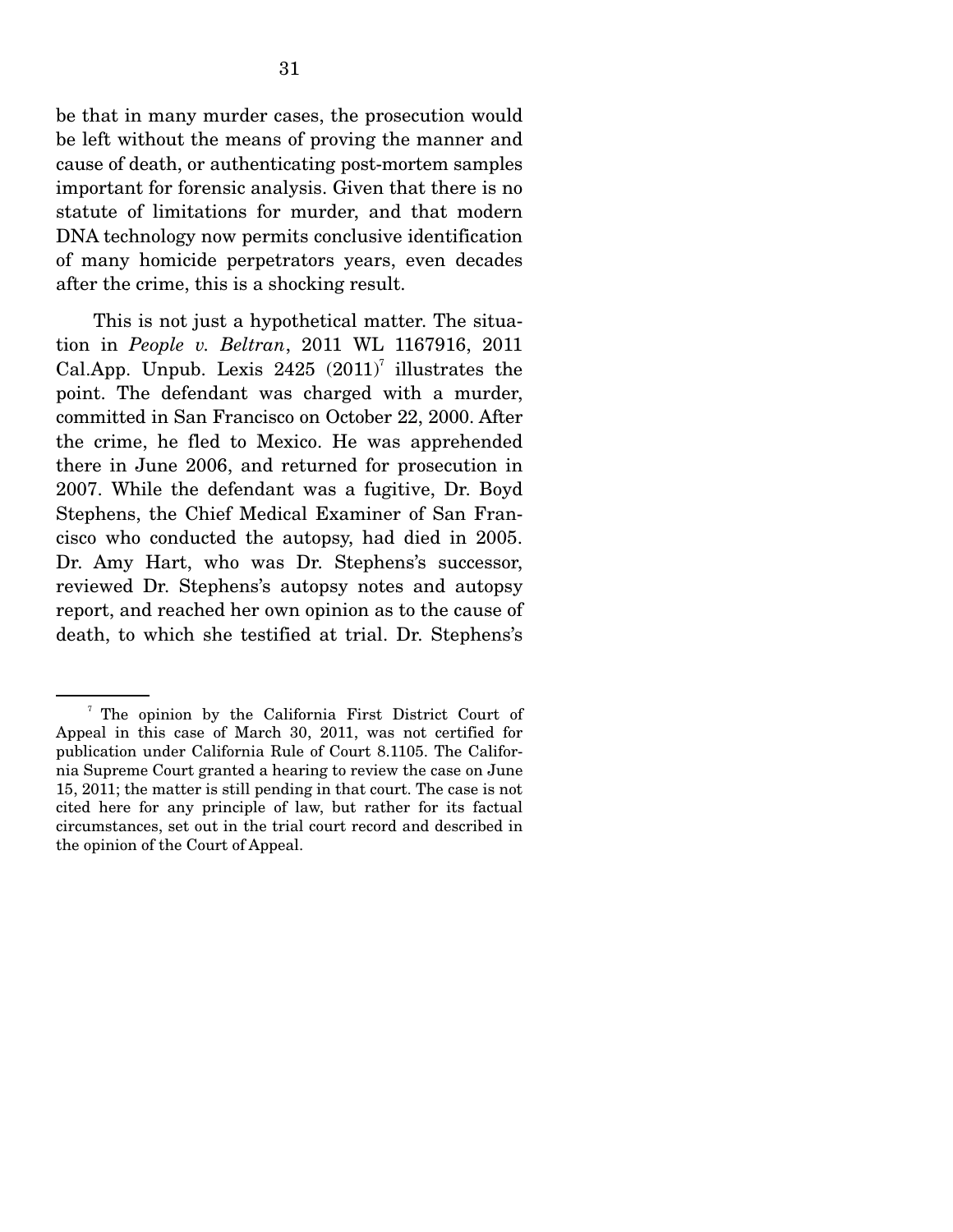autopsy report was also admitted into evidence. On appeal, the defendant contended the admission of the autopsy evidence, including the testimony of Dr. Hart, violated the defendant's right to confrontation under *Crawford*. If petitioner's proposed rule were adopted, the prosecution in *Beltran* would be unable to prove the autopsy results.

 Along similar lines, in Illinois alone, in the 12 month period from December 2009 through November 2010, three reported appellate cases describe homicides in which the pathologist who performed the autopsy had retired, so a different pathologist was called in to review all the underlying material and render an opinion as to the cause of death. *People v. Leach*, 405 Ill.App.3d 297, 939 N.E.2d 537 (2010); *People v. Pitchford*, 401 Ill.App.3d 826, 929 N.E.2d 655 (2010), cert. den. \_\_\_ U.S. \_\_\_, 131 S.Ct. 2959 (6/6/11); *People v. Nugen*, 399 Ill.App.3d 575, 926 N.E.2d 760 (2009). Certainly many other cases (Illinois cases not yet at the appellate level, or not resulting in a published appellate opinion, and cases from other states) will have this issue.

 The import of the rule petitioner proposes should also be considered in light of another reality of forensic pathology practice. A murder trial will commonly take place at least one year, and in some instances a decade or more, after the autopsy. The National Association of Medical Examiners (NAME) sets a caseload of up to 250 autopsies per examiner per year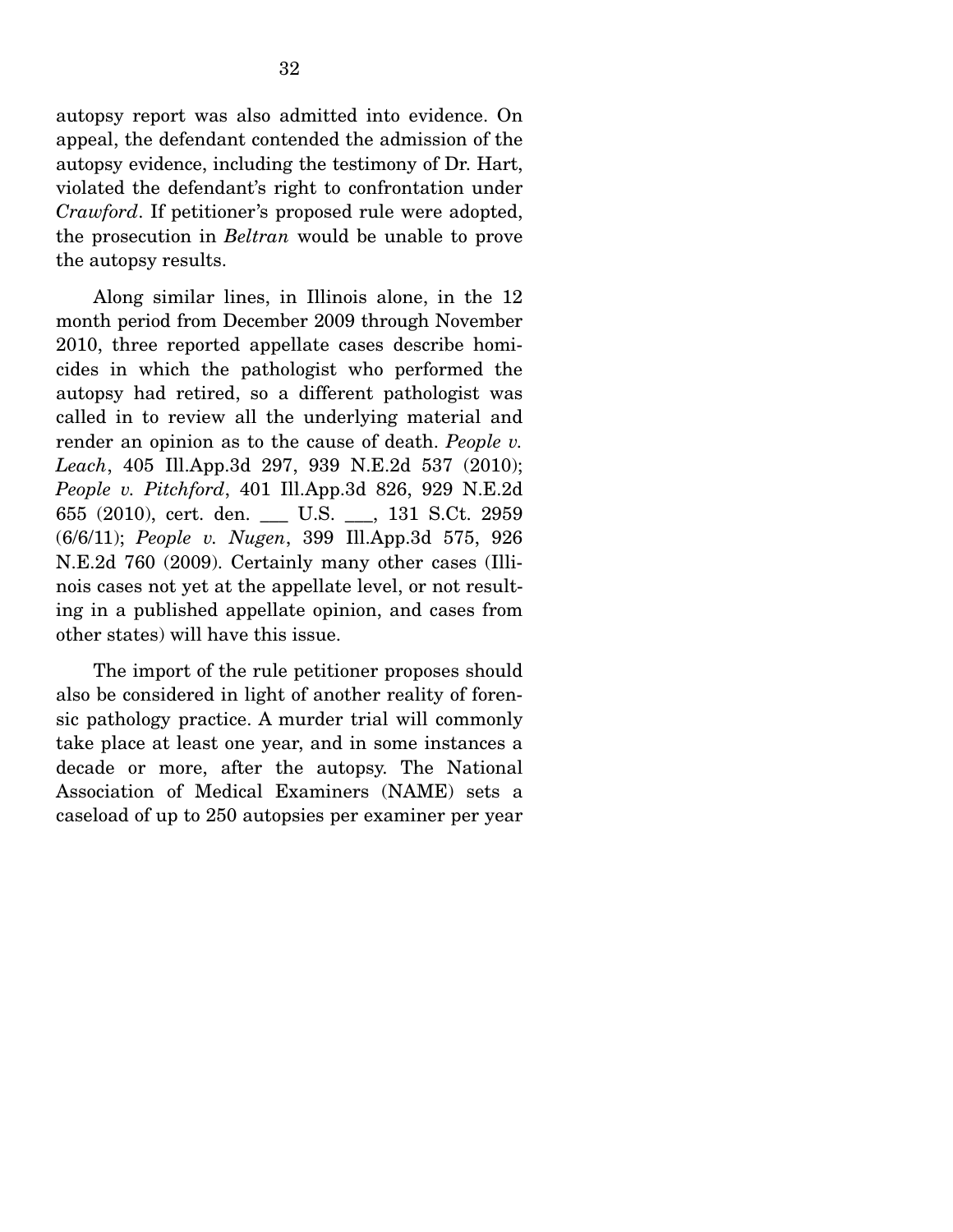as normal. A caseload in excess of that figure is considered a "Phase I" deficiency for NAME accreditation purposes, with 325 autopsies per year or more marking a more serious "Phase II" deficiency. See DiMaio, et al., *Forensic Pathology*, 2d ed., CRC Press, 2001, p. 19; NAME Accreditation Checklist, pub. 11/3/09, p. 25; *Strengthening Forensic Science in the United States: A Path Forward*, National Academies Press, 2009, pp. 9-13.

 Examples from major forensic pathology agencies add further insight into case load levels. The Chief Medical Examiner for New York City employs approximately 32 medical examiners, who perform approximately 5,500 autopsies per year, or 172 autopsies per year for each examiner. See http://www.nyc.gov/html/ ocme/html/about/authority.shtml (last viewed 10/18/11).

 The King County, Washington Medical Examiner's Report for 2009 shows six members of the Pathology Department (excluding the forensic anthropologist) responsible for 1,226 autopsies, 204 autopsies per examiner per year. See "King County Medical Examiner's Office 2008 Annual Report," pp. 9 and 126. The Arkansas State Medical Examiner's Officer employs four medical examiners who conduct 1000 autopsies per year, or 250 per examiner. See Arkansas State Crime Laboratory, State Medical Examiner website: http://www.crimelab.arkansas.gov/sectionInfo/Pages/ StateMedicalExaminer.aspx (last viewed 10/18/11).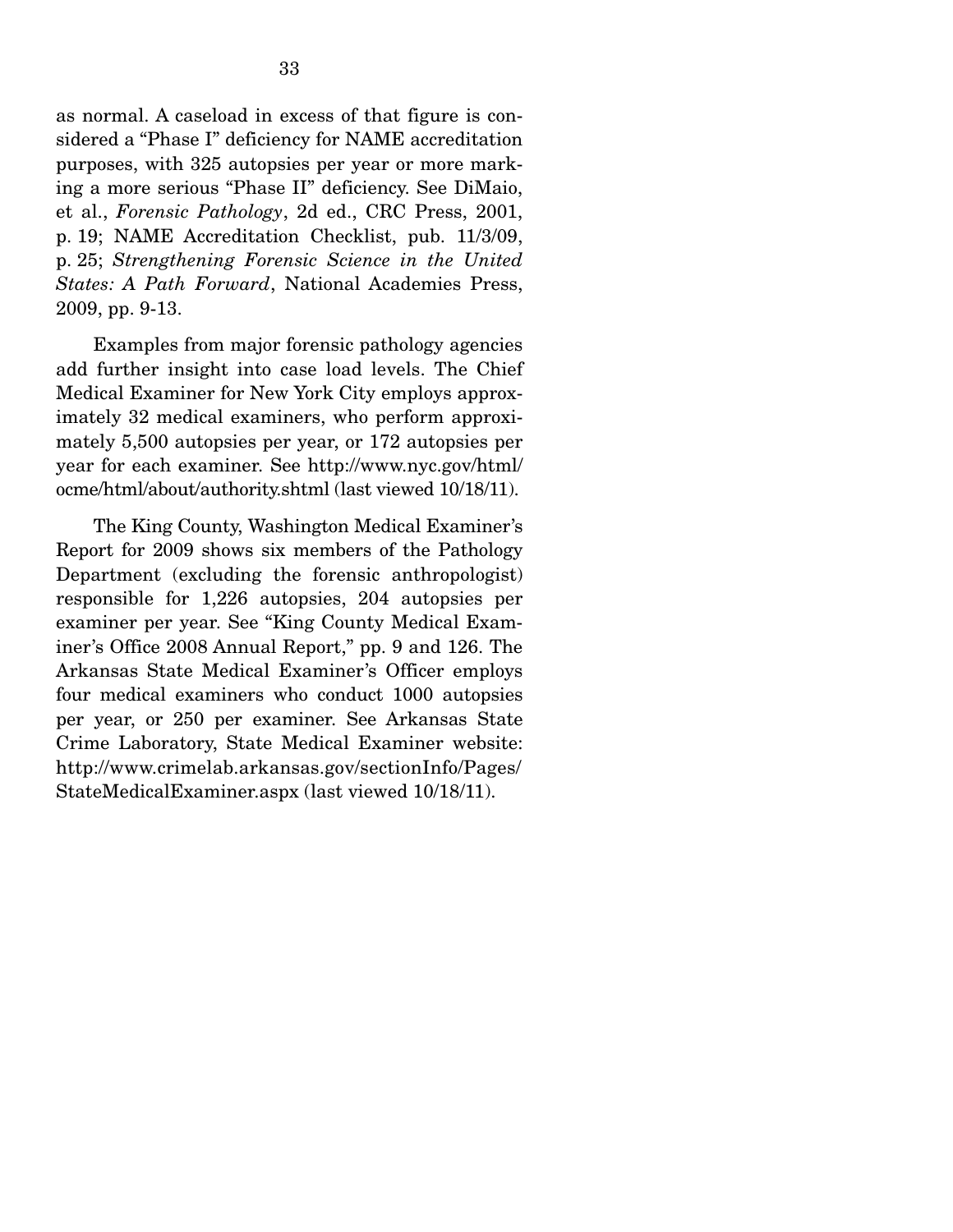Thus, if a trial takes place just a year after the autopsy, the pathologist can be expected to have performed 150 to 250 autopsies since the one at issue in the trial; and of course, hundreds, perhaps thousands before that, depending on the length of his/her career. If the trial occurred ten years after the crime, the pathologist would have performed more than one thousand, perhaps more than two thousand autopsies. To suggest that the original pathologist will remember individual case details beyond those documented and recorded for the autopsy report, or preserved for later review in the autopsy photos, x-rays, tissue slides, and other autopsy records, is simply not realistic. When the original pathologist testifies in a homicide case months or years after the autopsy, he/she will quite properly rely on custom and practice, past recollection recorded, the business records of the autopsy description, records, and photos that he/she used to record and document the autopsy at the time it took place.

 A qualified substitute pathologist would review exactly the same material in reaching a conclusion and testifying at trial. In such a circumstance, whether the testimony comes from the pathologist who performed the autopsy, or one who later reviewed the autopsy report, records, x-rays, slides, and photographs and reached his/her own opinion, the resulting testimony, both on direct and cross-examination, will be much the same.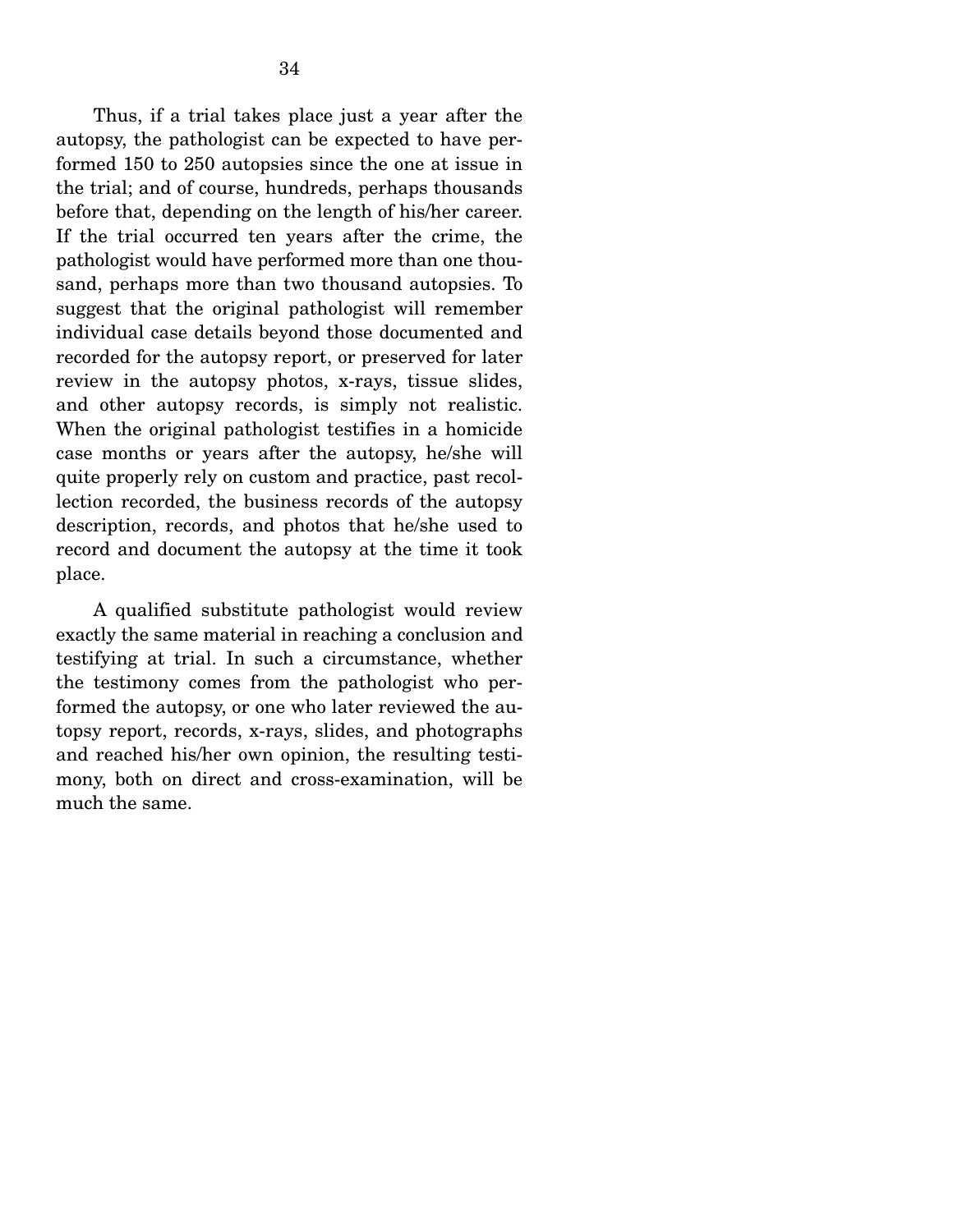There is one striking difference between the pathology situation and blood alcohol testing, or much DNA testing. In blood alcohol situations, and in many DNA situations, it may be possible to retest what remained of the blood sample or forensic sample (assuming the sample was saved). In the pathology situation, it would commonly and usually be impossible years after the event to repeat the autopsy examination with a different pathologist. The adoption of petitioner's proposed rule would serve as an effective bar to many murder prosecutions, notwithstanding the fact that qualified pathologists can and do rely on past autopsy materials and records produced by other practitioners to reach a medically reliable opinion as to cause of death – just as physicians in other branches of medicine rely on the work of other practitioners in reaching diagnosis opinions and making patient treatment decisions.

 In terms of meaningful confrontation, the defense certainly has the ability to establish that the source of the facts behind the opinion of the testifying expert is the work of an earlier analyst or examiner. Should the defense wish to impugn the work history or practices of the original analyst or pathologist by bringing out that person's past history, such could readily be done through cross-examination of the testifying expert, or by other means, just as would be the case if the original expert had testified.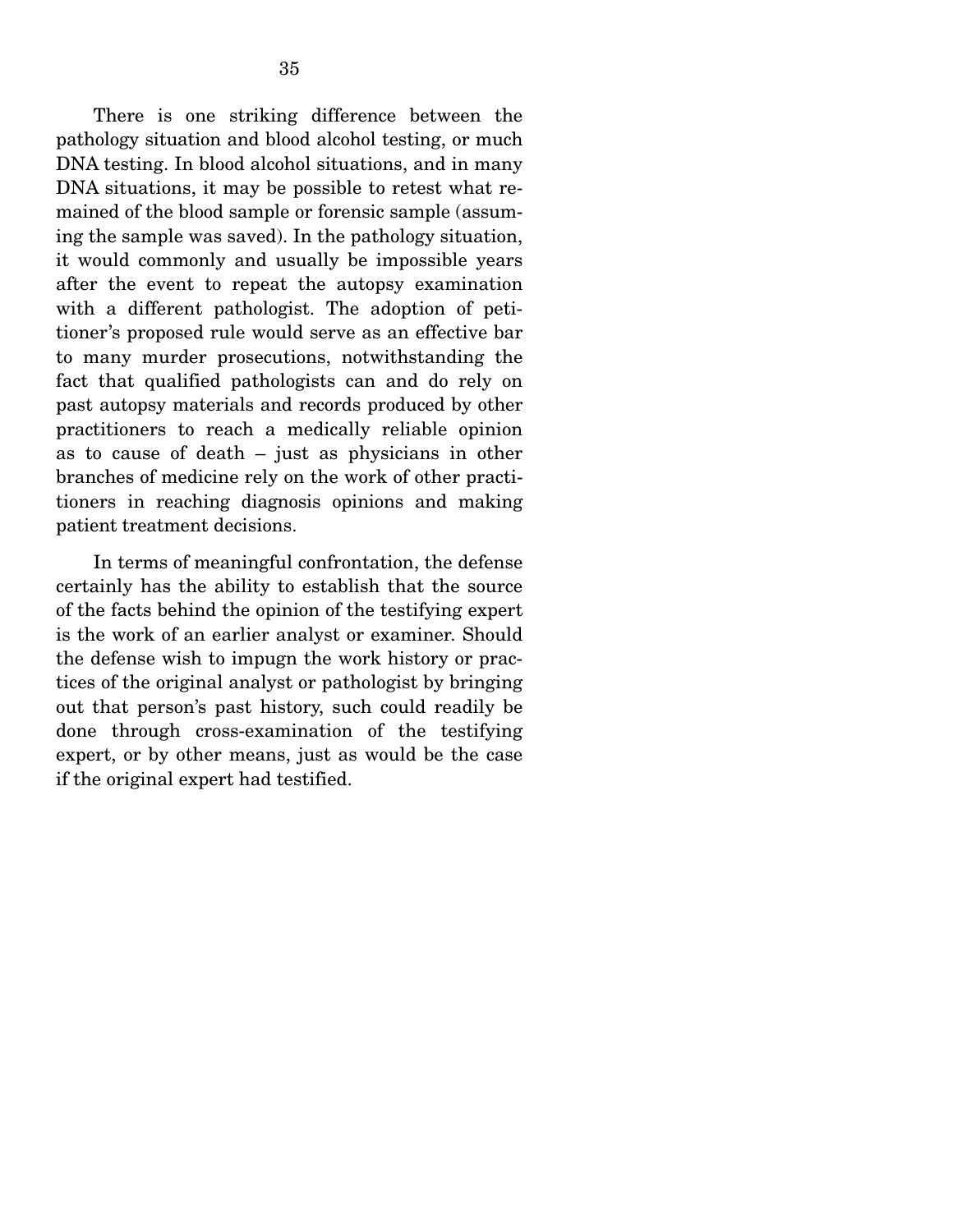But even if the original pathologist was available to testify, his or her testimony about an autopsy conducted years ago, after a career involving hundreds, or thousands of autopsies, would not be any more constitutionally meaningful than the testimony of another qualified pathologist who reviewed the same material the original pathologist would now review in preparation for testimony about one particular autopsy out of hundreds or thousands.

 Relating this point to the case at bar, each of the Illinois State Police forensic biologists who testified in this case (Karen Abbinanti, Brian Hapack, and Sandra Lambatos) had personally conducted the analysis for thousands of samples. J.A. pp. 8, 30, 46- 47. There is no reason to believe that the scientists at Cellmark, which advertises that it "has performed DNA forensic analyses in tens of thousands of cases and for hundreds of thousands of offender samples," would be any different.<sup>8</sup> Nor is there any reason to expect their actual recollection or testimony of the testing steps undertaken for one particular DNA sample out of thousands would be any more meaningful.

<sup>8</sup> See Orchid Cellmark website, Forensic DNA page, at http://www.orchidcellmark.com/forensicdna.html (last accessed 10/18/11). The name Orchid Cellmark, Inc. was adopted as the name of the corporation in 2005.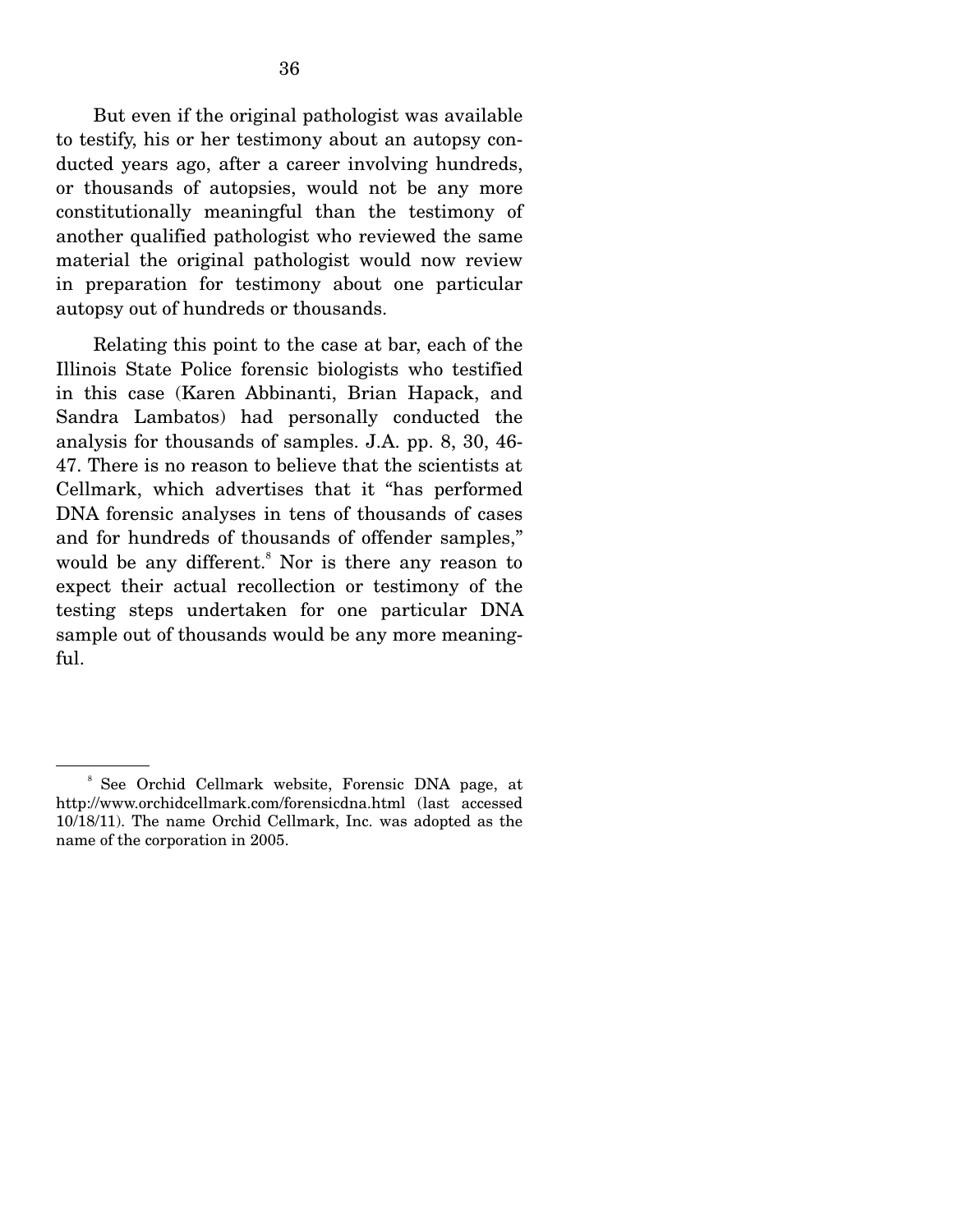Forensic pathology, and DNA testing where the entire forensic sample was consumed in the original testing, are only two examples of this practical issue. Lifting of latent fingerprints from a crime scene, collection of sexual assault physical evidence, and many other forensic disciplines carry potential for the same problem. Adherence to a mechanical rule, without allowance for the testimony of a qualified expert who reached his/her own opinion based on reliable data prepared by others, will create an unreasonable and constitutionally unnecessary barrier to scientific forensic evidence in many situations, and limit the ability of the forensic science community to serve the criminal justice system and the public.

### **IV. ANECDOTAL EVIDENCE OF ISOLATED INSTANCES OF DNA TESTING ERRORS SHOULD NOT PROVIDE A BASIS FOR THE EXPANDED CONFRONTATION RULE PETITIONER PROPOSES**

 In its amicus brief before this Court, the Innocence Network notes the human element that is common to all forensic sciences, and cites "at least 15 exonerations where DNA evidence was tested prior to conviction." Amicus curiae brief of the Innocence Network in Support of Petitioner, p. 3.

 As noted above, the volume of DNA testing is very high. DNA forensic testing in this country began in the mid-1980's, with the first conviction based on DNA evidence in 1987. Hibbert, "DNA Databanks: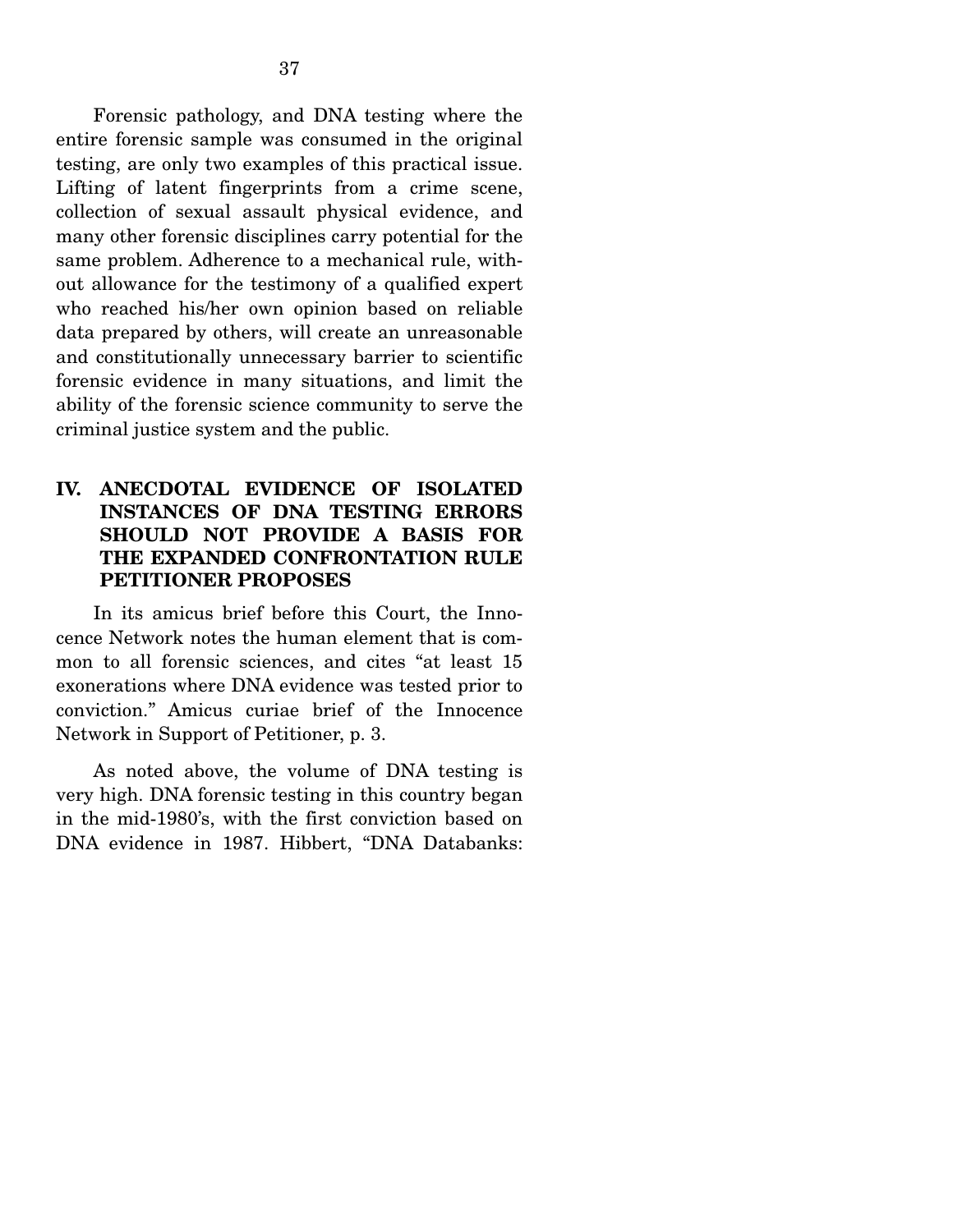Law Enforcement's Greatest Surveillance Tool?" 34 Wake Forest L.Rev. 767, 773 (1999). The first published appellate opinion in this country upholding the use of DNA evidence in a criminal case appears to be *Cobey v. State*, 80 Md.App. 31, 599 A.2d 391  $(6/28/1989)$ . As noted above, by 2000 the New York City Office of the Chief Medical Examiner alone reported a volume of 3,000 DNA cases per year in that laboratory. California reported over 17,000 DNA case analysis requests just in the year 2007. See California Crime Laboratory Review Task Force report, supra, at p. 64. The private DNA lab at Cellmark has tested tens of thousands of forensic samples, and hundreds of thousands of offender samples. See Orchid Cellmark website, Forensic DNA page, cited at footnote 7, above. Given these figures, it is fair to conclude that the overall number of DNA case analyses nationwide in the last 25 years is in the hundreds of thousands.

 Your amici do not defend negligent, sloppy, or deficient lab practices which lead to inaccurate results. Amici are dedicated to the highest standards of forensic science and ethics. But given over two decades of forensic DNA analysis in this country, the fact that human beings made some type of mistake in 15 cases should not be surprising. Nor is it cause to sound the alarm, especially when many of the 15 cases cited involved errors that were not uncovered

<sup>9</sup> Interestingly, the analysis in *Cobey* was done by Cellmark.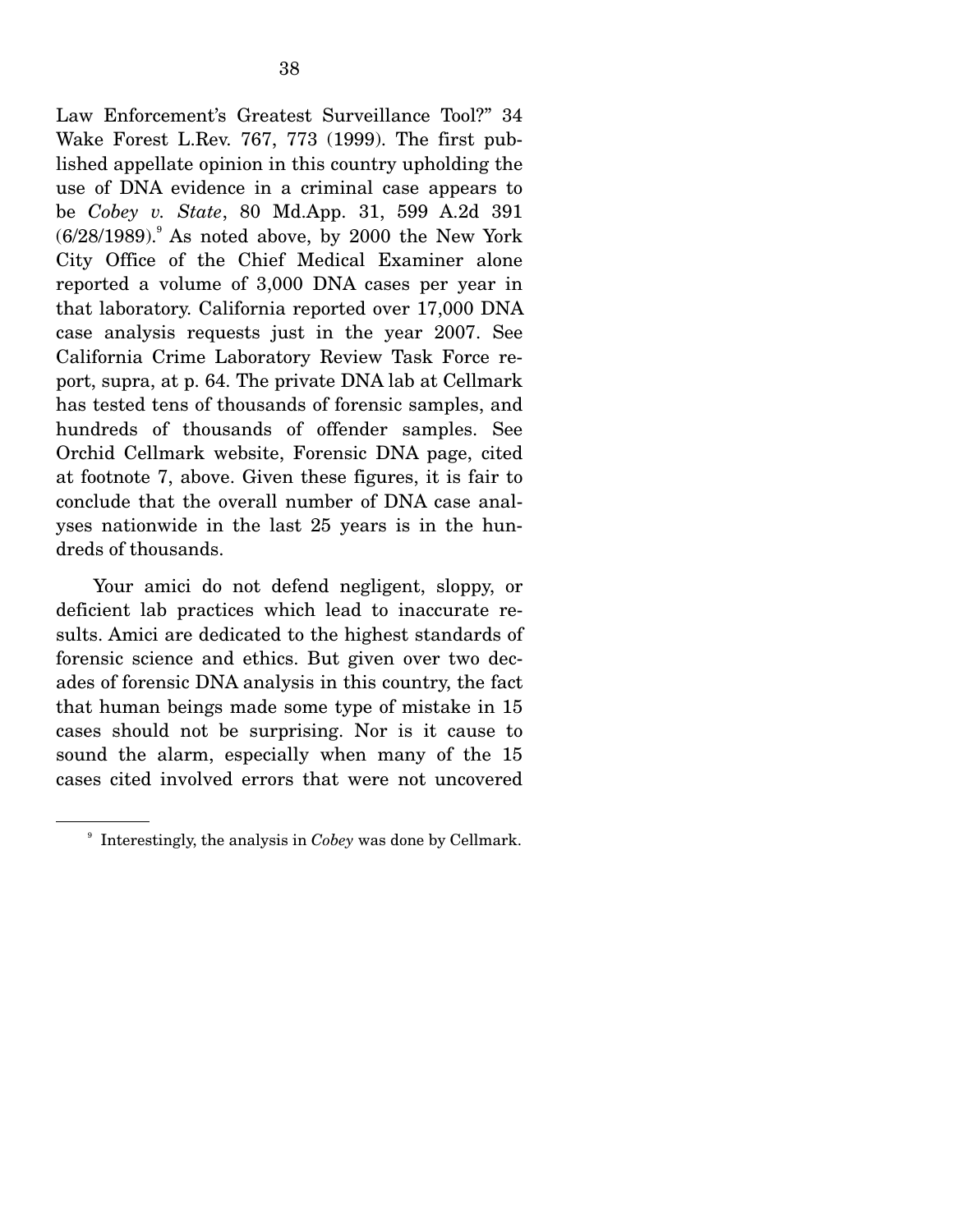through confrontation and cross-examination. It is a slender reed on which to build a Constitutional principle.

 $\overbrace{\hspace{2.5cm}}$   $\overbrace{\hspace{2.5cm}}$ 

#### **CONCLUSION**

*Melendez-Diaz* and *Bullcoming* did not alter the fundamental rule in the field of expert evidence that an expert may base an opinion on the work of another expert. In the real world of modern scientific forensic analysis, a criminal defendant's right to confront, cross-examine and test a forensic opinion on such matters as DNA testing is meaningfully and sufficiently protected when an analyst like Sandra Lambatos testifies. The adoption of petitioner's proposed rule would, in the pursuit of formalism without regard to real world practice or consequences, significantly impact forensic science and crime laboratory operations. Insistence on the presence in court of each of the persons who may have participated in the many steps of the DNA analysis will not secure for a criminal defendant any added benefit in actual confrontation beyond that which the defendant had when Ms. Lambatos testified. Yet petitioner's proposed rule would bar reliable evidence, and in many instances entire prosecutions, without giving a criminal defendant any true advantage in the quality of the confrontation that actually takes place in the trial court.